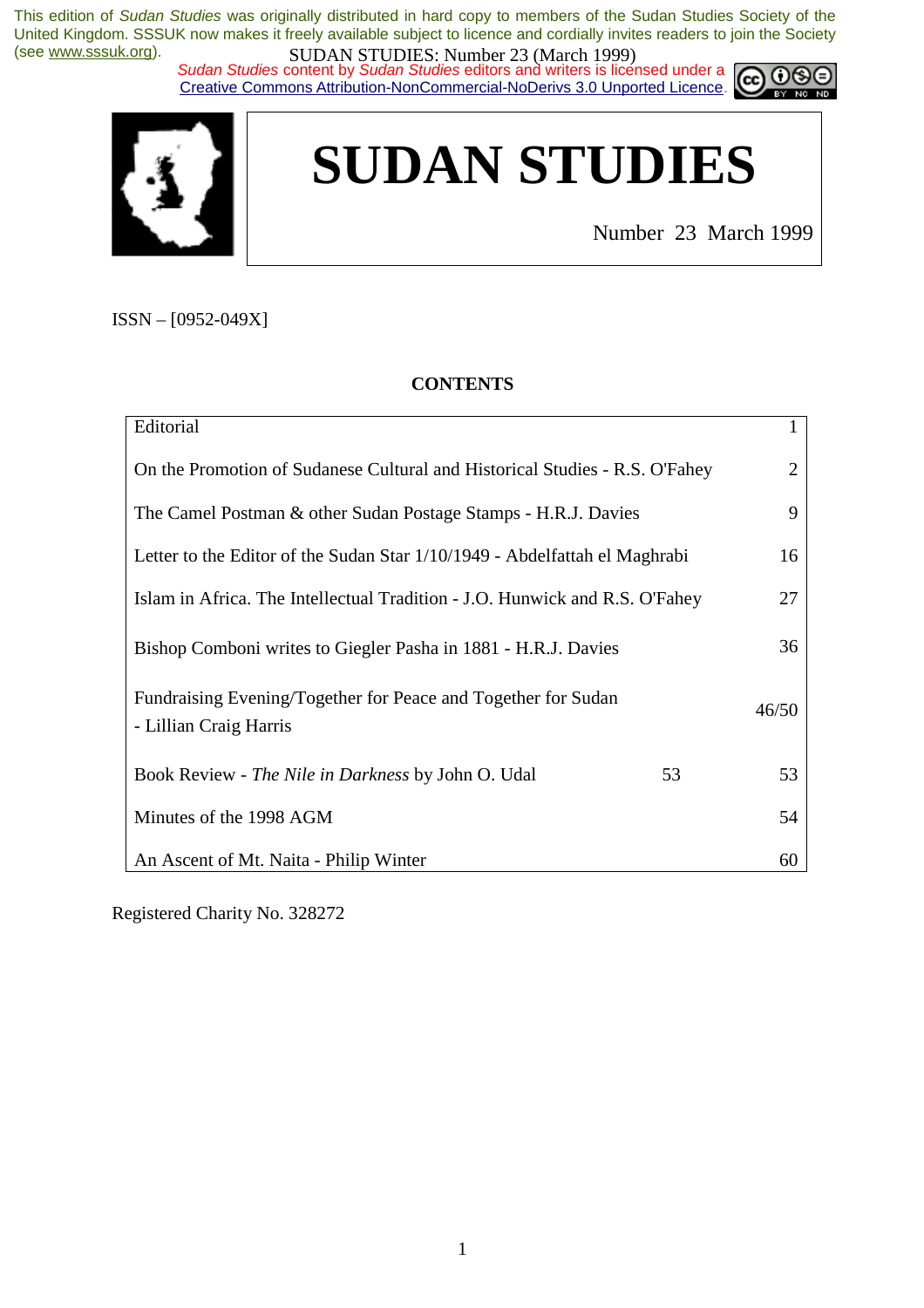*Sudan Studies* content by *Sudan Studies* editors and writers is licensed under a Creative Commons Attribution-NonCommercial-NoDerivs 3.0 Unported Licence.



### **SUDAN STUDIES SOCIETY - UK**

The Sudan Studies Society - UK was founded in 1987 to encourage and promote Sudanese studies in the United Kingdom and abroad, at all levels and in all disciplines. SSSUK is a registered charity (no. 328272). Membership of SSSUK, is open to anyone interested in the Sudan.

General enquiries about Society matters and membership should be addressed to:

 Hon. Secretary 20 Howard Road London SE20 8HQ

#### **Membership**

Anyone with an interest in the Sudan, general or specialized, is welcome to join the SSSUK. Membership is by annual subscription payable in January each year. Current subscription rates are:

| Individuals:            | Institutions:               |
|-------------------------|-----------------------------|
| $*$ in UK £8<br>(S18)   | * in UK £14 $($ \$30)       |
| $*$ in Europe £9 (\$20) | * in Europe £15<br>$(\$32)$ |
| * elsewhere $£10(\$22)$ | (\$34)<br>* elsewhere £16   |

N.B. The dollar subscription rates take into account the bank charges incurred in converting to Sterling.

Members receive two issues a year of Sudan Studies; the right to a reduced rate on copies of the Society's occasional papers; the right to attend the joint Annual General Meeting & Symposium and other occasional meetings organized by the Society; early details of the triennial International Sudan Studies' Association Conferences.

| <b>SSSUK President:</b>                        | <b>Chair:</b>                      |
|------------------------------------------------|------------------------------------|
| Professor G.N. Sanderson                       | Professor Peter Woodward           |
| <b>Vice-Chair:</b>                             | <b>Hon. Treasurer:</b>             |
| Dr. Anisa Dani                                 | Dr. D.K. Lindley                   |
| <b>Hon. Secretary:</b><br>R.J. Brook P. Wilson | <b>Hon. Editor, Sudan Studies:</b> |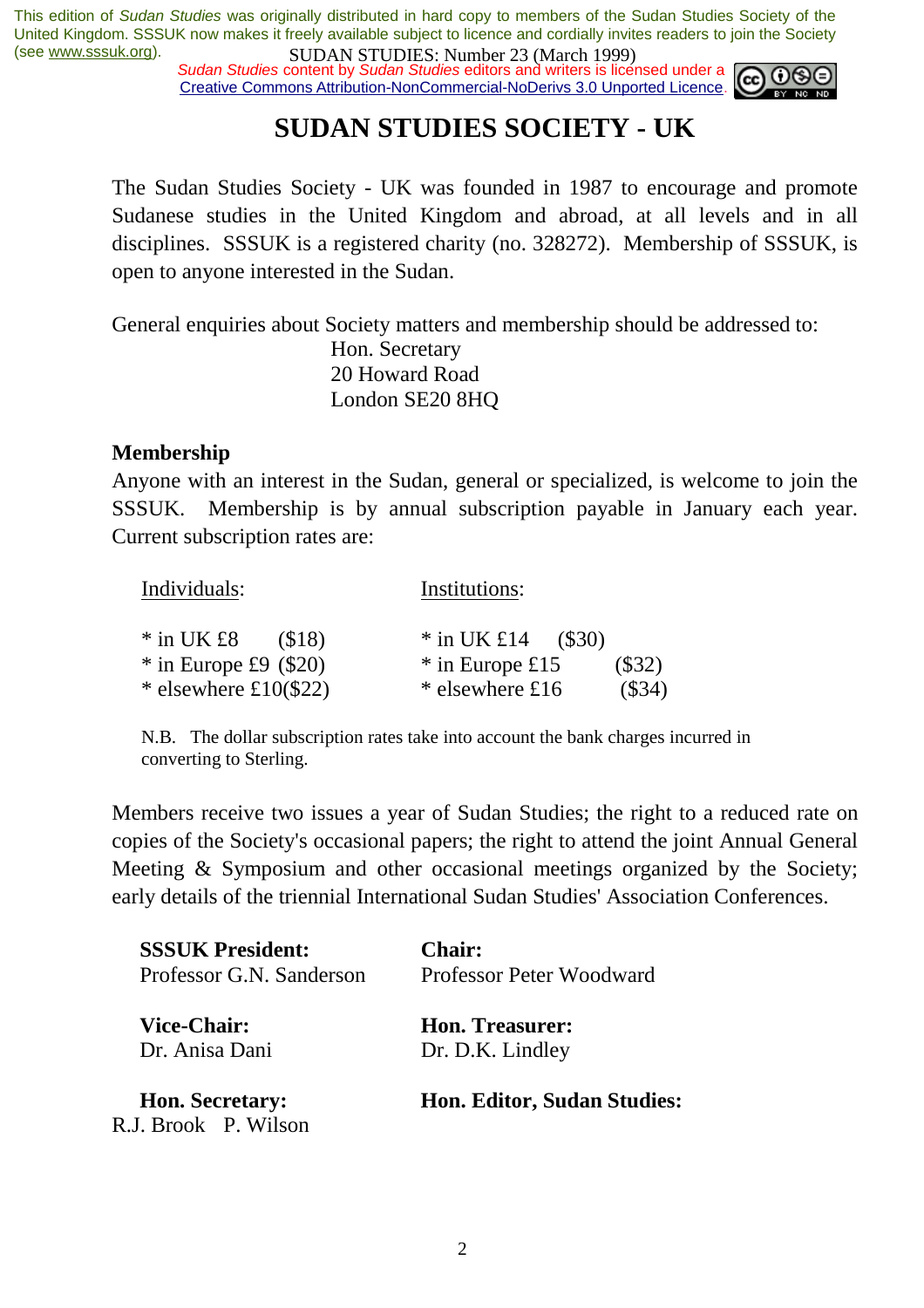*Sudan Studies* content by *Sudan Studies* editors and writers is licensed under a Creative Commons Attribution-NonCommercial-NoDerivs 3.0 Unported Licence.



### **EDITORIAL**

Welcome to issue 23 of *Sudan Studies*. Firstly, a correction and apology relating to the previous issue. Because of a mistake in layout, part of the article by H.R.J. Davies on Bishop Comboni appeared in the wrong order. Therefore in this issue we have reprinted the article in full, in its corrected form.

The two articles by R.S. O'Fahey, and R.S. O'Fahey and John Hunwick, that appear in this issue have been printed without the various diacritical marks in the English transliteration of the Arabic. This is because of the limitations of our computer and printer, for which I hope we may be forgiven.

Otherwise, I believe we have a varied and well-rounded issue covering a variety of themes, of both historical and contemporary significance.

As usual I would welcome contributions to future issues, on whatever subject relevant to the Sudan. Correspondence relating to articles in this or previous issues is equally welcome, as are book reviews (an area in which we have been deficient in recent years.)

Paul Wilson

Editor, *Sudan Studies*.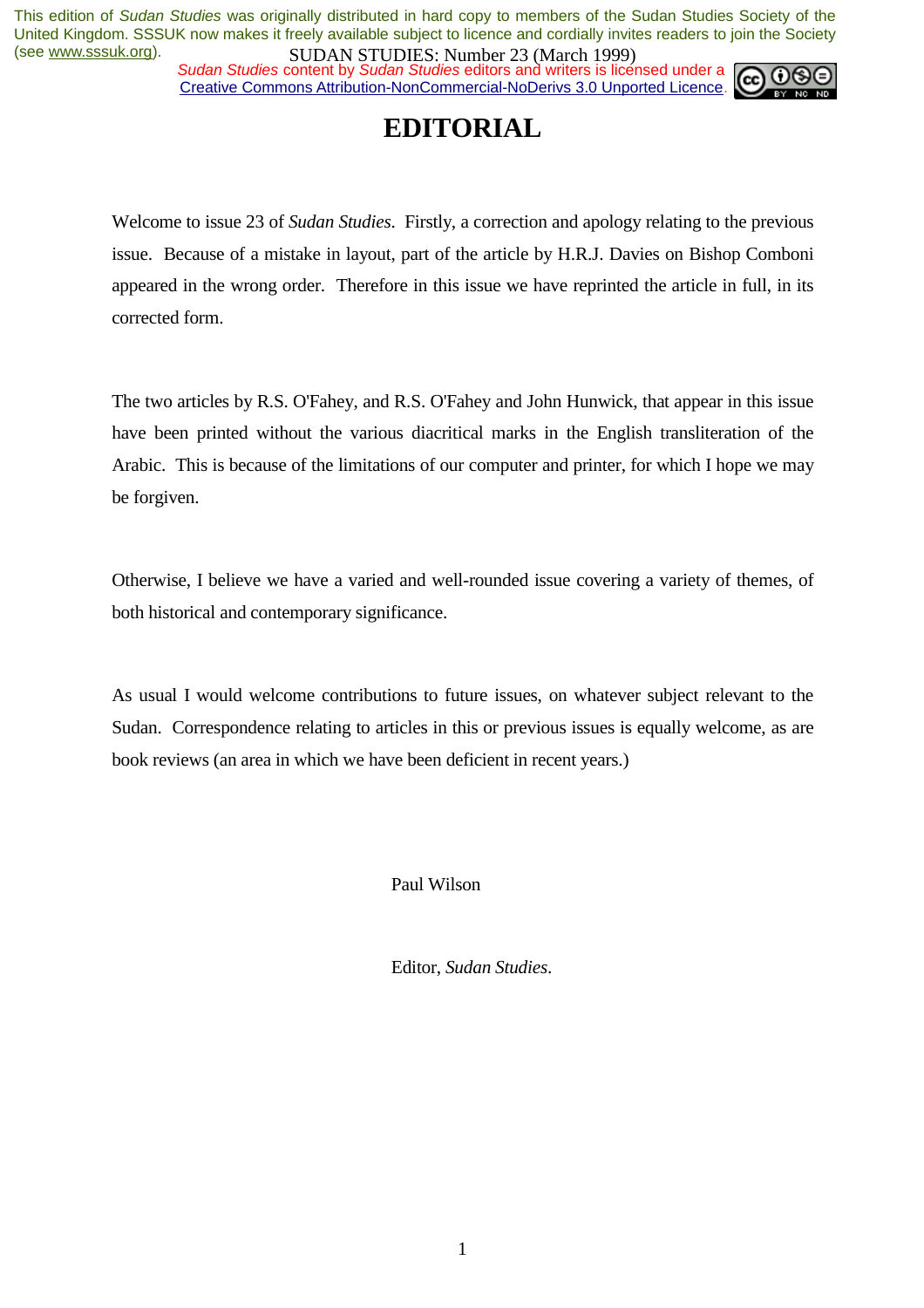**SUDAN STUDIES.** Number 25 (March 1777)<br>Sudan Studies content by Sudan Studies editors and writers is licensed under a **co. 06** Creative Commons Attribution-NonCommercial-NoDerivs 3.0 Unported Licence.



# **ON THE PROMOTION OF SUDANESE**1 **CULTURAL AND HISTORICAL STUDIES: A NOTE AND A PROPOSAL**  R.S. O'Fahey UNIVERSITY OF BERGEN

#### **Introduction**

Academic studies on the Sudan are in crisis; the universities in the Sudan are so underfunded and ill-staffed that they can scarcely sustain any kind of doctoral studies programmes in the humanities and social sciences. In countries outside the Sudan that have traditionally had a scholarly interest in the Sudan, for example Britain and the USA, there is little current interest or research on the Sudan. Before coming to a concrete but modest proposal about how to remedy the situation, it is worthwhile examining how we have reached the present situation.

#### **The Background**

 $\overline{a}$ 

The Sudan's tradition of local scholarship is perhaps best enshrined in the two classic works, the so-called "Funj Chronicle" and the *Tabaqat* of Muhammad wad Dayf Allah. These two works of the nineteenth century represent the peak of a northern Sudanese Muslim culture that, while influenced by Egypt and elsewhere, had its own unique and distinctive characteristics.

Because of the Turco-Egyptian occupation from 1820 onwards, the northern Sudan was "opened up" to European travellers and travelling scholars much earlier than most of the rest of Africa. Consequently, the travel literature on the Sudan by Europeans and others has a depth and variety unmatched for any other part of Africa save Southern Africa. A problem for scholars of the Sudan with this literature is that it is written in a variety of European languages.

<sup>1</sup> By "Sudanese" in this context I mean the northern, western and eastern Sudan. I have no competence to discuss the southern Sudan.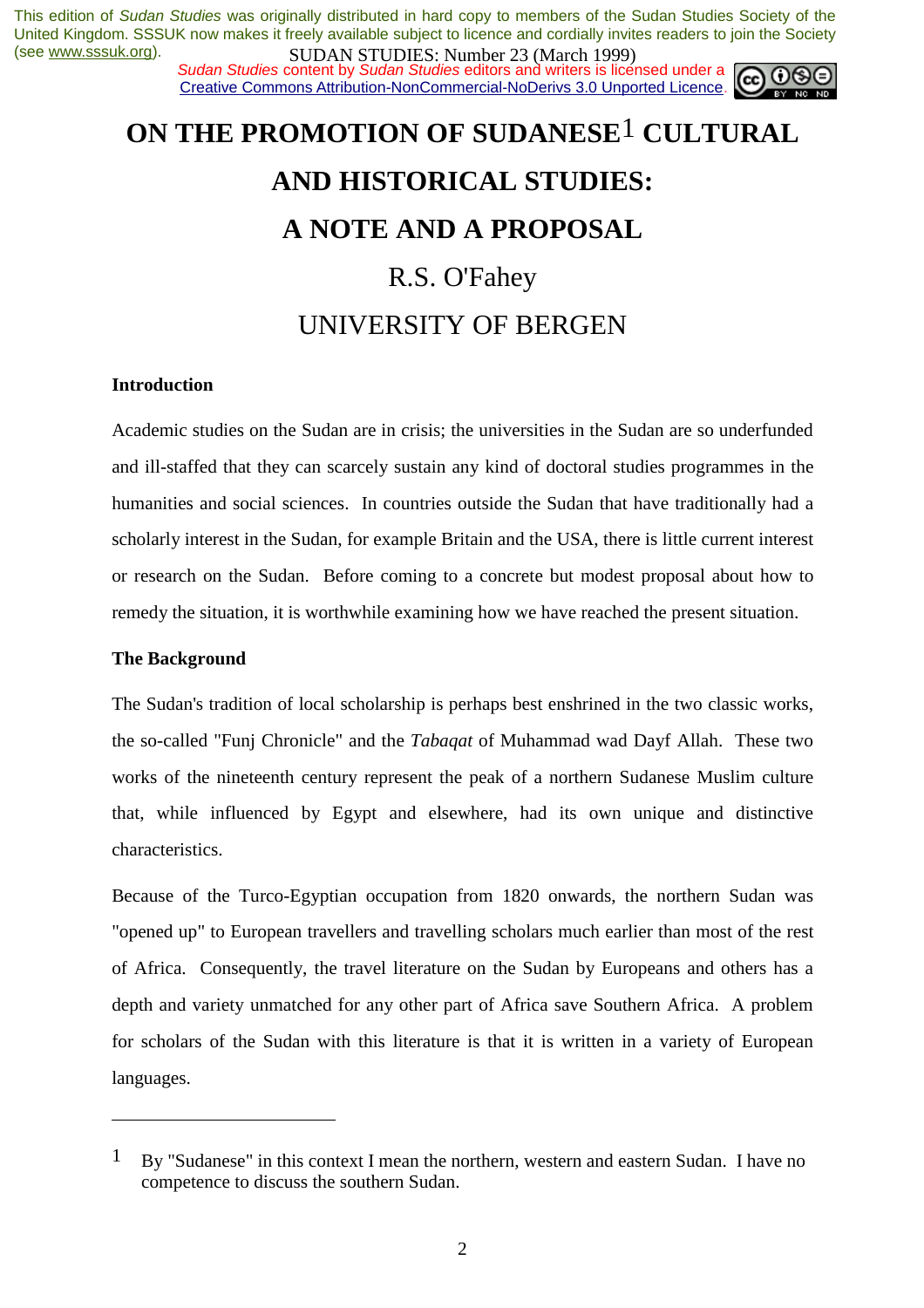**SUDAN STUDIES.** Number 25 (Water 1777)<br>Sudan Studies content by Sudan Studies editors and writers is licensed under a Creative Commons Attribution-NonCommercial-NoDerivs 3.0 Unported Licence.



With the British occupation in 1898 a colonial tradition of scholarship was implanted in the Sudan, its main expression being *Sudan Notes and Records* (1918 onwards), where British officials published articles on almost all aspects of Sudanese culture. While much that was published was amateurish, much was recorded that would otherwise have been lost. Complementing Sudan Notes and Records, such works as Sir Harold MacMichael's History of the Arabs in the Sudan (Cambridge 1922, 2 vols.) attempted to provide an overview of Sudanese history. Although there is much in these writings that could and should be criticised, they did lay important foundations, not least in situating the Sudan within a wider regional framework (the work of A.J. Arkell, al-Shatir Busayli <sup>C</sup>Abd al-Jalil, <sup>C</sup>Abd al-Majid cAbdin and Richard Hill was notable in this regard).

An indirect Sudanese response was not long in coming; the first generation of graduates from the Gordon Memorial College (established 1900) found their own voices in journals such as *al-Fajr* (established 1934) and *al-Nahda* (established 1930) – both are seminal works in the study of the emergence of a modern Sudanese culture and need to be republished. From the 1930s onwards there is a considerable and continuous production of literature, especially poetry, memoirs, biographies and histories; for example the work of Muhammad <sup>C</sup>Abd al-Rahim is noteworthy here, but many of his more important writings remain unpublished (their manuscripts are in the National Records Office). Also this period saw the beginnings of modern Sudanese music, again a much understudied field.

From the 1950s, especially with the emergence of the University of Khartoum, the more academic study of the Sudan's past and cultures through doctoral programmes developed at Khartoum and elsewhere. The key figures here were Professors Makki Shibayka, G.N. Sanderson and P.M. Holt. A little later came Professor Yusuf Fadl Hasan, who established the Sudan Research Unit (later the Institute of African and Asian Studies) at the University, and Dr. Muhammad Ibrahim Abu Salim, the first Sudanese director of the National Records Office in succession to Professor Holt.

The 1960s and 70s may be described as the heyday of Sudanese academic studies. Numerous monographs in fields such as history, archaeology, social anthropology, geography,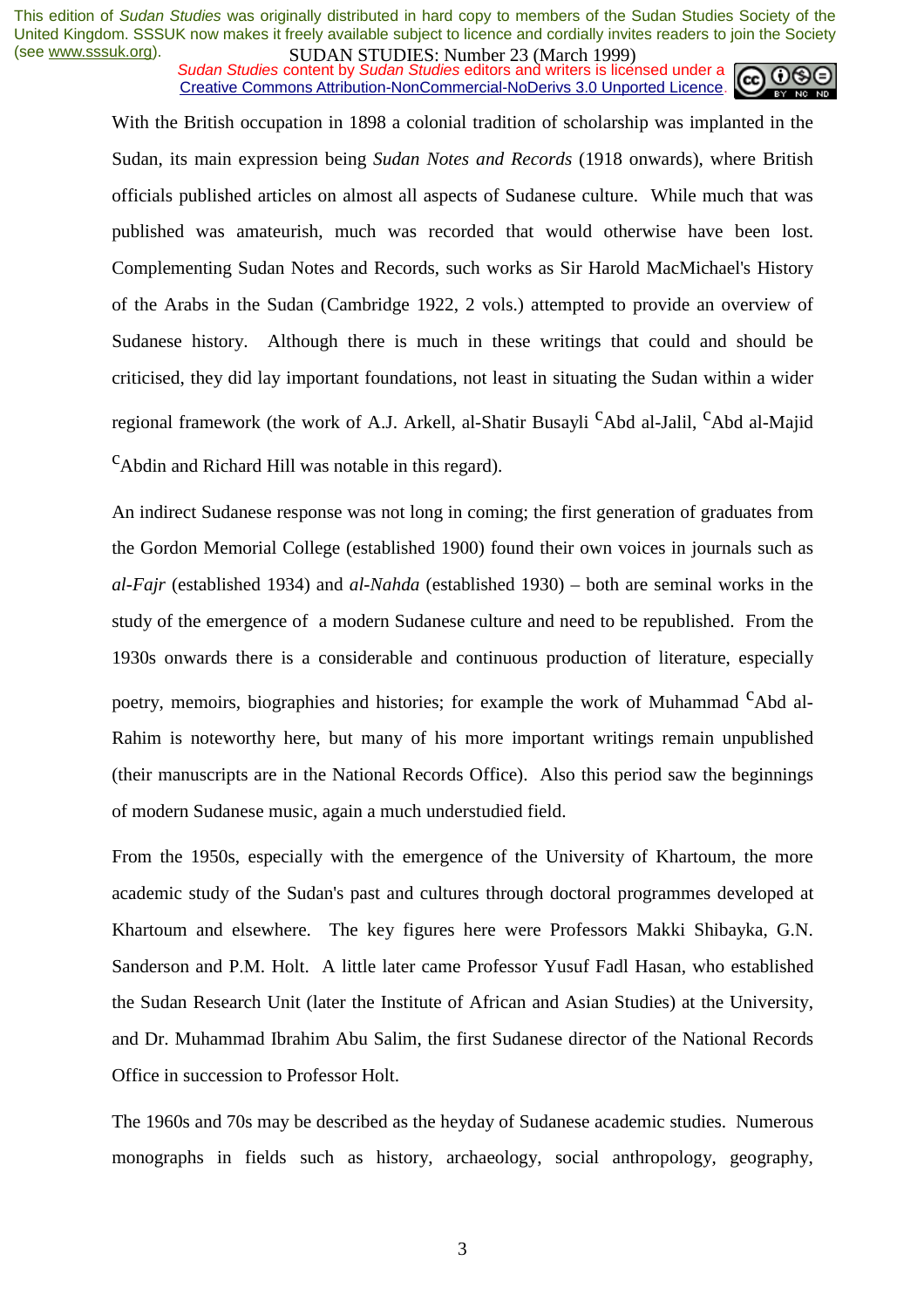*Sudan Studies* content by *Sudan Studies* editors and writers is licensed under a Creative Commons Attribution-NonCommercial-NoDerivs 3.0 Unported Licence.



sociology, linguistics, folklore etc. were written by Sudanese and non-Sudanese researchers. Most were written as doctorates either at Khartoum or British or American universities. Apart from the general climate of optimism of the time, there were several specific factors that facilitated these developments; one was the coming to Khartoum of young foreigners not only to teach but also to research (the present writer, who arrived at the Department of History in 1967, was one of these); secondly, the encouragement Professor Yusuf Fadl Hasan at the Afro-Asian Institute gave to all, irrespective of nationality, who were seriously concerned with the Sudan, and, thirdly, the liberal access policy adopted by Dr. Abu Salim at the National Records Office and his tireless work in publishing primary sources.

Here I have mainly been concerned with historical studies, but it is important to note the work of a group of gifted young Sudanese folklorists, such as Sayyid Hamid Hurrayz, al-Tayyib Muhammad al-Tayyib, <sup>c</sup>Abdullahi <sup>c</sup>Ali Ibrahim and <sup>c</sup>Abd al-Rahim Nasr, at the Afro-Asian Institute. The series, *Silsilat al-turath al-sha<sup>C</sup>bi al-Sudani*, in some thirty volumes, is a tribute to this group and an outstanding record of Sudanese local cultures and, again, should be more widely known (I know of nothing comparable elsewhere in Muslim Africa). At the same time, the Department of Social Anthropology under the leadership of Professor Ian Cunnison, saw a lively interaction between young expatriate and Sudanese scholars. The same interaction characterised archaeology, although, given the links between Sudanese archaeology and Egyptology and the role of foreign archaeological expeditions, the form it took was somewhat different.

By the early 1980s the heyday was coming to an end. There were a number of factors; economic decline in the Sudan made the maintenance of doctoral programmes at Khartoum increasingly difficult. The same economic difficulties made the continuing development of the Sudan Collection at the Khartoum University Library harder and harder, especially with the astronomical increase in the price of Western books and journals. It was increasingly difficult for young Sudanese to study abroad and when they did, with a view to the future job market, they increasingly studied more "utilitarian" topics. Even if they could go abroad, there were few institutions that had an ongoing interest in Sudanese studies, symbolized best perhaps by the retirement in the mid-1980s of Professor Holt, who had trained several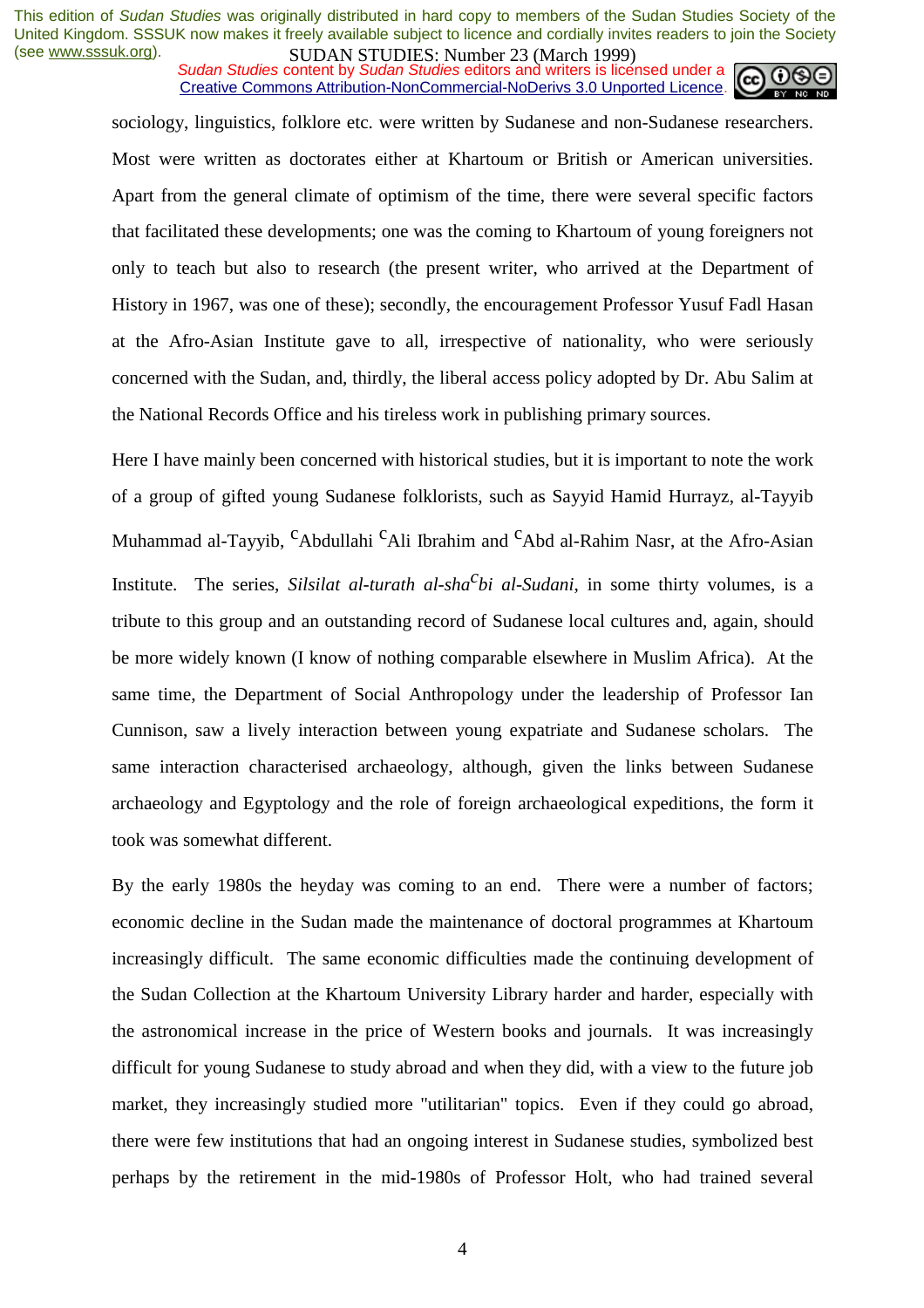*Sudan Studies* content by *Sudan Studies* editors and writers is licensed under a Creative Commons Attribution-NonCommercial-NoDerivs 3.0 Unported Licence.



generations of Sudanese and expatriate researchers, from the School of Oriental and African Studies, London. Upon his retirement, his position was frozen.

Among expatriate researchers (now increasingly from Germany and France) a pattern developed whereby the researcher would conduct research in the Sudan with little contact with the University of Khartoum, return to his or her university, and later publish a monograph at a price few Sudanese could afford and, often, in a language that few could read.

By the early 1990s the situation was much worse. The principal new factor was the mass exodus of Sudanese scholars, both established teachers and younger researchers, from the Sudan to the Gulf, southeast Asia and later, to Europe and America. Departments such as Archaeology, History, Social Anthropology, Political Science and the Afro-Asian Institute were virtually denuded of teachers. At the same time, co-operative programmes with overseas institutions such as the Institute of Social Studies, The Hague (Holland) and the University of Bergen (Norway) came to an end as funding was increasingly withdrawn.

#### **The Prognosis for the Future**

It is very hard to be optimistic. The exodus continues, funding has virtually disappeared, and the proliferation of new universities in the Sudan diminishes the resources of each. Much is still being published in the Sudan; some, especially memoirs and autobiographies, is of the greatest interest, but there is little new academic research. Younger Sudanese researchers find little institutional or financial support either in the Sudan or elsewhere, while expatriate researchers for political and other reasons no longer find the Sudan an attractive country in which to do research.

As of today, the only university outside the Sudan that still has a major commitment in more than one discipline to Sudanese studies is the University of Bergen in Norway. Sudanese studies at Bergen go back to the mid-1960s, when the then professor of social anthropology at Bergen, Fredrik Barth, both conducted research in the Sudan and taught at the Department of Social Anthropology there. Barth both encouraged his Norwegian students to work in the Sudan (including Gunnar Haalland, Leif Manger and many others) and brought O'Fahey to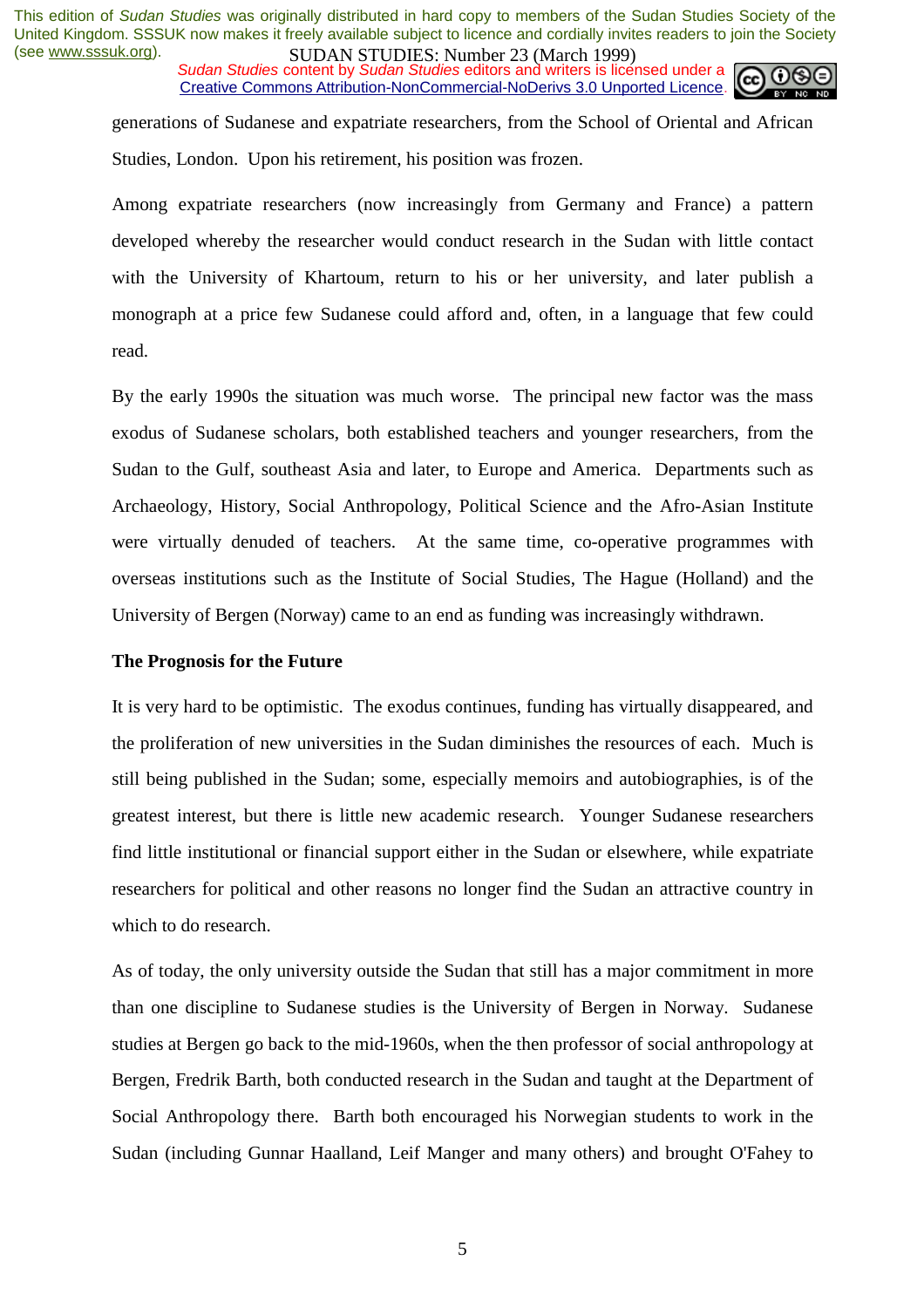*Sudan Studies* content by *Sudan Studies* editors and writers is licensed under a Creative Commons Attribution-NonCommercial-NoDerivs 3.0 Unported Licence.



Bergen. Soon Sudanese studies spread to archaeology, classics, geography, history and other disciplines (seven Sudanese have taken their doctorates in Bergen). These developments were strengthened by various co-operative programmes, funded by the Norwegian Aid Agency, between the two universities, Khartoum and Bergen, and the National Records Office. By the mid-1990s such funding was no longer available, although through its collection of Arabic and other materials and the commitment of various researchers there, Bergen still tries to maintain a profile in Sudanese studies.

To this end, my colleague, Dr. Anders Bjørkelo, a specialist in Sudanese economic history, and I have embarked on a catalogue of all the Sudanese literary and legal materials deposited. Since these number over 5,000 items, this will be a work of several years. Bjørkelo is also preparing a two volume history of a Sudanese trading family in the late nineteenth and early twentieth centuries based on family records. Moreover, the Departments of Social Anthropology and Geography are continuing research in connection with the Red Sea Hills Project (RESAP):

In a wider context, tribute here should also be paid to the work of Dr. Haydar  $c$ Ali Ibrahim and his *Markaz al-Dirasat al-Sudaniyya* in Cairo. The *markaz* has concentrated its activities on the publication of original works and some reprints in Arabic on all aspects of Sudanese culture.

I entitled this section "the prognosis for the future". As the situation currently stands, that prognosis must be negative. It is hard to see how in the absence of senior staff, lack of funding etc., publicly-funded institutions in the Sudan can turn the situation around. The lack of resources in the Sudan makes it in turn harder for outside institutions to develop Sudanese interests and links, especially in the present political climate. To reiterate, the prognosis as of today must be regarded as very poor.

#### **Can Anything Be Done? – A Proposal**

So far this note has had a very negative tone, but is it possible to consider ways of mobilizing private resources both in the Sudan and from within the large Sudanese diaspora to try and turn the situation around? It seems to the present writer that in the present climate this is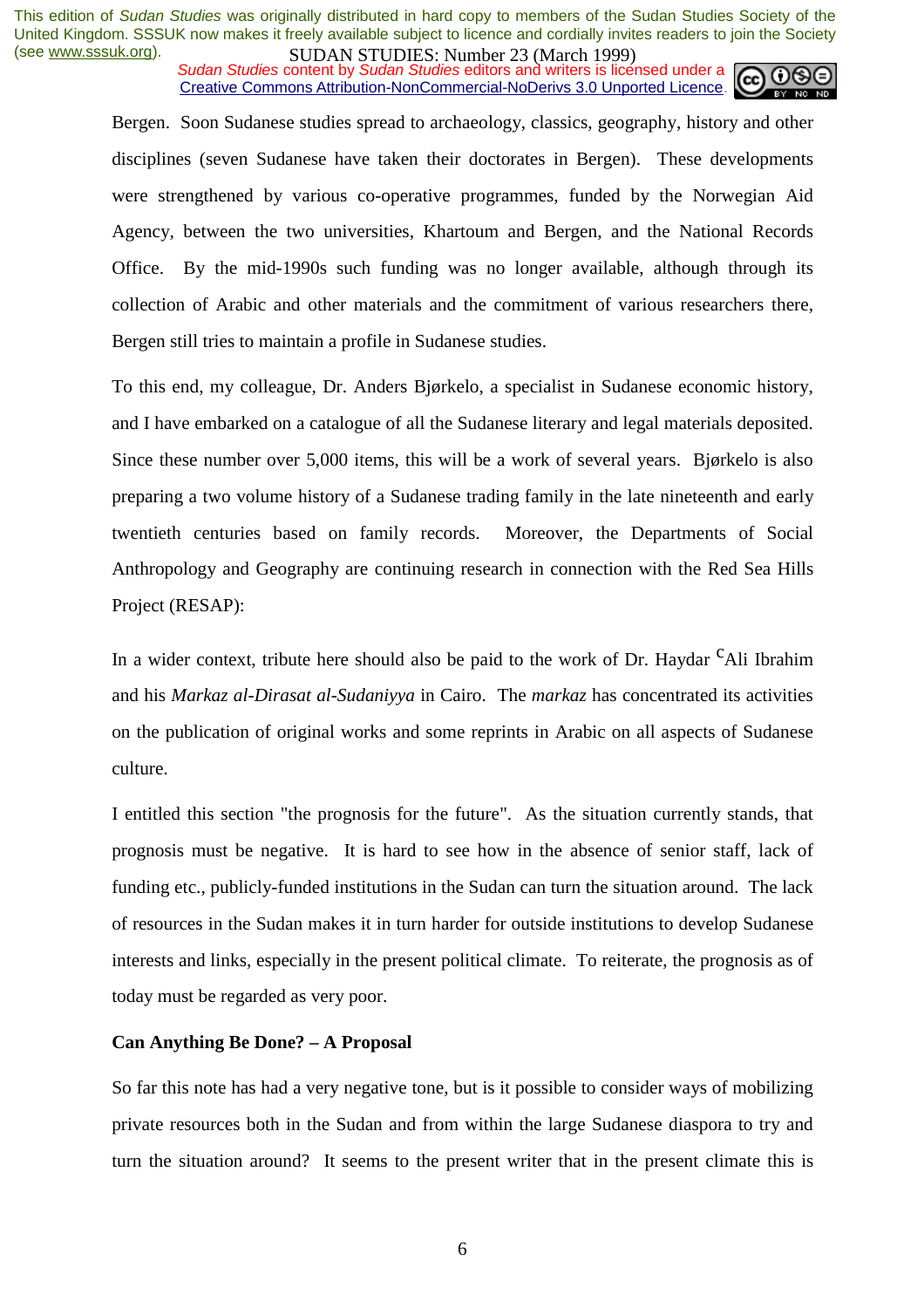**SUDAN STUDIES**: Number 25 (March 1777)<br>Sudan Studies content by Sudan Studies editors and writers is licensed under a Creative Commons Attribution-NonCommercial-NoDerivs 3.0 Unported Licence.



likely to be the only way forward.

I am not qualified to express an opinion on the reality of this possibility; I simply raise it as a question for consideration by concerned Sudanese. I would, however, add that in my various encounters in Europe and America with Sudanese of the diaspora, there seems to be a considerable awareness and discussion of these issues.

In a later note, if it is thought desirable, I will willingly lay out some ideas for the general promotion of Sudanese cultural and historical studies, for publication programmes and for research priorities. Here, for the moment, I would like simply to confine myself to one concrete proposal, namely the funding of two doctoral scholarships at the Department of History, University of Bergen. On a practical level, the funding need not be more than that necessary to maintain the students at Bergen, with some extra for books and travel, since there are no tuition fees in Norway. In this present note, I shall not propose a concrete figure, but can do so if requested.

There are various ways such doctoral scholarships could be organised. A co-operative programme between Bergen and either the Department of History or the Afro-Asian Institute could be established, whereby the doctoral candidates would be chosen jointly. The successful candidates could (and indeed necessarily should) spend part of their time in Khartoum and part in Bergen.

To the present proposal the objection may be raised that in the current climate it is somewhat elitist. That given today's realities, a proposal to train two Sudanese as academic historians by writing monographs on some aspect of the Sudan's history is both elitist and idealistic. Perhaps it is, but to this I would make two points; first, in the next few years a number of serious and original monographs on Sudanese history will be published either in Europe or America. To the best of my knowledge, virtually all of them have been written by non-Sudanese. However competent these works are, this is not a healthy situation. The dialogue between Sudanese and non-Sudanese researchers that characterized the 1960s and 70s has virtually disappeared, as has the complex interplay between Sudanese scholarship directed to the home market and scholarship on the Sudan that contributes to the wider historiography of Africa and the Muslim world.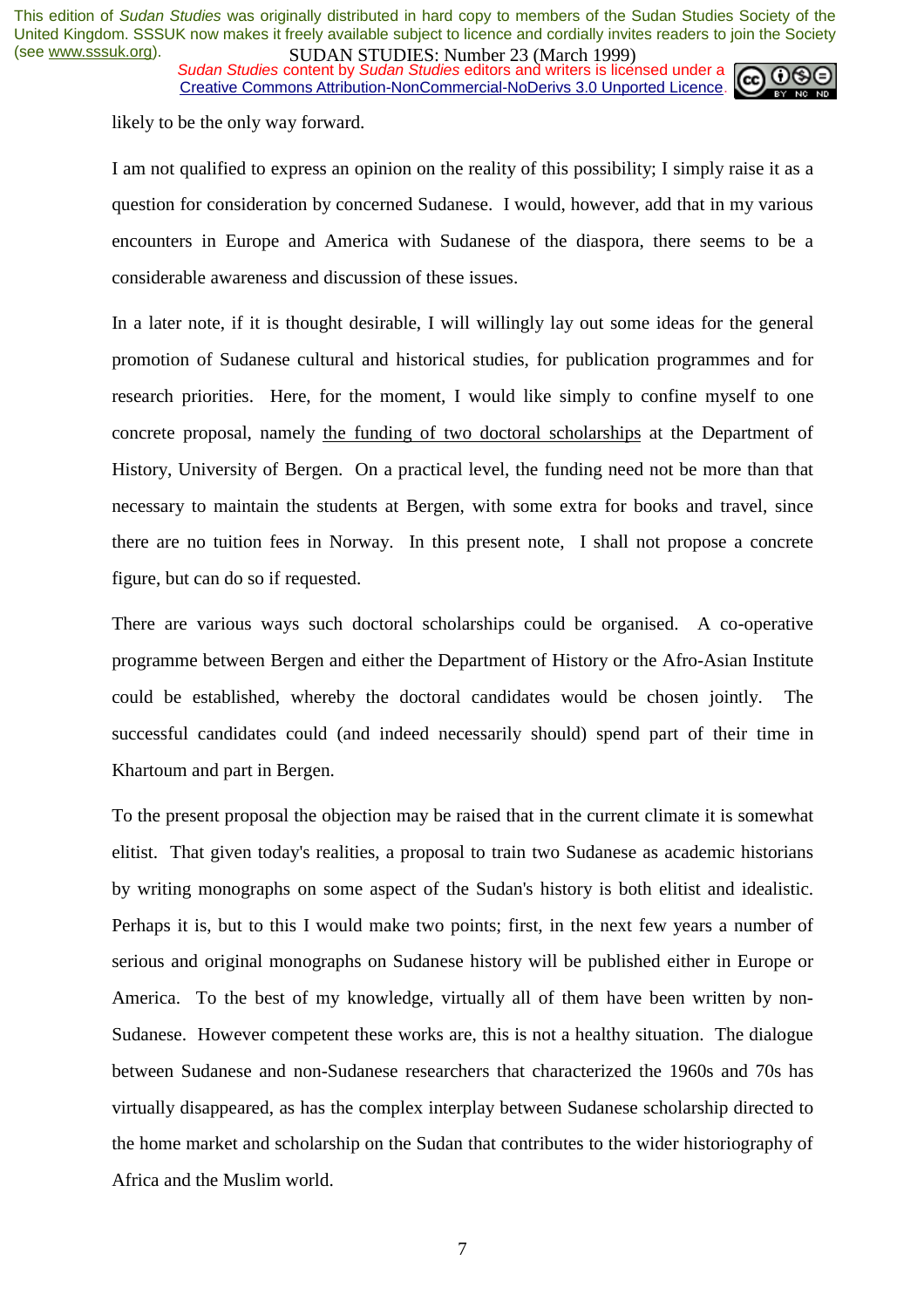*Sudan Studies* content by *Sudan Studies* editors and writers is licensed under a Creative Commons Attribution-NonCommercial-NoDerivs 3.0 Unported Licence.



Secondly, there is a question of continuity; there is a scholarly chain or *silsila* within Sudanese historiography, going back to such figures as Shibayka, Sanderson and Holt, through Yusuf Fadl Hasan and Abu Salim, to such figures as Martin Daly (A student of Holt) and myself (likewise a student of Holt, but also taught by Yusuf as an undergraduate in London), to such as Dr. Ali Salih Karrar (presently director of the National Records Office, who took his doctorate with me at Bergen). This has been a very fruitful scholarly chain; it is in serious danger of being broken. This, I believe, would be a great pity.

To conclude; I propose that funding be sought for two doctoral scholarships at Bergen. It goes without saying that both my colleague in Bergen, Bjørkelo, and myself would be more than willing to act as supervisors to such students if the financing can be found.

Furthermore, I am sure that Professor John Hunwick of Northwestern University would want to participate in whatever way would be appropriate, especially given the close ties between Bergen and Northwestern. Finally, I have little doubt that such a proposal would receive the positive support of the authorities at the University of Bergen.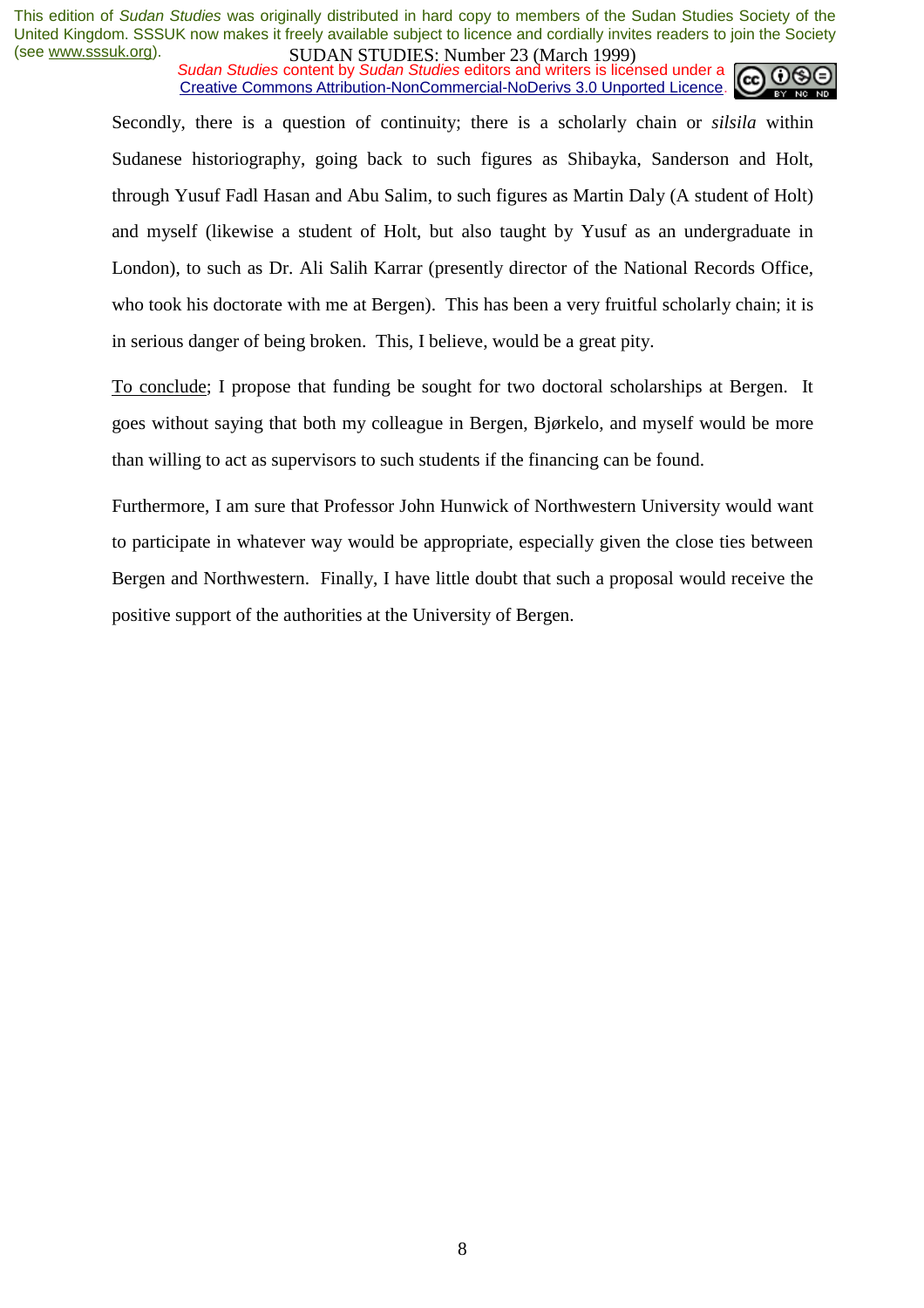**SUDAN STUDIES**: Number 25 (March 1777)<br>Sudan Studies content by Sudan Studies editors and writers is licensed under a Creative Commons Attribution-NonCommercial-NoDerivs 3.0 Unported Licence.



# **THE CAMEL POSTMAN AND OTHER SUDAN POSTAGE STAMPS**

### By H.R.J. Davies

1998 marked the centenary of the issue of one of the world's most famous postage stamps the Camel Postman stamps of the Sudan. Over the whole of the period from 1898 to the present day every definitive issue of stamps by the Sudan, apart from a short period during the Second World War, has had at least one stamp depicting the Camel Postman.

#### **Before the Camel Postman:**

However, 1898 was not the start of postal services in the Sudan. Sudan's first post office was opened in Suakin in 1867. Khartoum's post office opened on 1st October 1873 and other towns opened Post Offices soon after. All used Egyptian stamps which at that time depicted the pyramids and sphinx. Much official mail passed from one post office to another in large envelopes. These were sealed with inter-postal seals (circular seals inscribed in various ways in roman letters and Arabic). The earliest ones in the Sudan were used at Suakin from 1868. They were blue and inscribed in the top half 'POST VICE REALI EGIZIANE' and in the bottom half with the name of the Post Office. Before 1873 mail from Egypt to Khartoum and elsewhere in the Sudan was carried by government couriers, usually supplied from the Ababda tribe. During the Mahdiya a rudimentary postal system operated for official mail only.

The first stamps issued specifically for use in the Sudan date from 1 March 1897 and were Egyptian stamps of the period (sphinx and pyramid) overprinted in French (Soudan) and Arabic. Their life was, however, shortlived - being replaced by the Camel Postman stamps from 1 March 1898.

#### **The Origin of the Camel Postman:**

The origin of this design has been shrouded in myth, except that they were designed by Captain (later Colonel) Edward Alexander Stanton on Kitchener's instructions. Stanton later became Governor of Khartoum. In 1932 there was some possibility of the withdrawal of the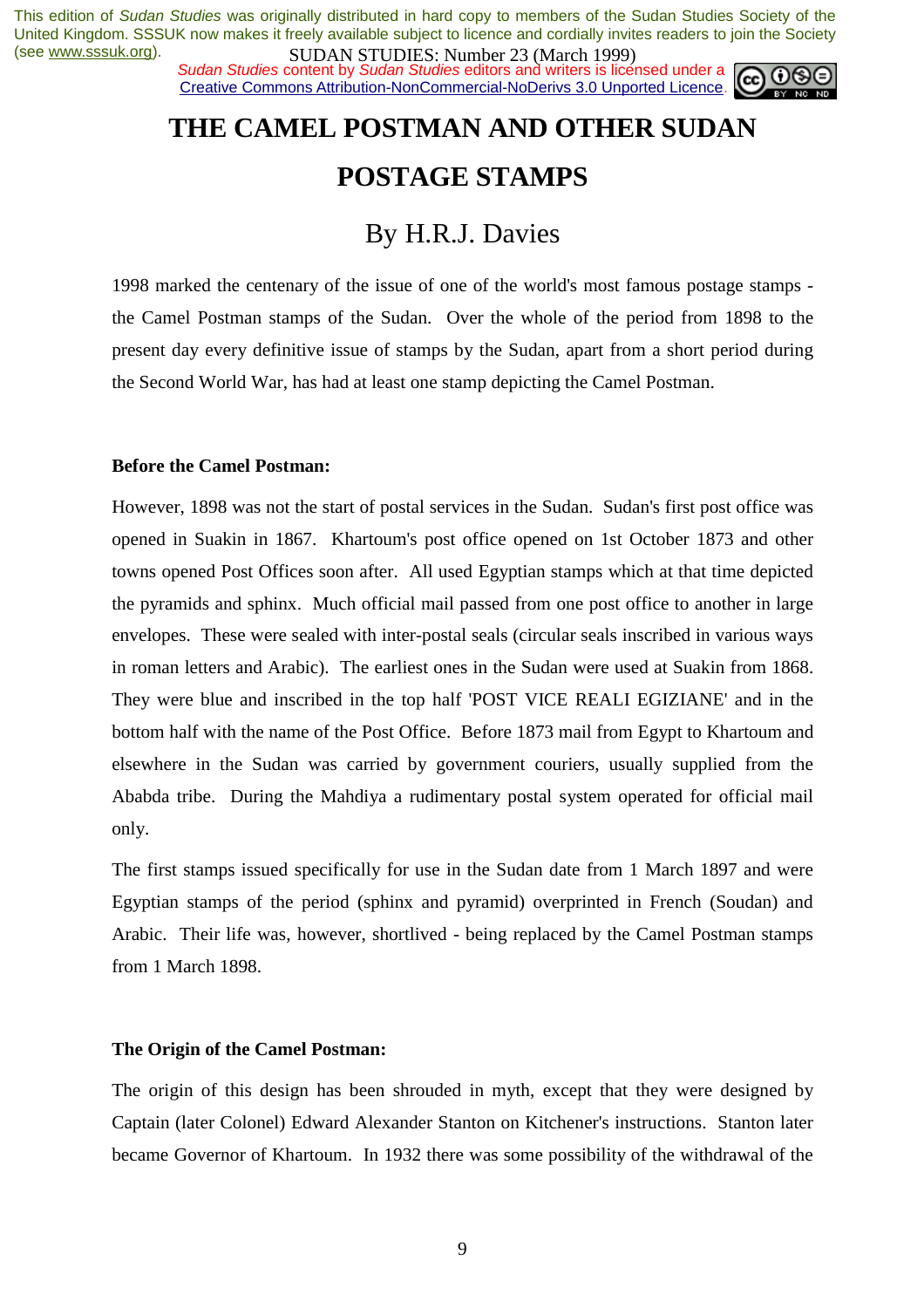*Sudan Studies* content by *Sudan Studies* editors and writers is licensed under a Creative Commons Attribution-NonCommercial-NoDerivs 3.0 Unported Licence.



Camel Stamp issue. This encouraged Stanton to write to a friend of his, Colonel Atkinson, who was himself a stamp designer for the Sudan, the following transcribed letter:

> *Army and Navy Club, Pall Mall, S.W.1. 9th June 1932.*

*My Dear Atkinson,* 

*Yes, some time ago I heard that the Camel stamp was to be superceded and, as it has had a longish innings, I was not surprised.* 

*Its birth was in this wise. Kitchener, fretting at the control from Egypt placed upon him when he had recovered Dongola Province, determined to have a new stamp to take the place of the Egyptian surcharged one.* 

*He communicated with an English artist, then on the Nile, to submit a drawing and an exceedingly attractive picture of Abu Simbel Temple was submitted with the remark that, if accepted, his terms would be twenty-five guineas. Whether it was the twenty-five guineas or the fact that Abu Simbel was actually to be outside the boundary not then fixed, Kitchener turned it down and sent for me. He told me to design a stamp and go on designing till I produced something he liked. He gave me a week in which to produce the first effort, to be ready on his return to Korti. Four days had passed and I had not hit on a subject, when the English mail arrived at Korti on a camel instead of the usual steamer, which had broken down at Dongola, and I also noticed in one of the illustrated papers, a picture of camels carrying carpets as an advert. I at once sent for the Sheikh of the local Arab camels, with whom I had been out on several occasions, to occupy wells in the Bayuda desert. Got him to put on his war kit and gallop and trot past me five or six times. The tribe were the Howawir but I forget the Sheikh's name.* 

*I could only raise a sheet of white office paper to paint on and I only had one largish paint brush.* 

*I did the drawing in sepia and to heighten it up a bit I painted in, as small as the brush would allow, a row of combinations of suitable coloured stamps below it.* 

*To my surprise, Kitchener took it straight away and said I need do no more as he thought it would do.*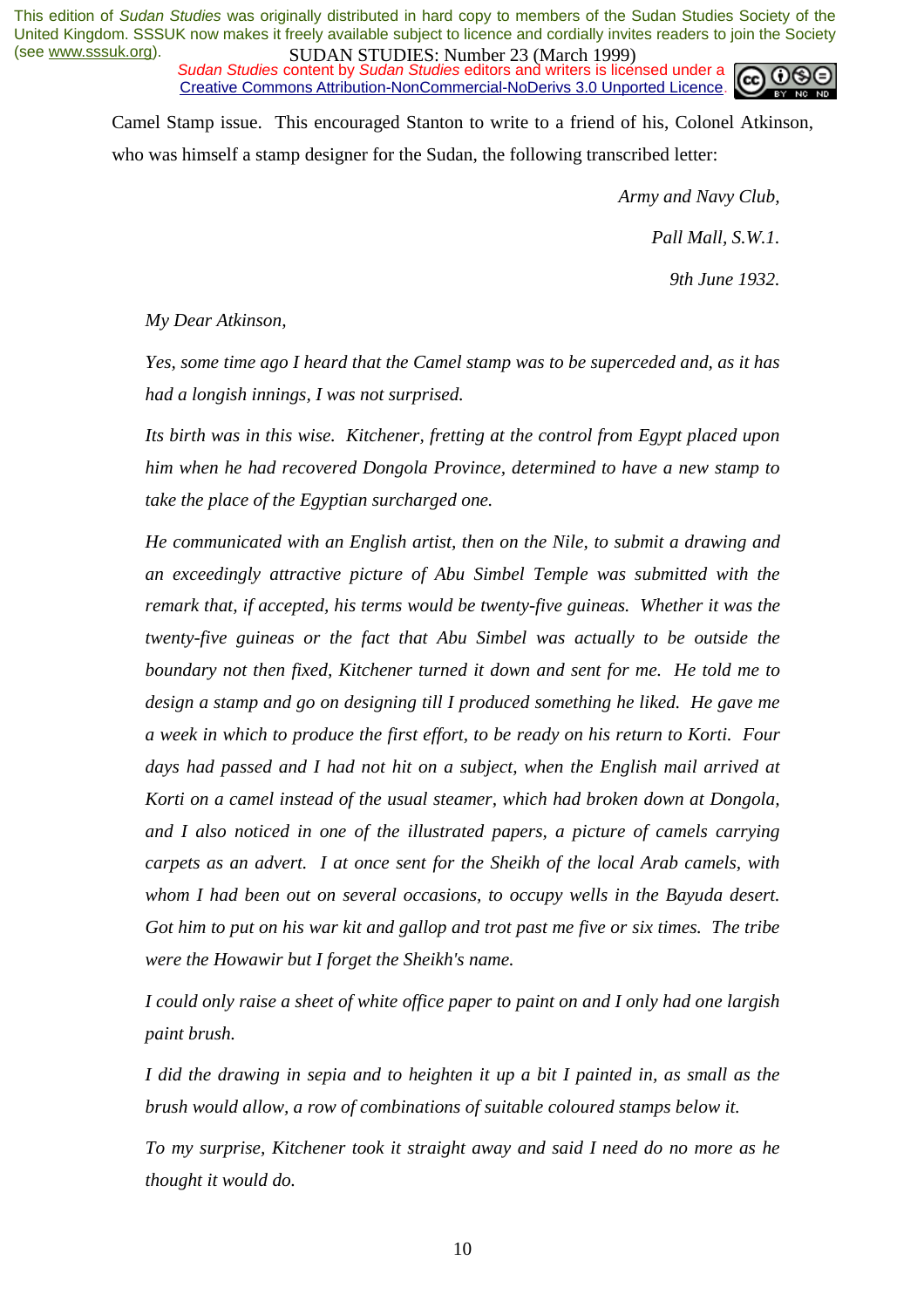*Sudan Studies* content by *Sudan Studies* editors and writers is licensed under a Creative Commons Attribution-NonCommercial-NoDerivs 3.0 Unported Licence.



*Some six months later when we were at Berber, before the Battle of Atbara, the stamps appeared somewhat about the size of the coloured stamps I had put in the large drawing.* 

*I wrote to Jimmy Watson, K's A.D.C. and told him, as my design had been accepted, I should like a set of the stamps signed by Kitchener, to the effect that I had designed them. The answer made me smile, for J. Watson replied - 'K' says certainly old boy, provided you pay for the stamps!* 

*The set I have got and much prize, though so far as I am aware, I was never charged the few shillings of their value. That is the story. All yarns I have heard about it being Slatin on the stamps are untrue.* 

I might add that, as a bit of bravado, I printed in small letters, which the printers faithfully reproduced, the words Khartoum and Berber on the mail bags being carried though neither of these places at the time had been reconquered.

Let me know, if you may, when the change is to take place, as I shall send the story I *have told you to one of the Philatelic papers on the change taking place.* 

*Yours sincerely,* 

*(signed) E.A. Stanton* 

#### **Sudan Stamps during the Condominium:**

The first issue of the Camel Postman stamps had a rosette type of watermark to the paper. On reflection, this was thought to be too close to a cross for a Moslem northern Sudan and so was progressively changed to stars and crescents as new printings were required from 1902 onwards. In turn from 1927 this watermark was similarly progressively superceded by an 'S G' watermark. The original stamps were quite large with frames of 25mm by 30mm. Accordingly, from 1921 the lower values up to 15 milliemes were progressively replaced by smaller stamps of 13mm by 22mm. The authorities were not always efficient in maintaining the stamp supply. In 1903 they ran out of 5 millieme stamps and had to overprint some 5pt stamps in Khartoum for '5 Milliemes'.

In 1931 regular scheduled Air Mail services began from the Sudan, and it was decided to have special Air Mail stamps. The Camel Postman was not considered suitable(!), and a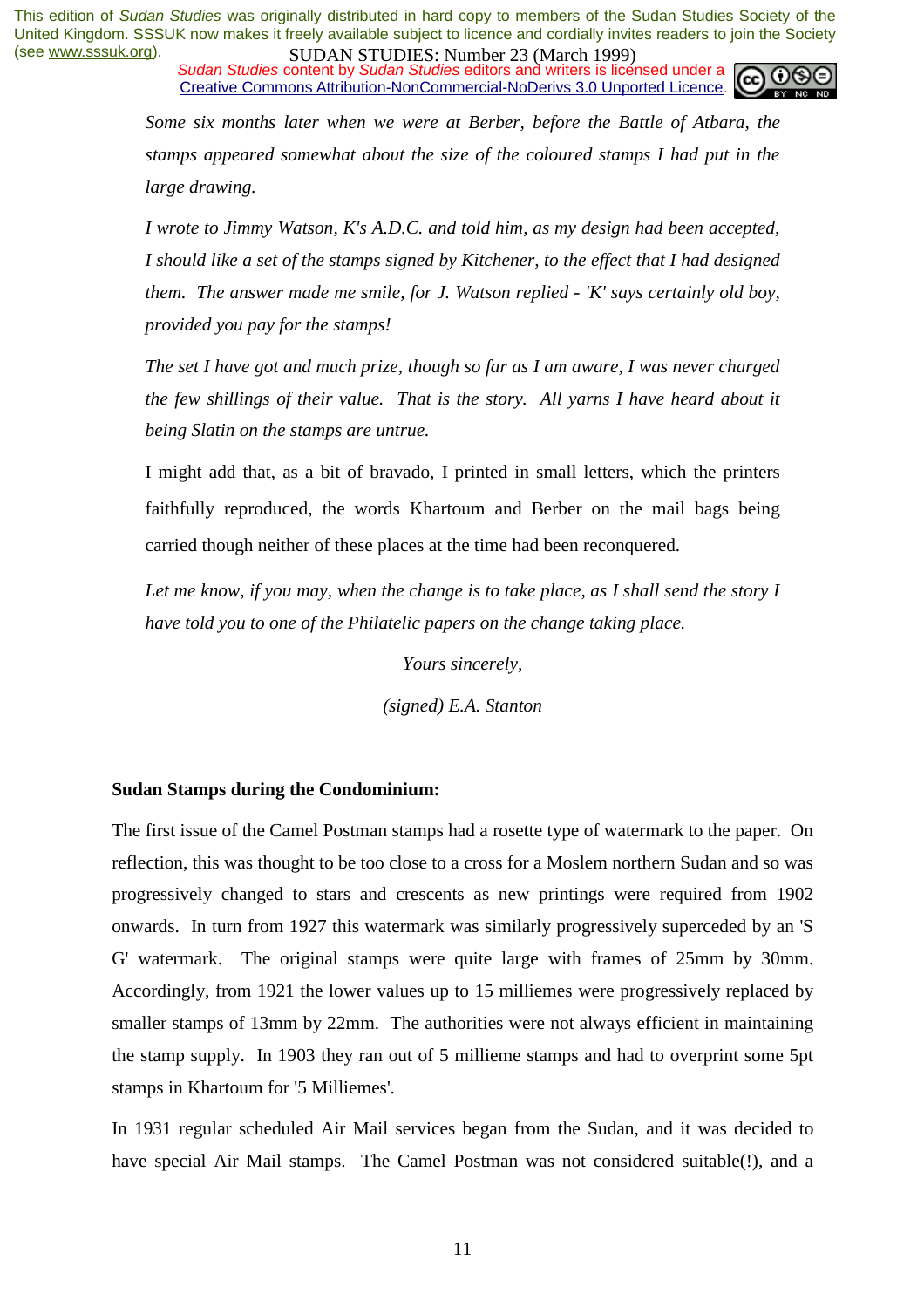**SUDAN STUDIES. NUTTER 20 (WALK 1999)**<br>Sudan Studies content by Sudan Studies editors and writers is licensed under a Creative Commons Attribution-NonCommercial-NoDerivs 3.0 Unported Licence.



design showing Gordon's statue in Khartoum with an aeroplane was chosen. However, the special order from De La Rue in London, who throughout the whole of the Condominium supplied Sudan's postage stamps, except during the Second World War, did not arrive in time and so from February to September 1931 various Camel Postman stamps were overprinted 'Air Mail'. Again, supplies ran short of certain values and in 1935 various stamps of the Air Mail issue had to be overprinted with new values.

It is not surprising that certain values of the Camel Postman ran short during the Second World War and overprints had to be resorted to by the postal administration. Furthermore, De La Rue's works in Britain were bombed during the war and Sudan turned to Indian printers for assistance and the opportunity was taken to have a new stamp design, the 'Palms' issue which depicted Tuti Island with palm trees. The design was by Miss Hebbert, sister of the Director of Sudan Posts and Telegraphs at that time.

But the Camel Postman was not forgotten and he came back again with modified Arabic from 1 January 1948. This issue was replaced in 1951 by a pictorial issue depicting various scenes from life in the Sudan, but the top value (50pt) was still Stanton's Camel Postman. Parallel with this main issue, a new set of Air Mail stamps appeared from 1 July 1950, again depicting life in the Sudan, but concentrating rather on buildings and such like, including Gordon Memorial College and the G.P.O. in Khartoum. For the same reason as before the Camel Postman was omitted.

The Sudan authorities during the Condominium were very reluctant to have commemorative issues. They did relent in 1935 when they produced a set of 8 stamps to mark the 50th anniversary of Gordon's death. Later, three other commemorative issues appeared and, though the Camel Postman did not appear on the Gordon issue, he formed the design for each of the others, namely, 1 October 1948 to commemorate the Golden Jubilee of the Camel Postman, 23 December 1948 to celebrate the opening of the Legislative Assembly and 9 January 1954 to celebrate the granting of Self-Government. Here again, a problem arose as the original stamps for this issue had on them the wrong date (1953) and had to be replaced by stamps with the correct date of 1954.

During the Condominium stamps for official Government correspondence existed. They were the same as the regular issues already referred to, overprinted OSGS or SG or, until 1936, some were punctured 'SG'. Sometimes, official correspondence had no stamps on it, being stamped 'Postage Paid'. Similarly, the military had their own stamps with the Camel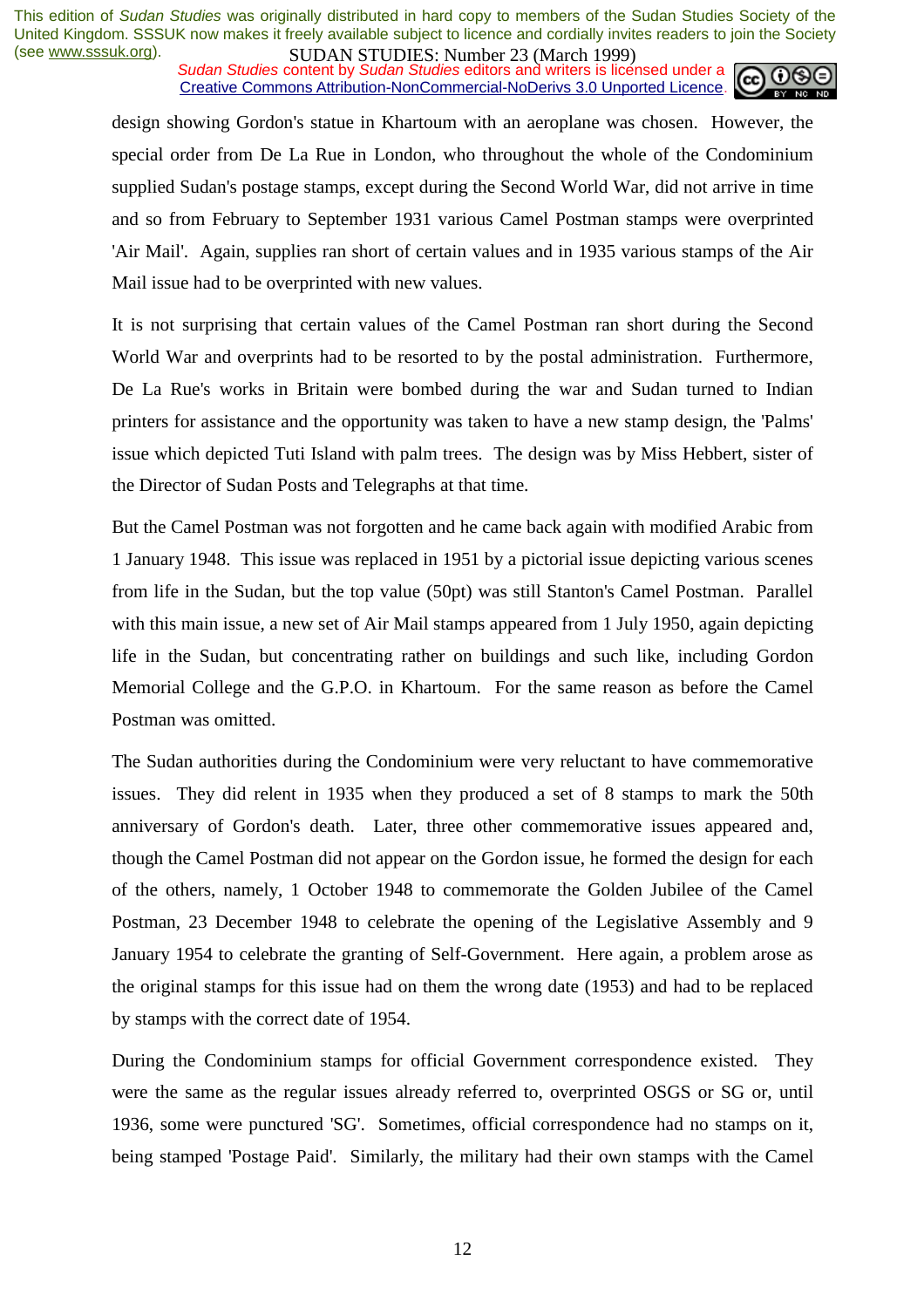**SUDAN STUDIES:** Number 23 (March 1777)<br>Sudan Studies content by Sudan Studies editors and writers is licensed under a **cc Cc** Creative Commons Attribution-NonCommercial-NoDerivs 3.0 Unported Licence.



Postman overprinted 'Army Service' in various ways or punctured 'A S'. These military stamps were phased out after 1924. During the 19th century campaigns and both world wars mail from soldiers can be found without stamps or with a range of non-Sudanese stamps which were officially accepted for postage.

Mail which arrived in Sudan with insufficient postage paid on dispatch was liable to Sudan Government tax. These Postage Due stamps depicted one of the famous 19th century gunboats, *Zafir*.

During the Condominium Sudan postage stamps were used for revenue purposes, sometimes with an overprint. They were also used in Darfur during the Second World War to overcome a temporary shortage of small coin.

#### **Sudan Stamps since Independence:**

The first definitive issue after Independence appeared in 1962. Again, this depicted scenes from life in the Sudan and the Camel Postman survived as the top value stamp (£S1). This issue survived with value alterations, different watermarks, type of paper and perforations and with a series of overprints and changed value handstamps due to inflation until 1991, when it was replaced by the current definitive issue depicting various aspects of Sudanese life with the Camel Postman still holding his place on the top value stamp (£S20). Again this series has had to have overprints and handstamps to change values to cope with Sudan's inflationary situation. As before, all these stamps can be found with overprints for official government correspondence, and official correspondence can be found franked 'Postage Paid'. Mail from soldiers in the civil war frequently has no stamps. On occasion postage stamps have simply not been available and Revenue stamps can be found used for postage purposes on both internal and external correspondence.

Since Independence the Sudan has been much more willing to have special commemorative issues. Between 1956 and 1998 97 such appeared compared with the four between 1898 and 1955. However, the Sudan has been relatively frugal with such issues compared with many other countries in the Middle East. The 10 most notable of its commemorative issues up to 1996 have been:

- Independence issue (1956)
- Nubian monuments (1964)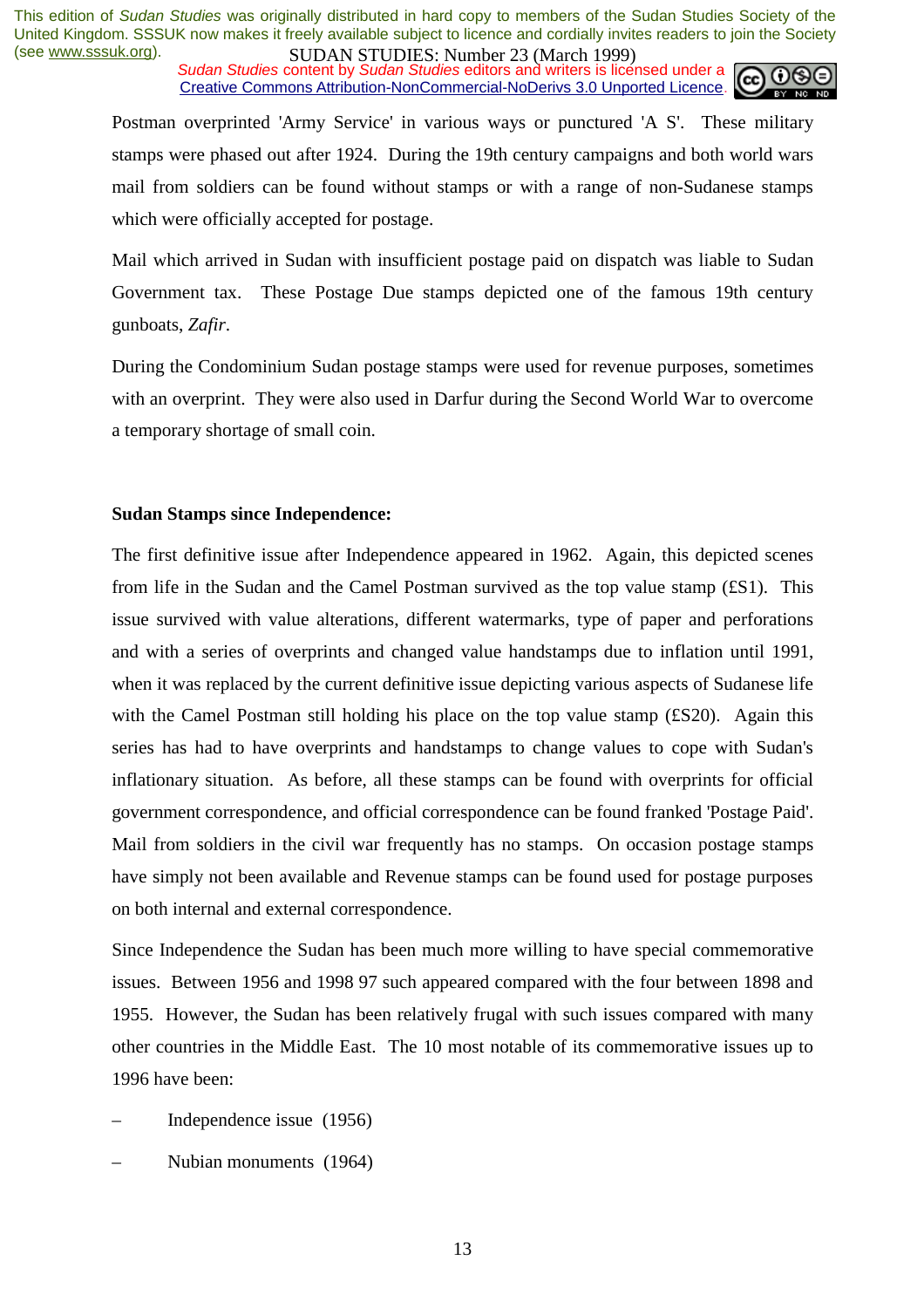**SUDAN STUDIES. NUTTER 20 (WALK 1999)**<br>Sudan Studies content by Sudan Studies editors and writers is licensed under a Creative Commons Attribution-NonCommercial-NoDerivs 3.0 Unported Licence.



- 20th Anniversary of Sudan Airways (1968)
- First Anniversary of the May Revolution (1970)
- 50th Anniversary of the Faculty of Medicine (formerly Kitchener School of Medicine), University of Khartoum
- Desertification (1978)
- 25th Anniversary of Independence (1982)
- 100th Anniversary of the Battle of Shaykan (1984)
- First Anniversary of the National Salvation Revolution (1991)
- 500th Anniversary of the Fung Sultanate and Abdalab Islamic Sheikhdom (1993)

The most striking omission is that there was no commemorative issue to celebrate the centenary of the Fall of Khartoum (1885–1985).

Things have not always gone to plan with all of Sudan's commemorative issues. Many have come out much later than was intended, and indeed the original issue for the 'First Anniversary of the May Revolution' was only on sale for about half an hour before it was withdrawn on Nimeiri's orders. The reason for its withdrawal, so far as I know, has never been made public. In due course it was replaced by a second issue.

On 1 March 1998 the Sudan celebrated the Centenary of the Camel Postman by a special stamp issue. The 150 dinar stamp depicts the Camel Postman and Berber Post Office.

#### **The original Camel Postman design and watermarks used during the Condominium**



For anyone interested in learning more about the Sudan's postal services the following main sources can be indicated:

STAGG, E.C.W. (1977) *Sudan: the stamps and postal stationery, 1867 to 1970.* Harry Hayes, Batley, Yorks.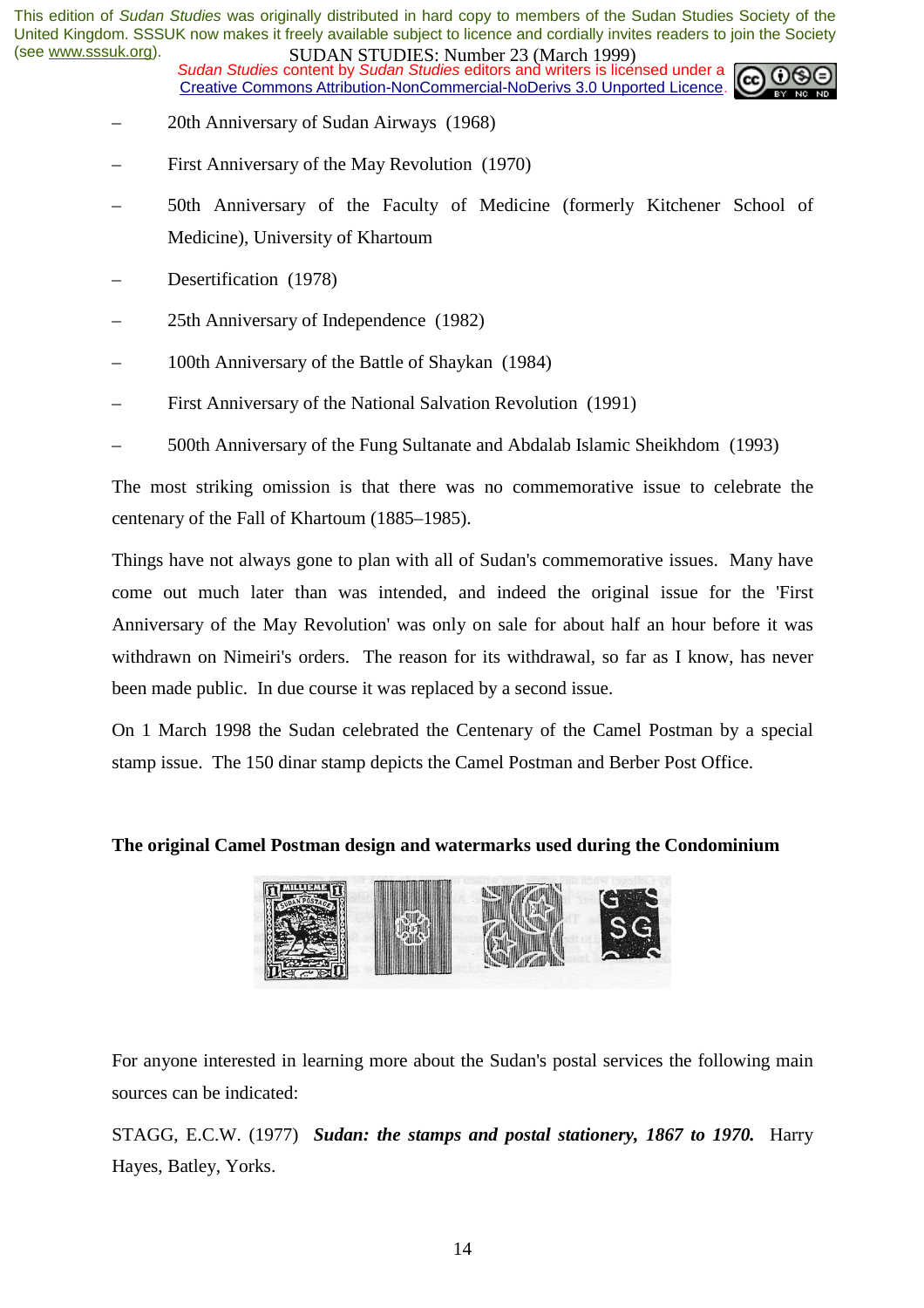*Sudan Studies* content by *Sudan Studies* editors and writers is licensed under a CC. Creative Commons Attribution-NonCommercial-NoDerivs 3.0 Unported Licence.

STAGG, E.C.W. (1974) *Sudan: the postal markings, 1867-1970*. Royal Philatelic Society, London.

**Camel Post: Journal of the Sudan Study Group***.* Published twice a year: issue 57 appeared in November 1998.

Anyone wishing to join or obtain more information about the SSG which devotes its study to all aspects of Sudan philately and associated matters should write to:

Mr. N. Collier

Hon. Secretary, SSG

34 Padleys Lane

Burton Joyce

Nottingham, NG14 5BZ

U.K.

The author of this article is the current editor of **Camel Post**.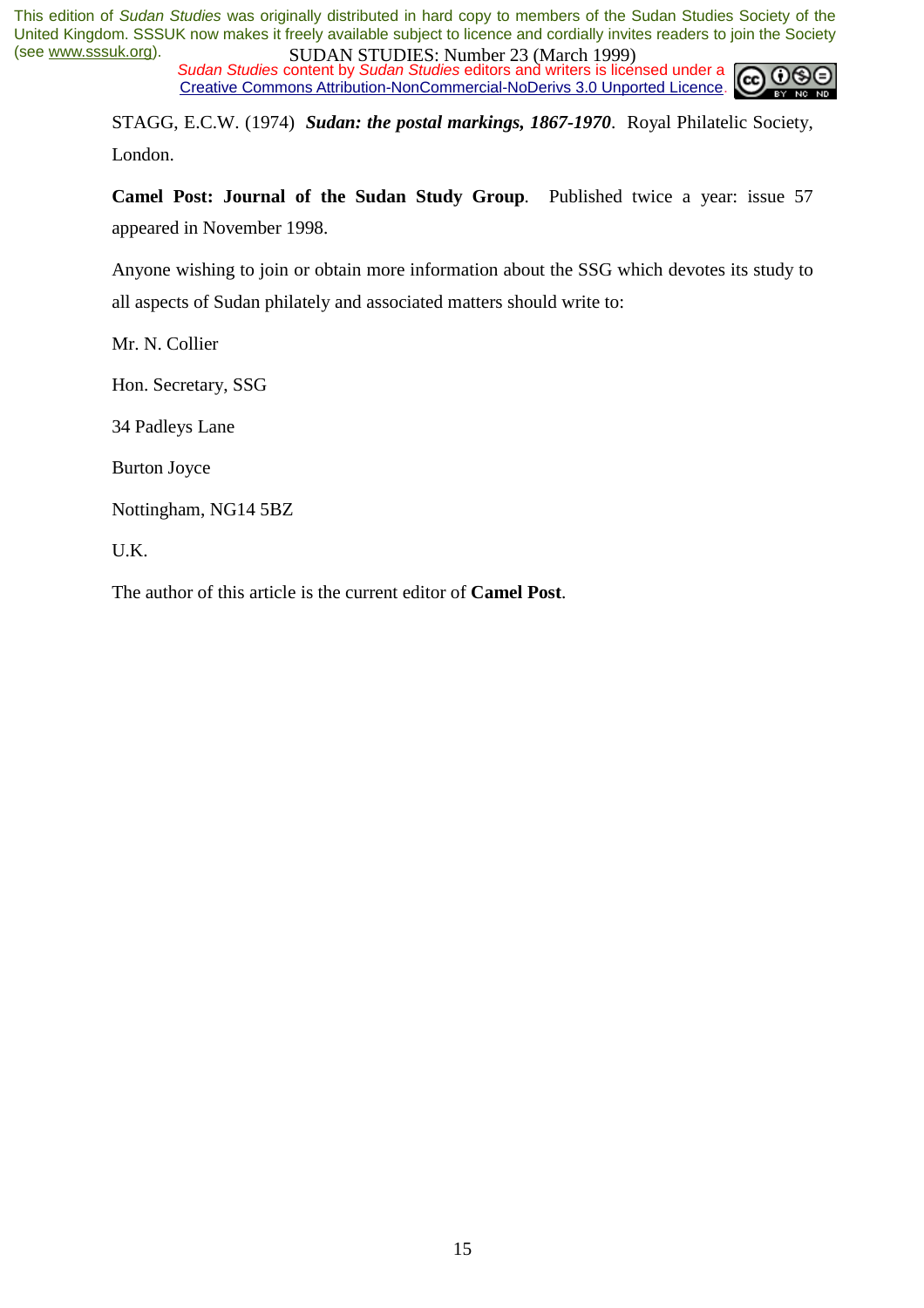*Sudan Studies* content by *Sudan Studies* editors and writers is licensed under a Creative Commons Attribution-NonCommercial-NoDerivs 3.0 Unported Licence.



### **LETTER TO THE EDITOR OF THE** *SUDAN STAR*

### **October 1st 1949**

### Abdelfattah el Maghrabi

#### **Introduction**

Abdelfattah el Maghrabi was a Senior Lecturer in Mathematics at Gordon College (later University College) when this article was written in 1949. In 1951 he was appointed the sole Opposition Member in the Legislative Assembly as it debated the form the Constitution would take. This role lasted 18 months, ending in 1953. At the tail end of 1955 he was appointed to the Supreme Commission and became the first President of the independent Sudan, on January 1st 1956.

Sir,

 $\overline{a}$ 

A series of articles about the Sudan has been published recently, with plan and purpose, by the well known Oxford reader Miss Margery Perham.

I should be much obliged if you would kindly allow me space in your columns to make the following observations on one of her articles, entitled "The Sudan Emerges into Nationhood" and published in the July issue of the American Journal "Foreign Affairs".2

Miss Perham visited the Sudan several times in a semi-official capacity, and as a private tourist; she made contacts with a few Sudanese of various political parties, chiefly Government officials.

These contacts were naturally in the form of officially conducted tours and the Senior Sudanese officials she was asked to meet are men who can always make the right post at the right moment and praise in great eloquence any existing regime – a type common to all countries under foreign rule and well known to Miss Perham and other experts.

A large proportion of the educated Sudanese who had previsioned in Miss Perham an eminent

<sup>2</sup> *Foreign Affairs*, 27, 1947 pp. 665-677. (ed.)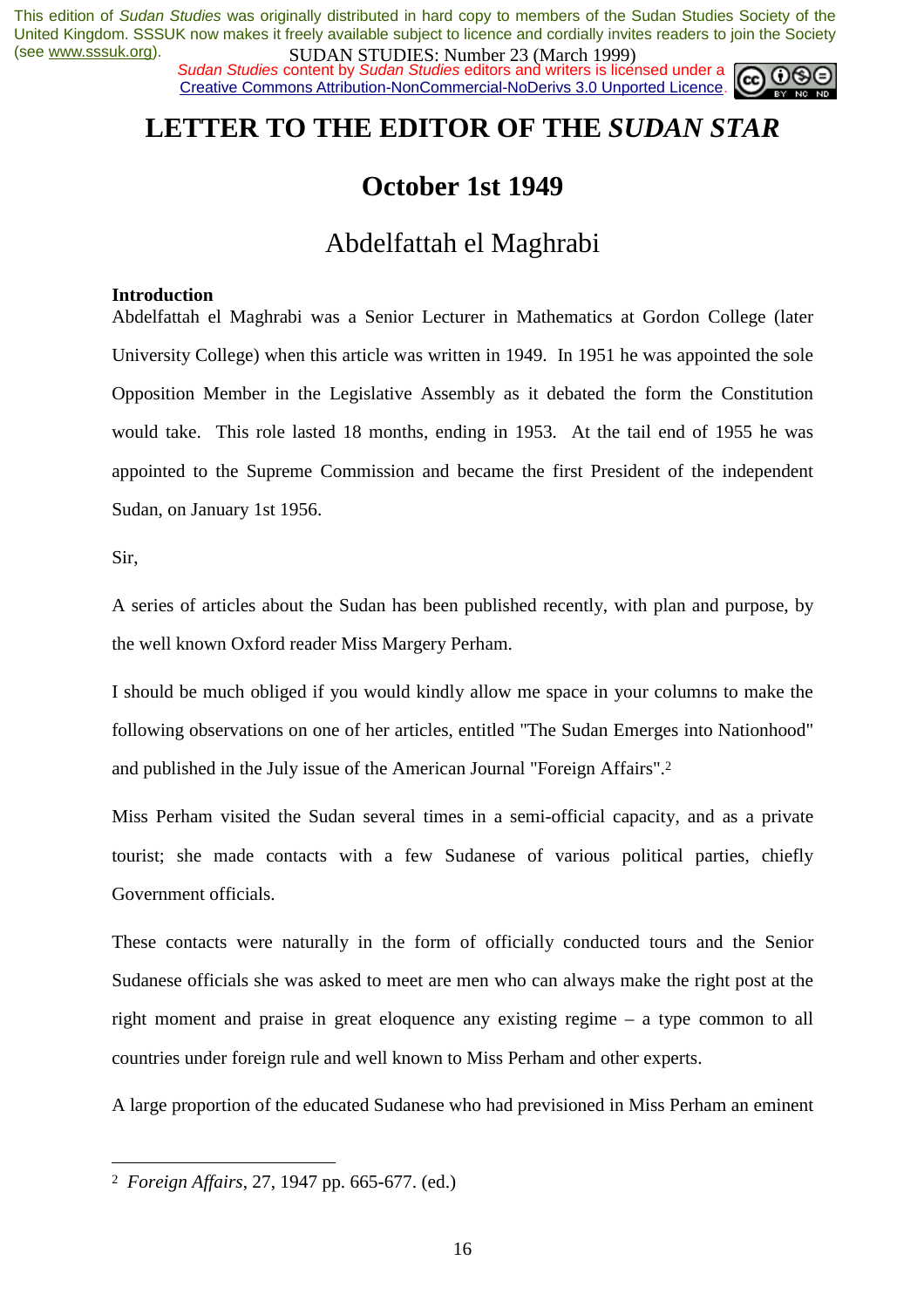*Sudan Studies* content by *Sudan Studies* editors and writers is licensed under a Creative Commons Attribution-NonCommercial-NoDerivs 3.0 Unported Licence.



scholar and a scrupulous truth finder, were very disappointed when they saw her latest revelations about the Sudan in the British and American press.

Her articles only gave them the impression that she had been inspired more by the crafty propaganda of the British Political Service in the Sudan, than by the unbiased spirit of honesty and faithfulness characteristic of the modern historian.

The theme permeating "The Sudan Emerges into Nationhood" contains no criticism of, or advice to modify, the old Gladstonian methods of colonisation; it gives no direction as to what reasonable steps the modern British administrator should take to meet the ever changing aspects of the colonial world affairs of to-day.

Instead, the able writer goes on to praise the Status Quo and exalt the deeds of the Blues who run the Blacks.

She makes no attempt to probe deeply into the real feelings of the Sudanese and allows no provision for the fact that the Sudan will, one day, make its voice heard in international circles, when the methods used by the 'Blues' to prejudice the right of the Sudanese for selfdetermination will be exposed to view.

The historical and geographical introduction to the article is mainly true; the writer, however, tried to portray the picture of Egypt and the Sudan of the mid-nineteenth century and judge it by present day standards, denouncing the scandalous slave trade and alienating Mohamed Ali Pasha who "won an easy victory over the disunited princedoms of the Sudan".

But in the East, nationalism was not so sharply significant in the past; it and Islam were synonyms; passport barriers are the innovations of more recent times. Egypt herself was at one time governed by an African negro whose authority had never been challenged.

Slave trade was a good excuse for the fervent rivalry for imperial expansion, and was not really viewed with such horror, as the author tried to depict.

The crazy race for the partition of Africa in the last century was little better than slavery. Representatives of European nations carrying many flags, uniforms and blank treaty forms,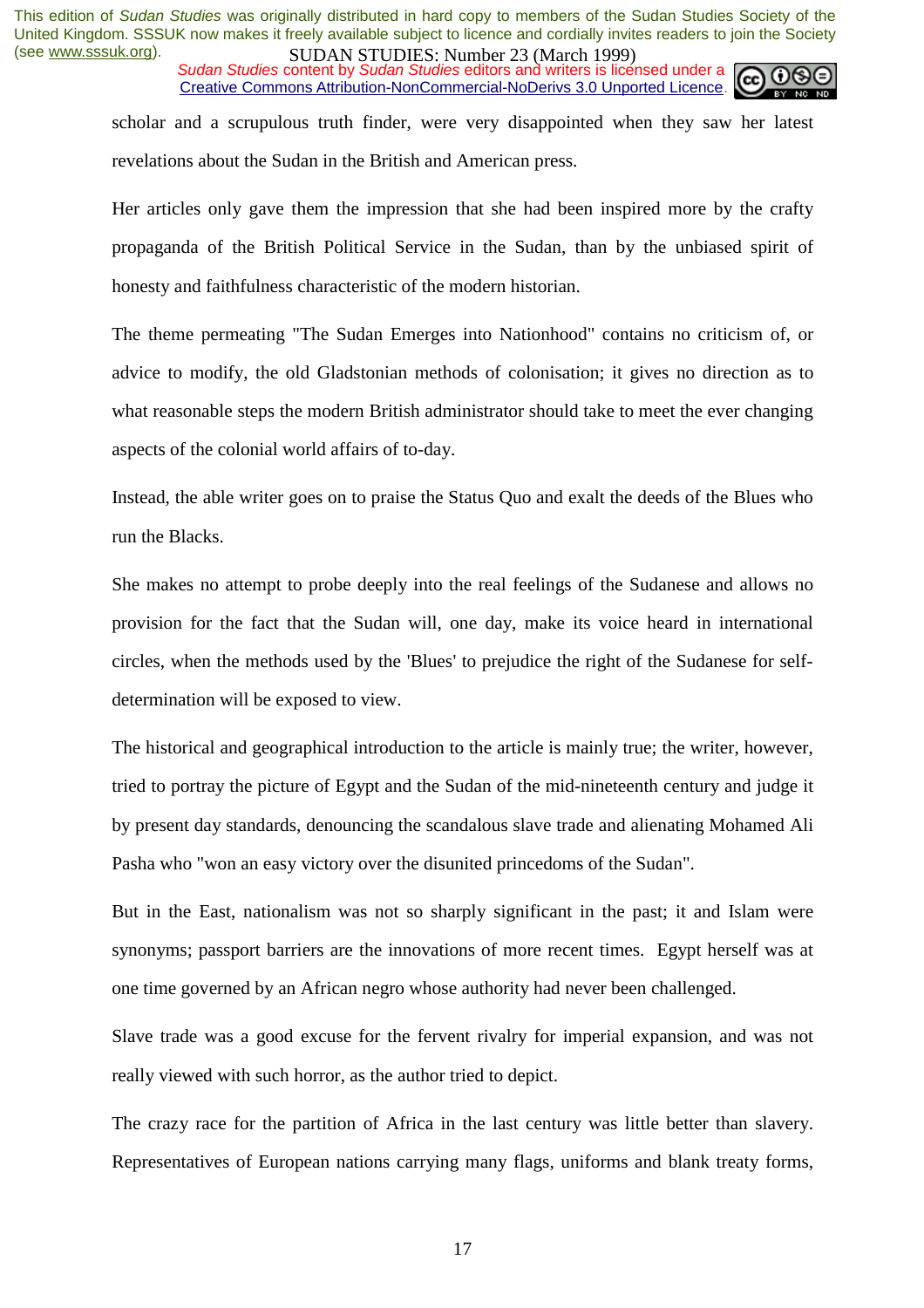*Sudan Studies* content by *Sudan Studies* editors and writers is licensed under a Creative Commons Attribution-NonCommercial-NoDerivs 3.0 Unported Licence.



claimed vast territories and forced black men into army uniforms to fight other blacks and conquer more territory; the Fashoda incident is a vivid example.

Acquiring territory in this manner was so simple that whole countries and inhabitants were given over into the hands of individuals, like Luderitz, Leopold and Cecil Rhodes.

In the eighteenth century one European power alone exported as many as five million slaves for servile labour abroad, and Great Britain herself was the leading slave trading nation in the world. Not until the year 1850 had the "raiding of the helpless tribes" by Europeans been practically stopped.

It is therefore a historical fact that while Egypt and other Arab countries permitted slave trading, European countries sponsored the infamous wholesale shipping of slaves from Africa.

British interest in the Sudan was neither philanthropic nor altruistic; it was simply the natural outcome of the competition in Empire building that prevailed among all European nations of the eighteenth and nineteenth centuries. There is neither harm nor shame in this history; the law of the Struggle for Existence and Survival of the Fittest had been operating on nations then as it is now.

Napoleon's ill-starred expedition against Egypt (1798) and the discovery and opening up of the sources of the Nile by British officials in the service of the Egyptian Government and by others, stimulated this interest – a colossal slice of Africa for Britain was to be the Nile valley, and successive British governments had to find ways and means to annex the important territory.

In 1830, Egypt was a vast empire, extending from the upper reaches of the Nile to Aleppo and Adana; she had a splendid army and a good navy; she could have stormed Constantinople were it not for the combined intervention of Russia, Britain and France.

Mohamed Ali's successors were neither shrewd nor bold. Gradually Anglo-French influence began to extend to the internal affairs of the country in the form of a "dual control" of the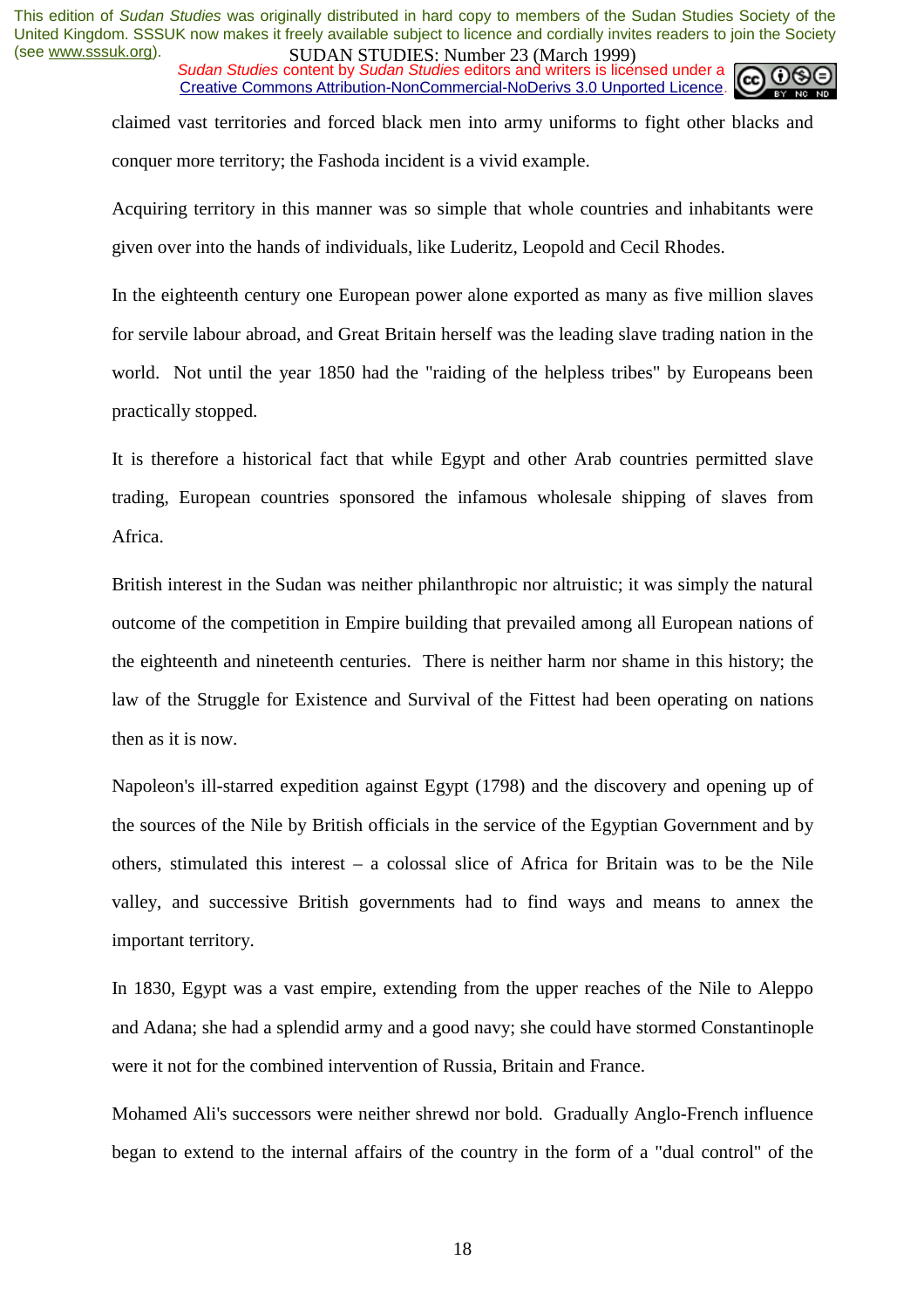**SUDAN STUDIES.** Number 25 (March 1777)<br>Sudan Studies content by Sudan Studies editors and writers is licensed under a Creative Commons Attribution-NonCommercial-NoDerivs 3.0 Unported Licence.



Egyptian treasury, following the purchase by to plan.

The 1898 Agreement, after the battle of Omdurman, was, as suggested by Miss Perham, more between Kitchener & Cromer than between Britain and Egypt, although the name of the Egyptian signatory appears in the important document above that of Lord Cromer.

Great Britain has been, since, the de facto ruler of the country, and Egyptian partnership was symbolised only by a flag and some junior officials who were, at that time, indispensable for the administration of the country.

The unfortunate murder of Sir Lee Stack in 1924 in the streets of Cairo, furnished a pretext for the immediate expulsion, lock stock and barrel, of all Egyptian officials and soldiers stationed in the Sudan and, with them, all that had remained of Egyptian influence in the country.

The movement in the Sudan for the unity of the Nile valley was temporarily suppressed, the military school in Khartoum was closed indefinitely and Sudanese officers of the Egyptian Army swore allegiance to the British Governor General of the Sudan.

To take down the Egyptian flag as well would have been blatantly incompatible with Britain's post-war claim for the championship of international justice; so it was allowed to fly side by side with the British flag on public buildings all over the country.

But the restrictions imposed by the Sudan Government after the armed mutiny of 1924, and the policy of suppression, rigorously pursued by the British 'man on the spot' defeated its own ends and aroused the national feelings of the Sudanese, strengthening their natural desire for closer union with Egypt, not only among the educated classes but also among farmers, traders and artisans all over the country.

These people have now definite political ideas; some are literate and most of them have common sense; they know that the proportion of literacy in their country is less than one per cent and that there is only one doctor for every seventy thousand Sudanese; they grudge the British officials their high salaries, unlimited authority and luxurious river bank houses; the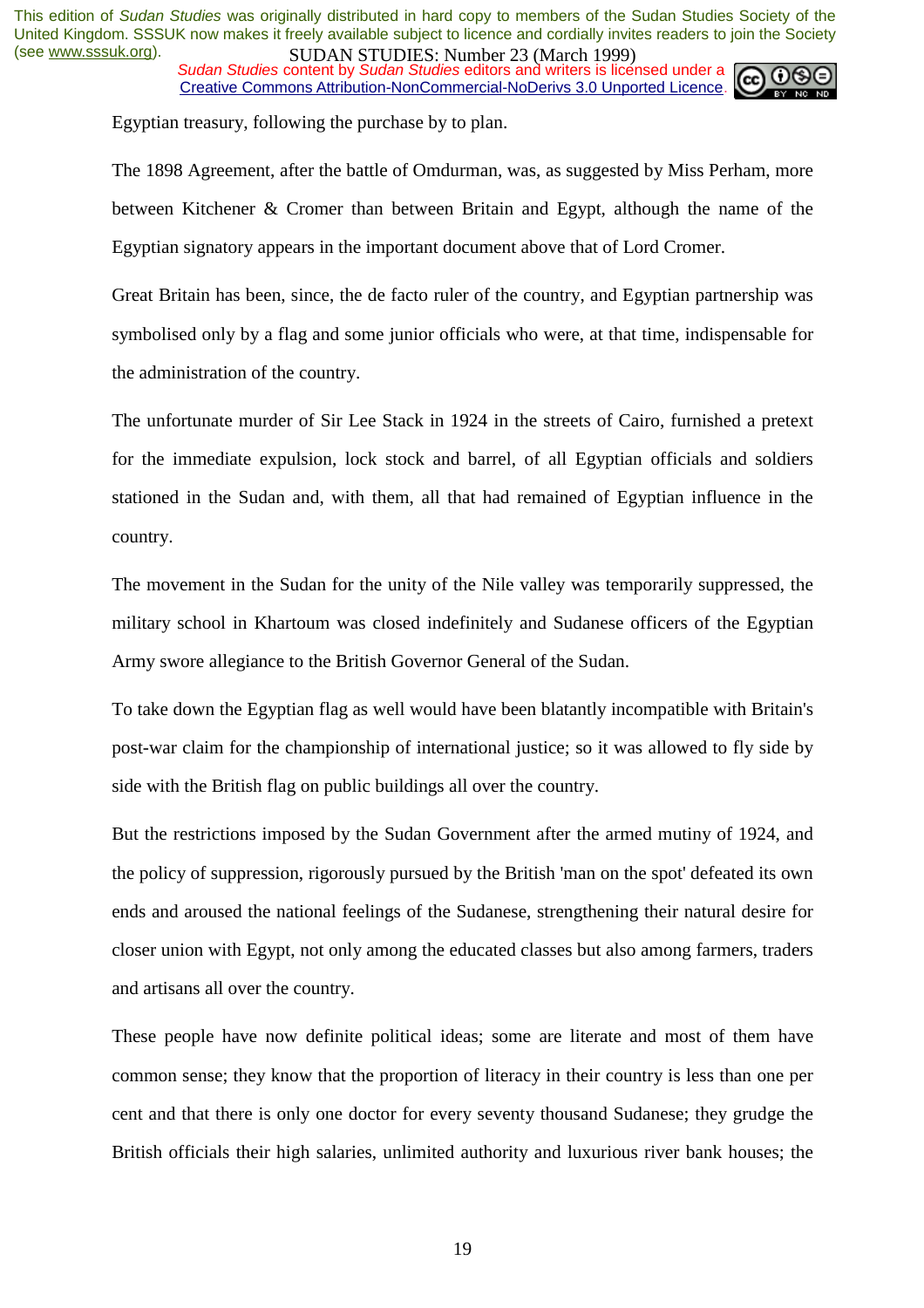*Sudan Studies* content by *Sudan Studies* editors and writers is licensed under a Creative Commons Attribution-NonCommercial-NoDerivs 3.0 Unported Licence.



cry for self government or union with Egypt gets louder and more persistent.

The driving force behind the scene was the Graduates' General Congress which, though it fluctuates in membership and influence, is on the whole gathering an ever increasing momentum. It can rightly claim to its credit the political awakening of the Sudan, a literary renaissance and several national schools.

The Northern Sudan Advisory Council, the Legislative Assembly and the Executive Council were created, after several rebuffs, in response to its unceasing demands for a share in the government. The arguments its members put forth, their peaceful methods of approach to the authorities and their tempered discussions in their meetings show that the educated Sudanese has gained quite a lot under British tutelage. They really wanted self government for their country but knowing the history of British Imperialism, of which they themselves had suffered experience, they turned to Egypt and adopted the formula of one crown, one army, and identical foreign policies with Egypt.

Here was a golden opportunity for Britain to prove its good will and sincerity to the Sudanese by taking genuine steps to train them in true self government.

But the local British administrator, jealous to hand over his authority and prestige to the people who have, so far, been subservient to himself, fortified his position still further by creating titular posts for Sudanese noted more for their stature, superficiality and beaming smiles of approval than for knowledge or nationalistic endeavours. Some of them were hurriedly lifted from obscurity to posts of Assistant Directorships in anticipation of the fictitious appointments that were to come.

These men, to say the least of them, are reactionary and sterile; most of them have neither the qualifications for the high offices that have been bestowed upon them nor the capacity or initiative to keep pace with the advancing times and the growing national awakening of their fellow countrymen.

Their greatest concern is to be installed in positions of authority in order to carry out the policy of their British masters and gain material benefits for themselves in return.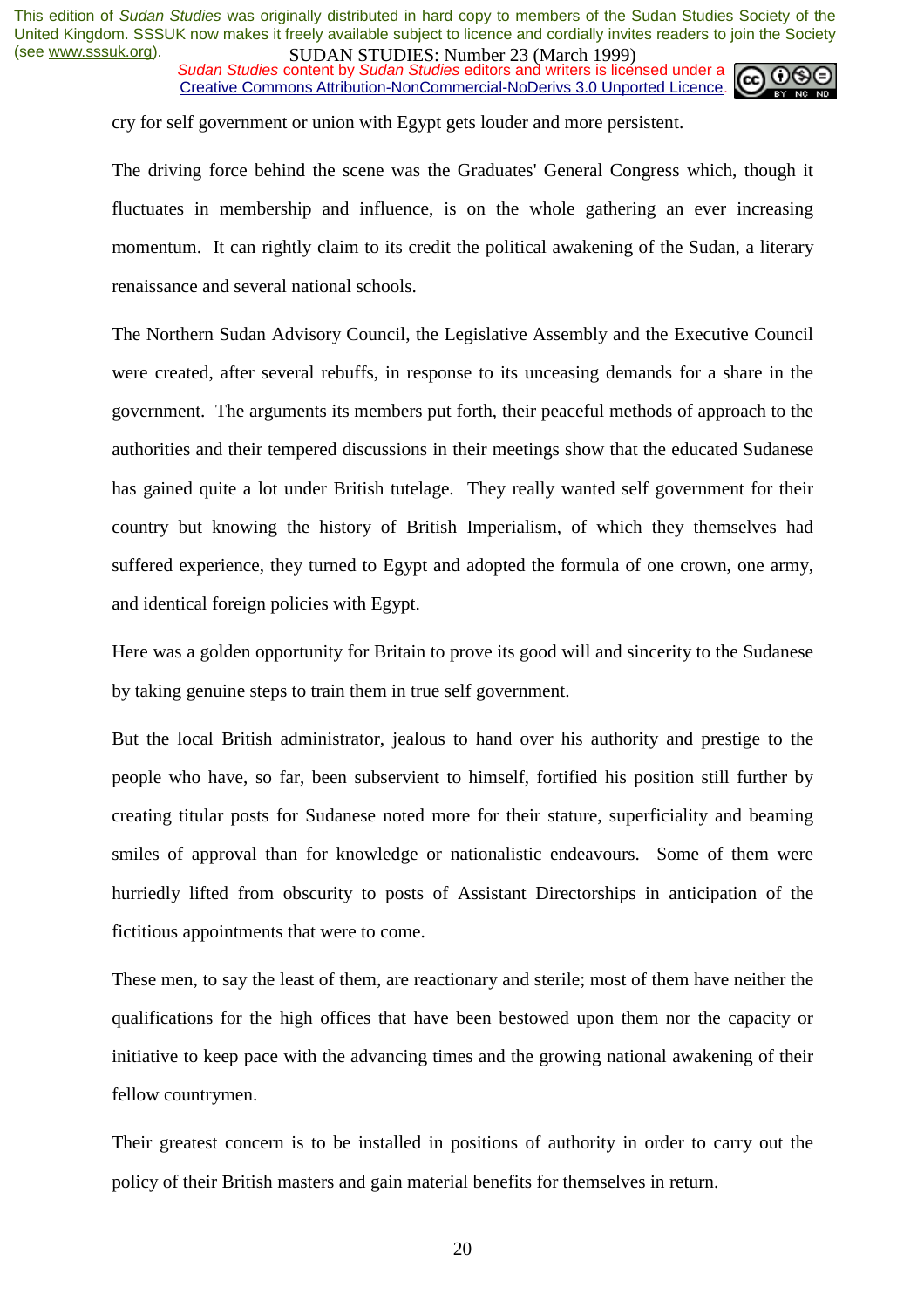*Sudan Studies* content by *Sudan Studies* editors and writers is licensed under a Creative Commons Attribution-NonCommercial-NoDerivs 3.0 Unported Licence.



Although Miss Perham claims to have known these men intimately, the writer is convinced that, owing to her short stay in the country, her knowledge of them, and of other Sudanese for that matter, cannot be more than meagre and superficial.

There is a limit to the duty of reticence owed to men in public affairs; if their dignity is being touched by too candid a recital of facts, my excuses for this are their own lack of candour and generosity, Miss Perham's lack of tact in bringing their persons to the limelight, and the fact that national interests should supersede personal or friendly relations. I shall, in any case, abstain from further elaboration on this point which is incidentally out of the beaten track.

There is, however, one important fact that Miss Perham and, perhaps, the local authorities in the Sudan might have overlooked, which goes a long way to prove the homogeneous racial character of the people who live in the coveted Valley of the Nile.

About seventy per cent of the Sudanese Ministers and Undersecretaries, in spite of a carefully selected chromatic range of dark colour, have Egyptian blood running in their veins.

Both the leader of the Assembly and the Minister without Portfolio come from a country which has remained throughout history, without even the break of the Mahdia, thoroughly Egyptian; their relatives or kinsmen now cast their votes in the Egyptian parliamentary elections; the Undersecretaries for Economics and Trade, Communications, Justice, Public Works and Irrigation are the sons or grandsons of pure Egyptian male parents; the children of the Minister of Health are seventy five per cent Egyptian and the Deputy Speaker's brothers are Egyptian citizens permanently living in Egypt.

In the Advisory Council's debate on the constitution of the Assembly, attended by Miss Perham, one of these men made a motion to accept it in total without any discussion; it could have been unanimously carried had it not been for the efforts of the British chairman himself and one or two Sudanese members who made a gallant stand against it; the motion was narrowly defeated.

Even after discussion and a few minor amendments the constitution, which was only passed by the Advisory Council in broad principle and subject to further consideration, was, when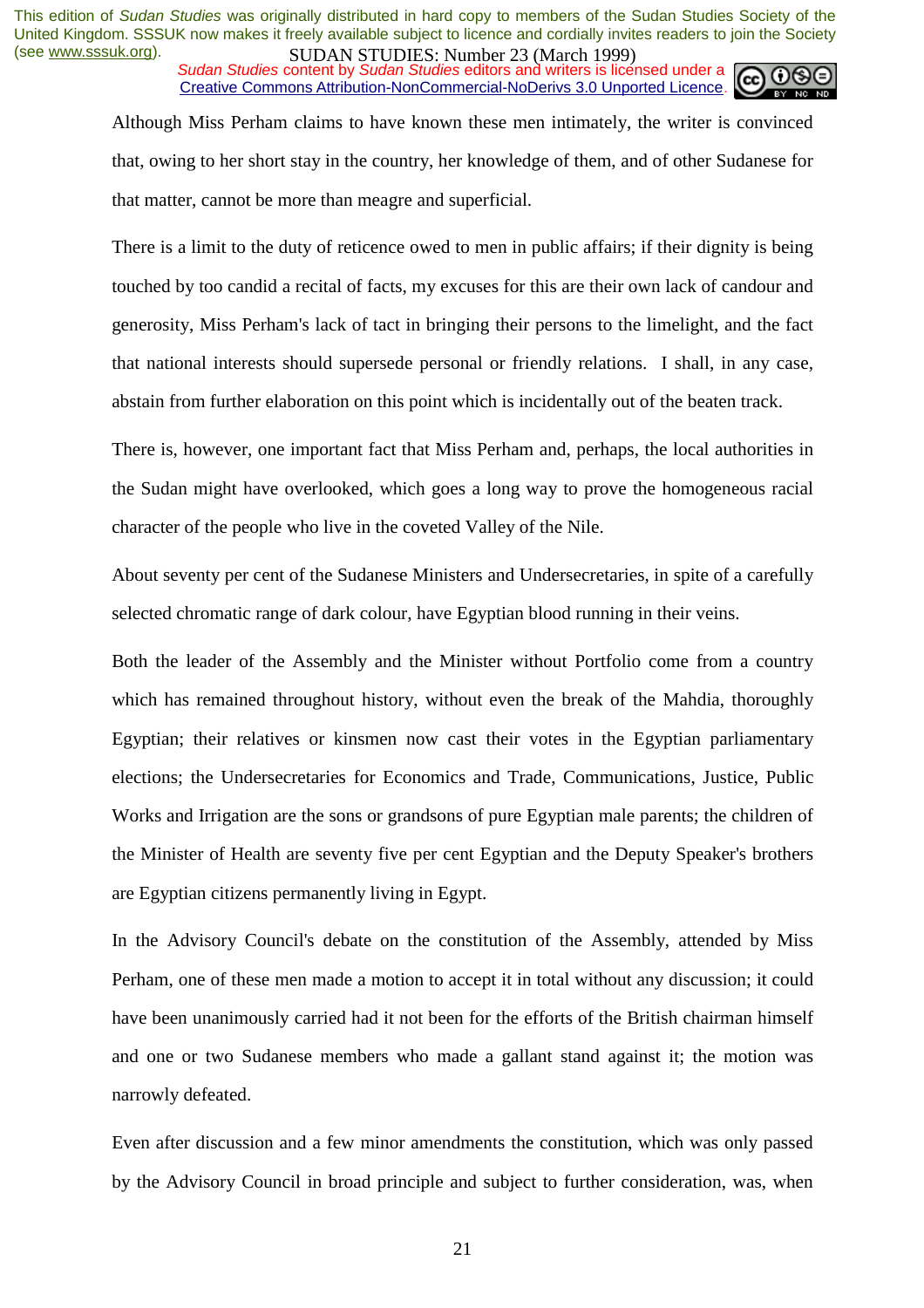*Sudan Studies* content by *Sudan Studies* editors and writers is licensed under a Creative Commons Attribution-NonCommercial-NoDerivs 3.0 Unported Licence.



proclaimed to the public, boycotted by the majority of the intelligencia of the country, supported by the Khatmia sect who claim most of the inhabitants of the Sudan as followers.

The leader of this sect wisely maintained guarded silence but the Umma leaders and their papers applauded it. Now, after the lapse of only a few months, the inadequacy of the constitution as an instrument of government has become apparent and the British authorities themselves are for drastic amendment soon.

I am not going to enumerate the defects of the constitution here; Miss Perham may be advised to consult the archives of the Sudan Public Relations Office for that.

Suffice it to say here that the majority of the deputies to the Assembly, who do not even know the geography of their country, draw two distinct salaries from the tax payers' funds and profess two irreconcilable loyalties; that the Legislative Assembly, which sits for a few months in the year, has not the power for legislation; that Sudanese Ministers and Undersecretaries are, in fact, appointed by the British Directors of Departments, who can carefully weed out the stronger elements; and that the power of the Governor General is almost all-omnipotent.

When lively subjects about Finance, individual liberty or foreign capital are debated in the Assembly, some Sudanese Ministers and Undersecretaries either sit obdurate or find their way surreptitiously to the refreshments room one by one, and the two deputies who constitute the opposition in the chamber are left with an audience who can hardly understand what they are talking about; the fate of the debate is sealed.

But let us get down to brass tacks and be practical, or even fatalist.

We Sudanese, of all colour and origin, know fully well that our future is bound with that of the British Empire; Egypt is not strong enough to force an equitable solution, and the Security Council is that Bench of gangsters who drove away a million unarmed Arabs to death and misery out of the land they have tilled for the last two thousand years. To turn Communist is against the tenets of Islam and to sit idle is boring and leads nowhere.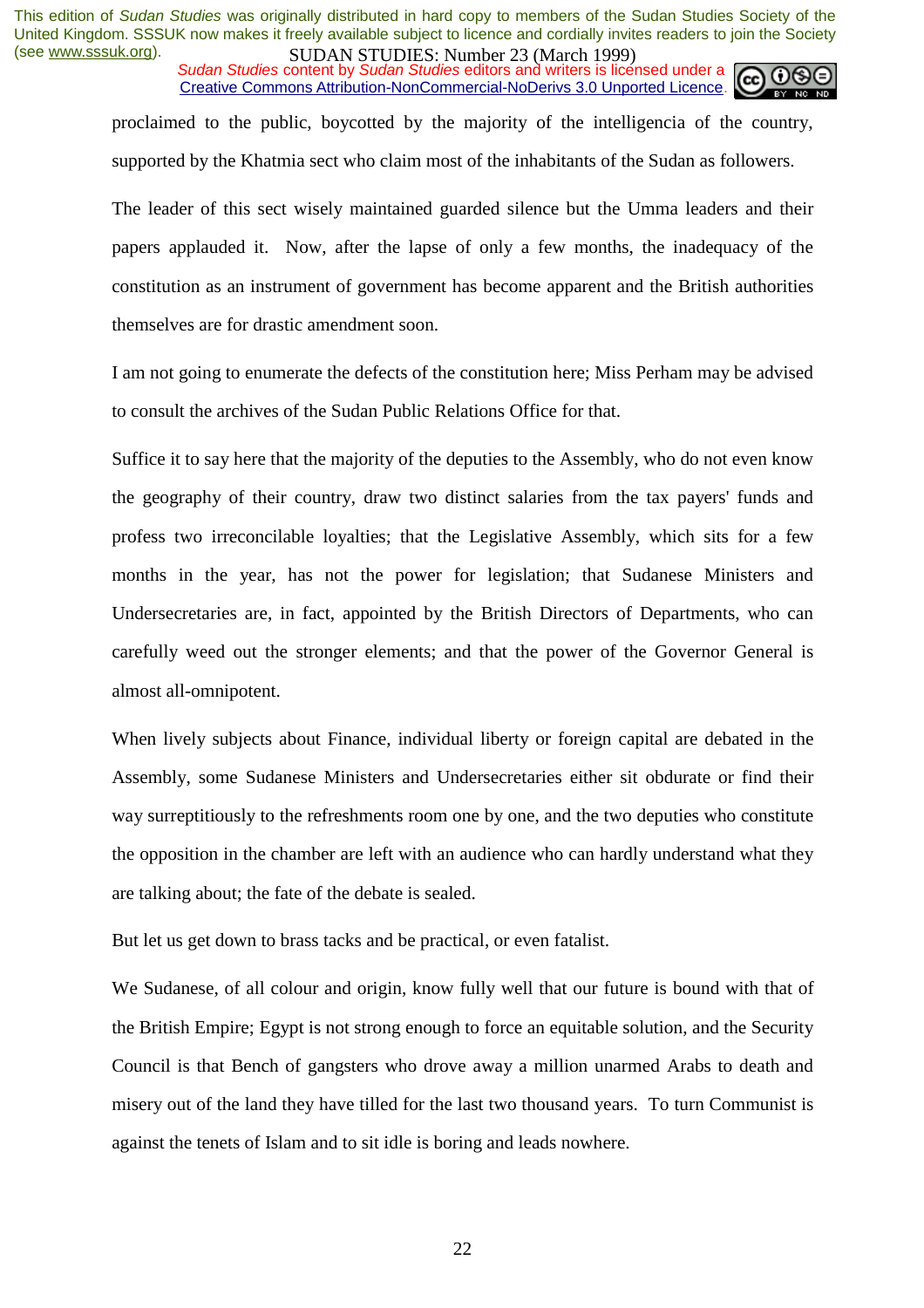*Sudan Studies* content by *Sudan Studies* editors and writers is licensed under a Creative Commons Attribution-NonCommercial-NoDerivs 3.0 Unported Licence.



We are poor, ignorant and unarmed; the swords that our fathers used in the past will be futile in an age of radioactivity and speed greater than that of sound.

Pressure is being brought to bear upon all the smaller nations of the earth to join one or the other of the monstrous ideologies of the age; our path is clear.

We cannot forcibly eject the British out of our country; nor is it in our interest to do so now; their position will, of course, be untenable if every tongue in the land says to them "Get out of here" but they will see to it that this will never happen.

That we have gained many things by being under their patronage is an indisputable fact: we are more educated, more healthy, more prosperous and more tranquil than we were before; we have tidier minds and tidier homes than our fathers, and the very fact that we are demanding our liberty in this manner is a great credit to them.

But they themselves admit that the tempo of the pace at which we are being led along the path of civilization is lamentably slow, and that the tasty morsels of progress we are being given are far less than we can chew and swallow.

A country, the battle for the capital of which cost only twenty seven British lives, should not take so long to bring to law and order. About two million inhabitants of the Southern Sudan still live in the Palaeolithic age and roam the forest wastes of the country in their primitive nakedness, apparently proud and unconcerned.

There are only two government Secondary Schools in the country; a third one is just being started. The Kitchener School of Medicine has turned out only about one hundred doctors in a quarter of a century; the Gordon University College, which started as an institution for higher education as early as 1938, can only boast a student population of less than three hundred.

There are some thirty students taking regular courses abroad, most of whom are studying subjects which the country is not in urgent need for.

Compulsory education is a dream for a hundred years hence; communications are barely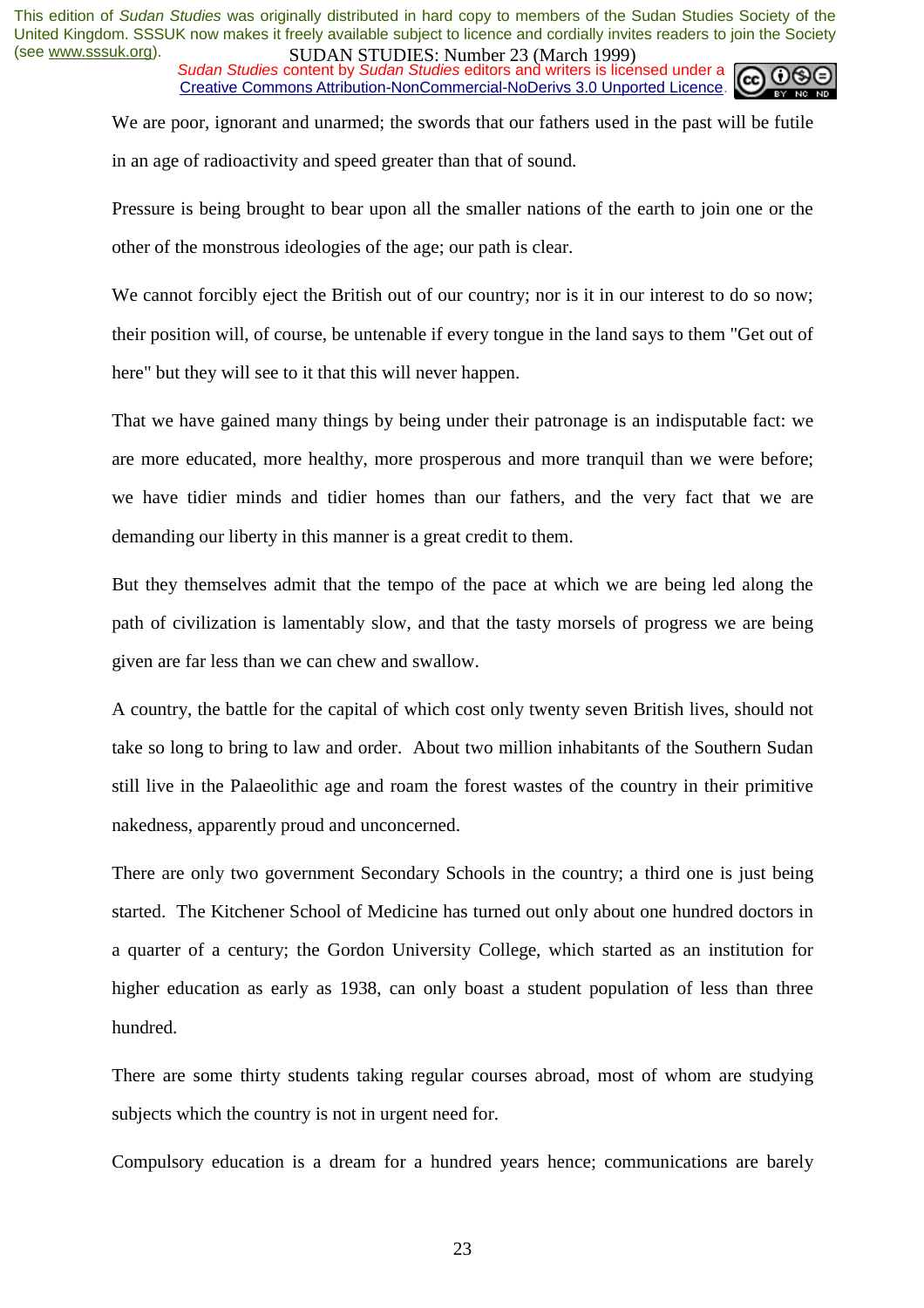*Sudan Studies* content by *Sudan Studies* editors and writers is licensed under a Creative Commons Attribution-NonCommercial-NoDerivs 3.0 Unported Licence.

enough to reach the far flung corners of the country and metalled roads are practically nonexistent.

The Gezira scheme, however, stands out as a glaring example of what the British can do with the dormant potentialities of the country when they have the incentive and the genuine desire to do it. The Sudan now can compete with Egypt as a cotton growing country.

Whether we like it or not we are led in the present circumstances to join forces with Britain and to tie ourselves to her imperial chariot. Should this be our voluntary choice, we would rather see the knot done with our own hands or out of our free will than by the British or their puppet agents.

This can only be accomplished through a proper representation and with a good constitution. Our constitution as it stands is like a slow motion picture presenting to the eye the unnecessary details and hiding away the capacity for general performance; it removes to infinity the date for real self-government and self-determination.

Miss Perham argues that the Sudan Government, through the Governor General, had stoutly upheld to the British Foreign Office the Sudan's right for self-determination, when the time came, but Egypt refused to support the demand.

I shall be very surprised if many of the British people have taken this statement for its face value, unless everybody in England is Tory.

There is not a single director, governor, head of department or even district commissioner or *mamur* in the Sudan today who is Egyptian; how can Egypt be expected to know the answer for the diabolical phrase "When the time came".

In fact Egypt thought that the time had already come; she expressed the opinion that both Britain and Egypt should haul down their flags and leave the country to its own people.

This declaration, or the gist thereof, was made by the Egyptian Premier in November 1947.

Can such a statement be interpreted as denying the Sudanese the right to self-determination? Egypt afterwards insisted upon sharing in the task of preparing the Sudanese for self-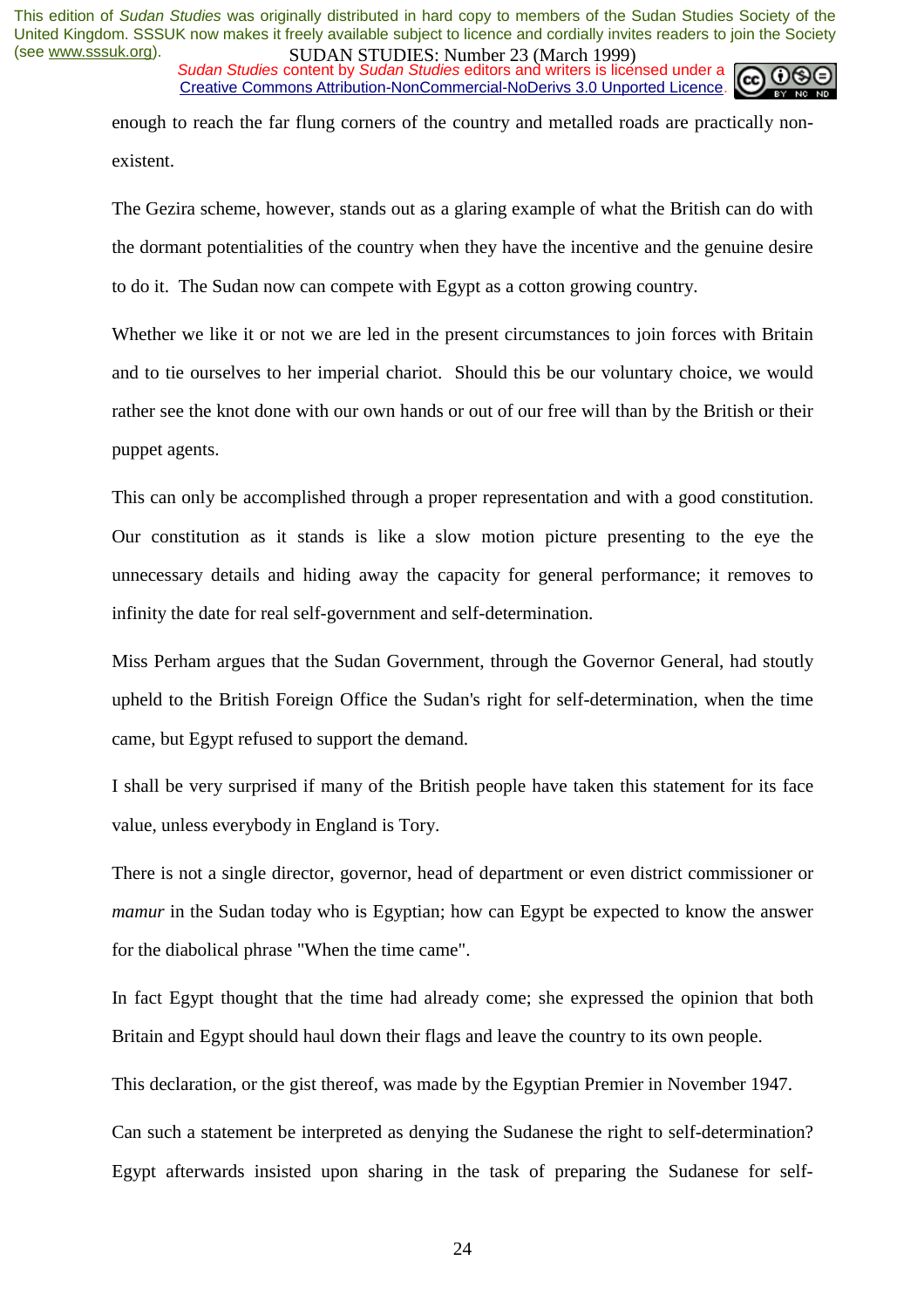*Sudan Studies* content by *Sudan Studies* editors and writers is licensed under a Creative Commons Attribution-NonCommercial-NoDerivs 3.0 Unported Licence.

government 'when the time came' on the same footing with Britain; but no local British administrator will entertain the idea of working at the same level with an Egyptian in the Sudan.

The writer of this article believes that the next few years may see the taking down of the Egyptian flag and perhaps the British flag in sympathy, and the hoisting up of a new Sudan flag to harbour paramount British influence by a resolution of a faked Assembly  $-$  a resolution which may bring in its trail bloodshed and turmoil. An iron curtain will then drop over the Sudan isolating it, at least for some considerable time, from the rest of the world.

He believes that such action may prove injurious to the interests not only of Egypt and the Sudan but of the British Empire as well. Great Britain will ultimately lose the Sudan in the same unfriendly manner as she did Egypt, for the Sudanese, having been initiated in selfgovernment of some sort, will never cease to demand full independence for their country.

The British government and public should go warily about the segregation policy pursued by their local administrators and advocated by their well wishing imported advisers.

In an era of urgency, rapid communications and collective security, a policy aiming at collective mobilisation and collective action should be the one that ultimately wins. What use to Britain is a discordant Arab East, a disgruntled Egypt and an incredulous Sudan?

The Arab East, including Egypt and the Sudan, should be regarded as one united front in the coming struggle of giants, sharing and cherishing the same ideas and ideals with Britain. Britain has grown greater and stronger with a Commonwealth of Nations and once cannot see why it should not do so with a friendly and united Nile Valley, more guided by British culture and intellect than repelled by British bayonets.

British philologists, known for their fecundity in coining new words, cannot fail to find a name for the new hybrid within the framework of an entente cordiale or a Nile Dominion.

Miss Perham's last paragraph, which is in curious contrast with the general tone of her article, is worth reproducing here. She said: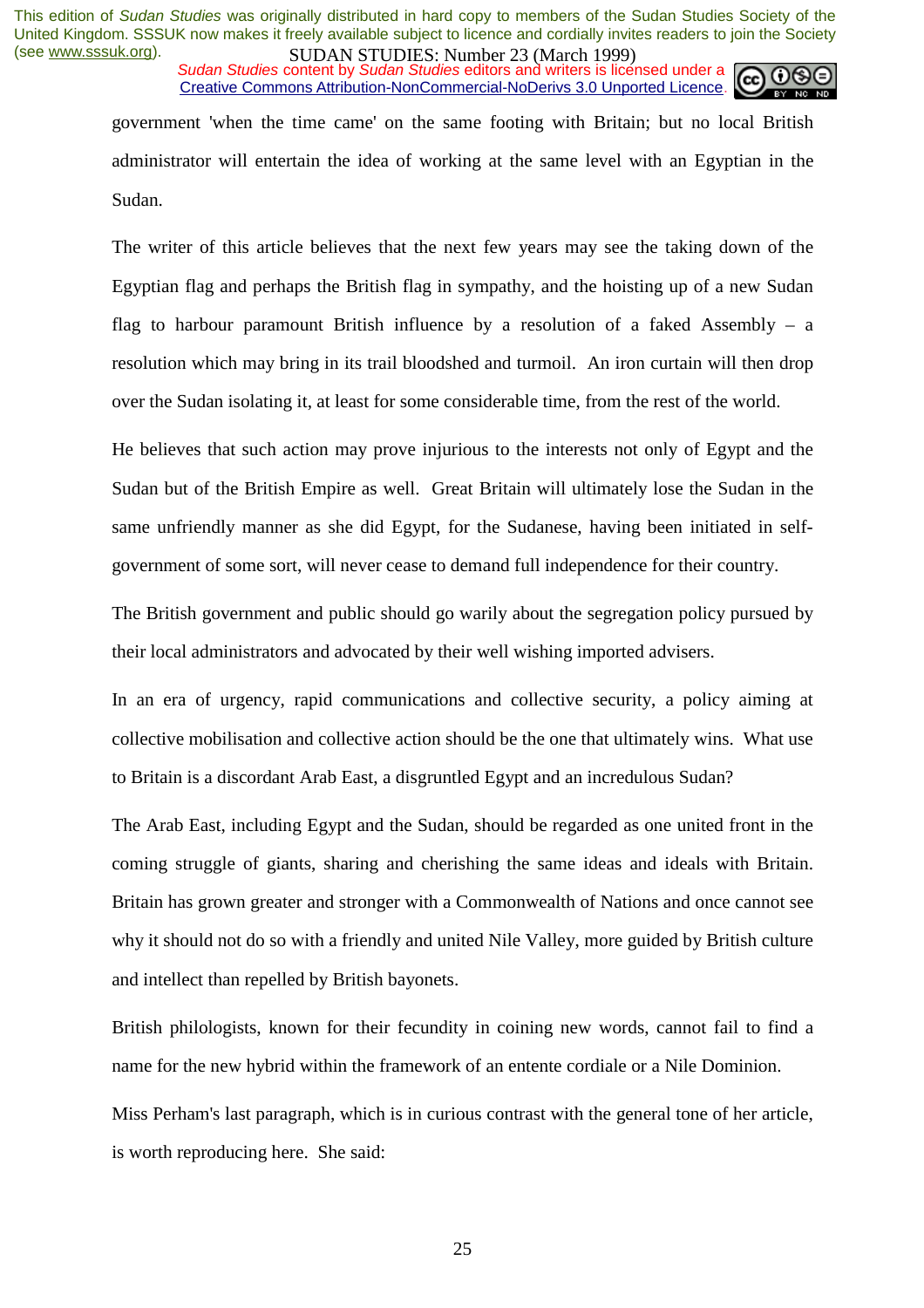*Sudan Studies* content by *Sudan Studies* editors and writers is licensed under a Creative Commons Attribution-NonCommercial-NoDerivs 3.0 Unported Licence.



*"If, however, ultimate strife between Egypt and the Sudan and between the main parties in the Sudan is to be avoided, Britain must use all her influence to achieve reconciliation in those two interdependent spheres. To crown the success of her past work in the Sudan she must not only protect the right of the Sudanese to attain full self-government, and make that self-government a constructive and unifying reality, but also endeavour to understand the legitimate interests and natural fears of Egypt. By thus pursuing a policy of harmonisation it may be hoped that Britain can, in time, transform the now unworkable condominium into a triple alliance, freely accepted by three nations."*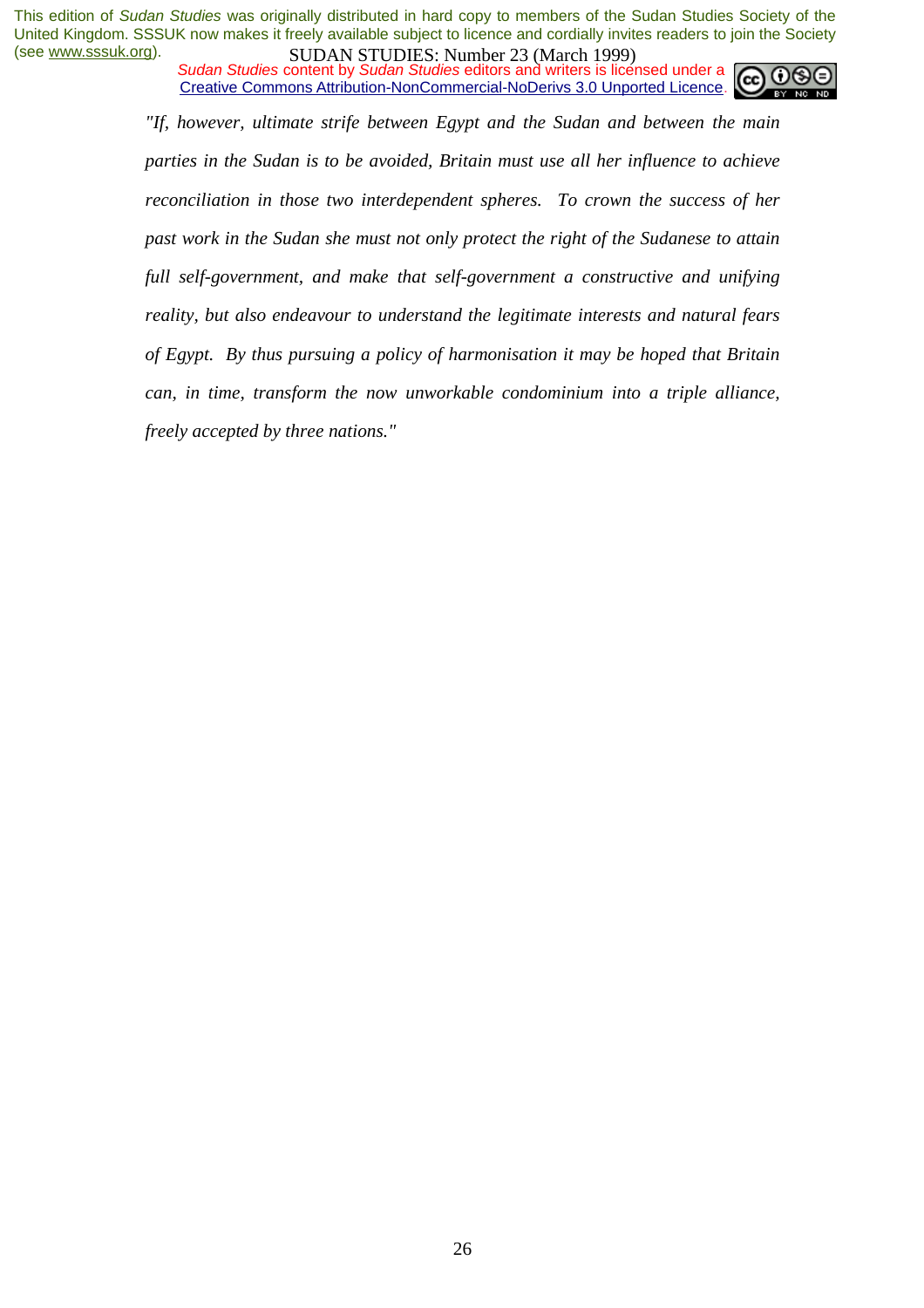**SUDAN STUDIES. NUTTER 20 (WALK 1999)**<br>Sudan Studies content by Sudan Studies editors and writers is licensed under a Creative Commons Attribution-NonCommercial-NoDerivs 3.0 Unported Licence.



## **ISLAM IN AFRICA THE INTELLECTUAL TRADITION A PROPOSAL**

J.O. Hunwick and R.S. O'Fahey

The present paper describes a five-year project with various components devoted to research on the intellectual traditions of Muslim Africa. It would be administered through the Centre of Development Studies, University of Bergen, and the Program of African Studies, Northwestern University.

#### **Introduction**

Islam is grounded in a sacred text, the Quran. Muslims, therefore, have always placed a high premium on the production of texts of Quranic hermneutics, and texts that elaborate theological doctrines, expound the holy law, uncover the secrets of the mystical way, express devotion for the Prophet Muhammad and praise God. More mundanely they have used literacy in Arabic for recording local and regional histories, composing biographies of holy men and scholars, praising heroes and vilifying enemies in verse, and in countless other ways serving the spiritual and secular needs of their communities. Sub-Saharan Africa has participated in this literary and scholarly tradition since the establishment of Muslim communities in the region, some of which date from as early as the tenth or eleventh centuries. By the fifteenth century we have evidence of the local production of scholarly texts in Arabic. Later African Muslims began to write in their own languages, in particular Swahili, Fulfulde and Hausa, a process that took place well before the introduction of the Roman script by European missionaries and colonial administrators.

Arabic became an ever more widely used vehicle of literacy in the nineteenth century, in West Africa due to the reformist movements from Senegal to Nigeria, and in East Africa due to the influence of Arabic speakers from Oman who enjoyed wide political hegemony on the Swahili coast. Two other areas of our concern, the Sudan and Mauritania, have long since been predominantly Arabic-speaking lands, and both have developed extensive scholarly and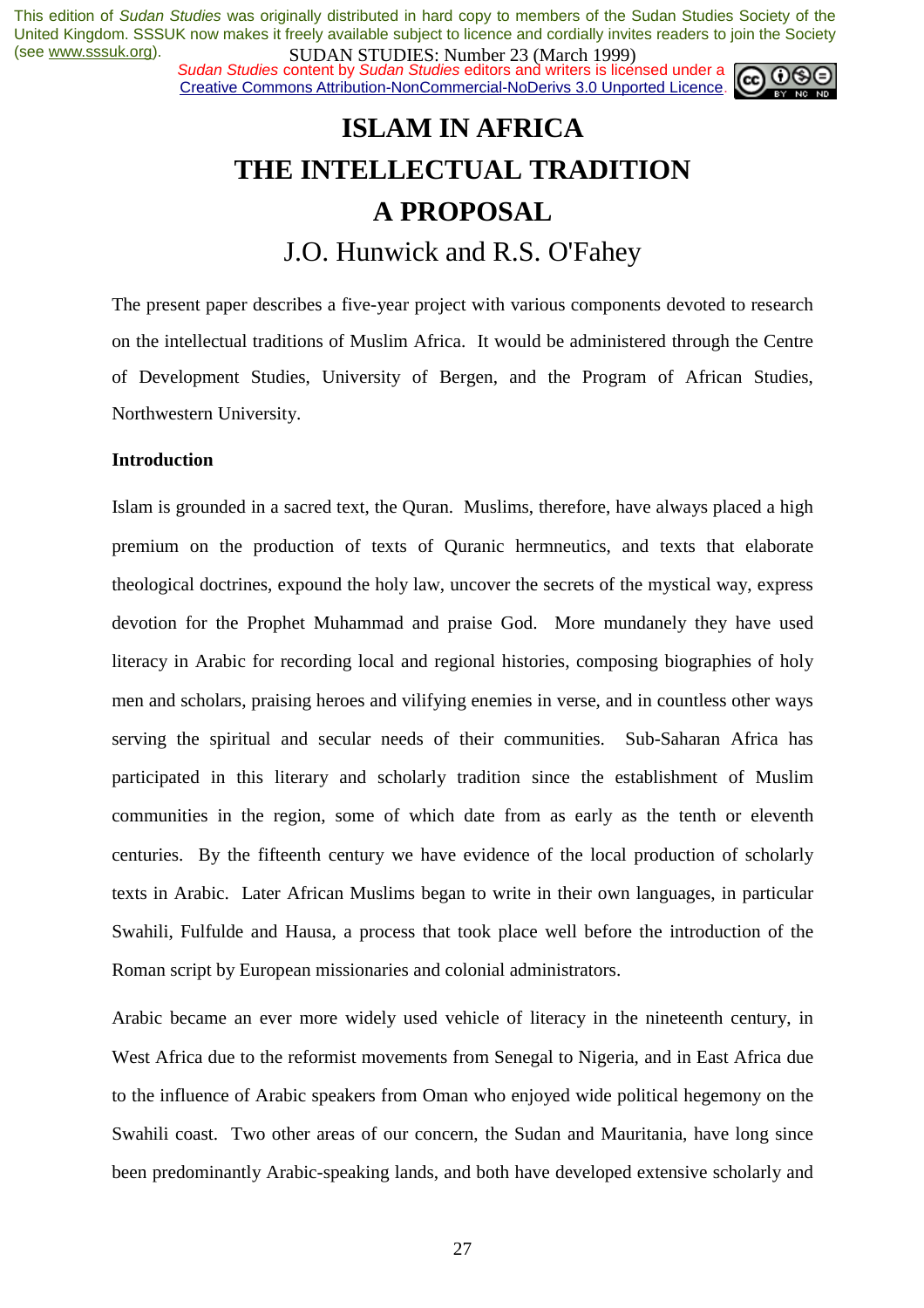*Sudan Studies* content by *Sudan Studies* editors and writers is licensed under a Creative Commons Attribution-NonCommercial-NoDerivs 3.0 Unported Licence.



literary traditions in Arabic. Despite colonial hegemony in sub-Saharan Africa from the late nineteenth century to the 1960s, and the increasingly widespread use of European languages as vehicles of self-expression, Arabic did not lose its popularity among Muslims during the colonial period, nor has it done so in the post-independence era. Arabic has remained the preferred language of religious discourse, and in the Islamic tradition religious discourse embraces both social and political discourse. Over the past thirty years many Muslims from sub-Saharan African countries (including those that are Arabic-speaking) have been educated in various countries of the Arab world from Morocco to Iraq, returning home fully literate in Arabic and often maintaining ties with colleagues in the countries of their education. Many opened up Arabic schools in their home countries and have dedicated themselves to educating a new generation through the medium of Arabic. Although, as a result of the colonial legacy, many African Muslims continue to express their ideas in English or French, the deep-rooted tradition of Arabic survives and flourishes (very obviously so in the Sudan and Mauritania), and comes to the fore in an important way in international Muslim dialog–in correspondence, in conferences, in the writing of books and the publication of journals.

We cannot understand the present trends and currents of Muslim discourse in Africa, its relationship to wider Islamic discourses, and its local shaping by historical and cultural factors unless we are in a position to see the broader history of Islamic scholarship in the region. For this we need to know not only who the scholars were and what they wrote, but how the scholars related to one another intellectually, and how learning was nurtured, transmitted, explicated, revived, revised, and contested. Saharan and sub-Saharan Africa have long and extensive traditions of literacy, education and authorship in Arabic, that predate, often by several centuries, the introduction of European languages and systems of education. African Muslims draw on these traditions, and on the intellectual traditions of the wider Islamic world in attempts to confront modernity within a familiar cultural framework, and indeed, to create their own modernity informed by their religious beliefs.

The present proposal takes as its starting point the proposition that it is as important to the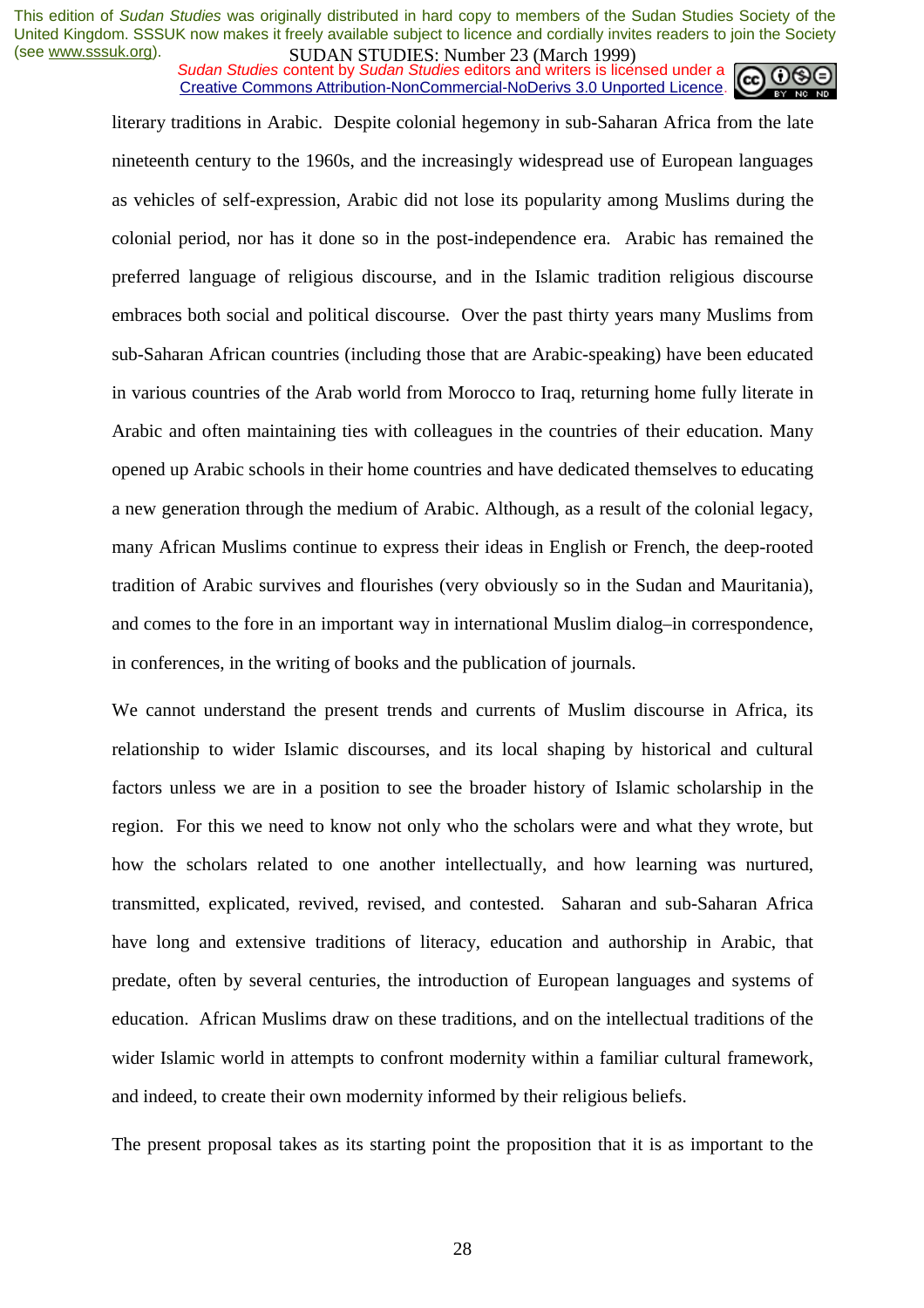*Sudan Studies* content by *Sudan Studies* editors and writers is licensed under a Creative Commons Attribution-NonCommercial-NoDerivs 3.0 Unported Licence.



historian, the anthropologist, the sociologist, and the student of religion, to understand what African Muslims think and thought, as it is to understand what they do and did. A further presumption is that African Islam cannot be studied in isolation. African Islamic thought can only be understood within the wider Islamic framework to which it is ultimately linked. Thus, when the nineteenth-century Tukukor scholar and state-builder  $al$ -hajj <sup>c</sup>Umar b. Sa<sup>c</sup>id wrote a treatise on Sufism, the *Kitab al-rimah*, he cited no less than 123 works by a wide range of authors from many different parts of the Muslim world. A late eighteenth-century Fulani scholar from Guinea became part of a school of *Hadith* scholars in Medina (presentday Saudi Arabia), and his writings were first published in India. In the nineteenth and early twentieth century Sudanese scholars were influential in places as far apart of Indonesia and the United States. In short, while we study the particular and the local, we insist that this must be linked to the general and the global.

Relevant to this latter notion is the study of Islam in the African diaspora. Some of the African slaves who were taken across the Atlantic in the eighteenth and early nineteenth century were Muslims, and among them were some who were the product of Muslim systems of education, and who retained some literacy in Arabic. Some even used their literacy as a tool to negotiate their way out of slavery. In the late 20th century a reverse movement is taking place as African-Americans who have converted to Islam return to study in Islamic centres in Africa such as Touba and Kaolack in Senegal. There is, in fact, a growing interest in the African-American community at large in the historical legacy of Islam in literacy and education in Africa.

The study of the intellectual traditions of Muslim Africa has lagged far behind the study of the area's political and social formations. There are a number of reasons for this. First, in a general sense, the study of the religious life of Muslims in Africa (if, indeed, that can be divorced from their social and political lives) has been seen by Africanists as belonging essentially to another field of study–that of the Middle East. On the other hand, with few exceptions, scholars whose field of study is the "Middle East" have seen sub-Saharan Africa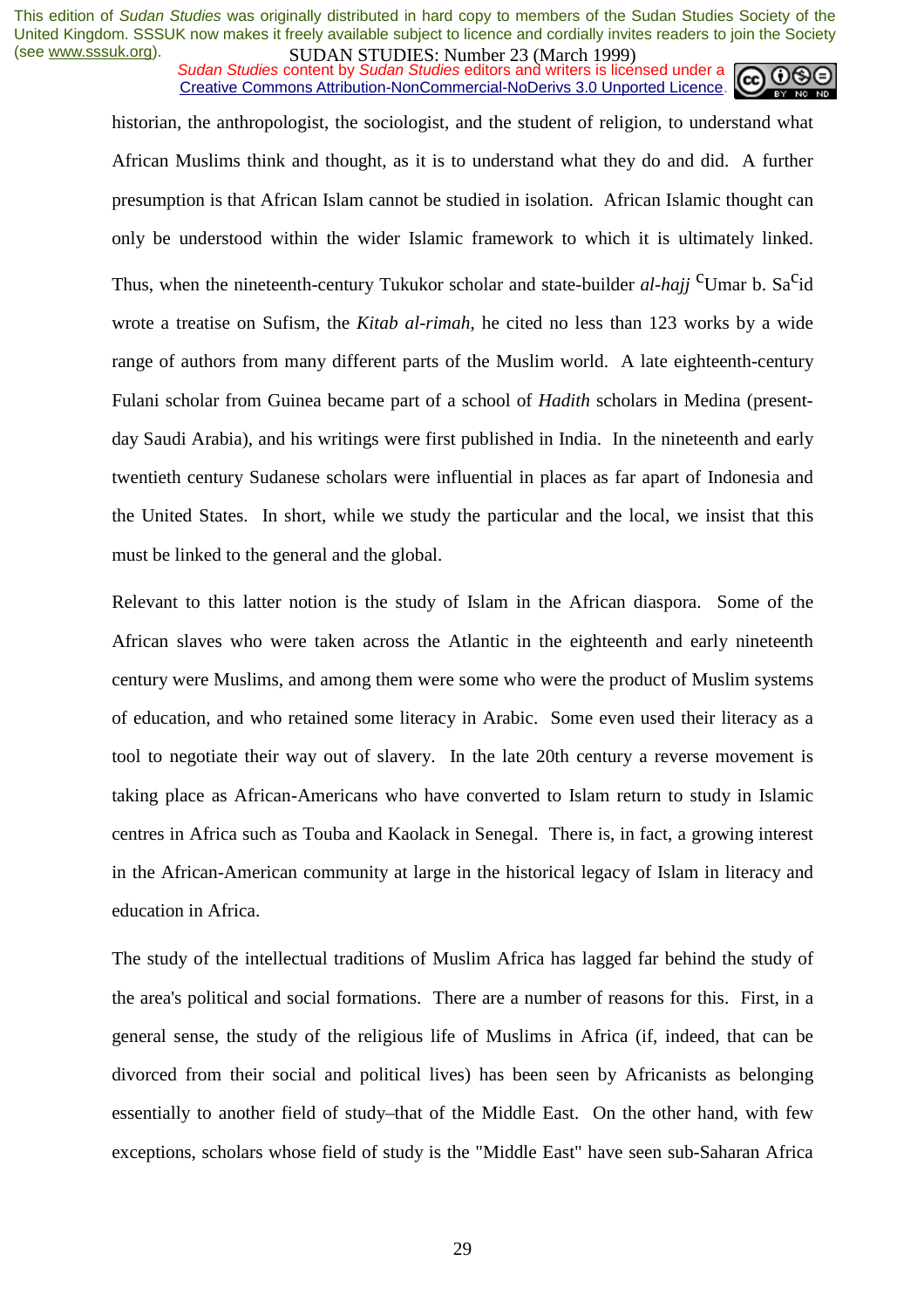*Sudan Studies* content by *Sudan Studies* editors and writers is licensed under a Creative Commons Attribution-NonCommercial-NoDerivs 3.0 Unported Licence.

as extraneous to their concerns. The old area studies boundaries, ultimately grounded in assumptions about cultural difference and hierarchies of cultural value, remain strong, and there are few scholars who cross them, and very few institutions that offer programs that would help scholars to research across the boundaries. A second reason for the neglect is related to this: the study of the intellectual traditions of African Muslims requires the researcher to be fully conversant with the wider intellectual traditions of the Muslim world over both time and space, and to have an advanced knowledge of Arabic. Few scholars are prepared to make such an investment, while at the same time acquiring professional knowledge of areas of sub-Saharan history. A third reason, arising from the two reasons stated above, is that there is an acute shortage of the necessary research tools, i.e. bibliographies, biographies, analyses, editions, and translations of works of the tradition, such as would provide a solid basis of research.

#### **The Present Proposal**

#### *a) The Broad Picture*

The present proposal seeks to open up the study of Islamic thought in sub-Saharan Africa by (a) helping to discover and make known to the scholarly world the products of this tradition; (b) creating a dialog between scholars working on this tradition; (c) training a new generation of scholars to conduct research on this tradition, including those who originate from the areas where the tradition has flourished; (d) publishing fundamental works relating to this tradition, including biographical and bibliographical works, editions and translations of works within the tradition, and studies in the intellectual traditions of Muslim Africa, including revised doctoral theses.

#### *b) Personnel*

The directors of this project would be the two authors of the present proposal: Professor John Hunwick of Northwestern University (U.S.A.), and Professor R. Sean O'Fahey of the University of Bergen (Norway). They have devoted most of their academic careers to the study of Islam in Africa, and to the promotion of the field, through the training of graduate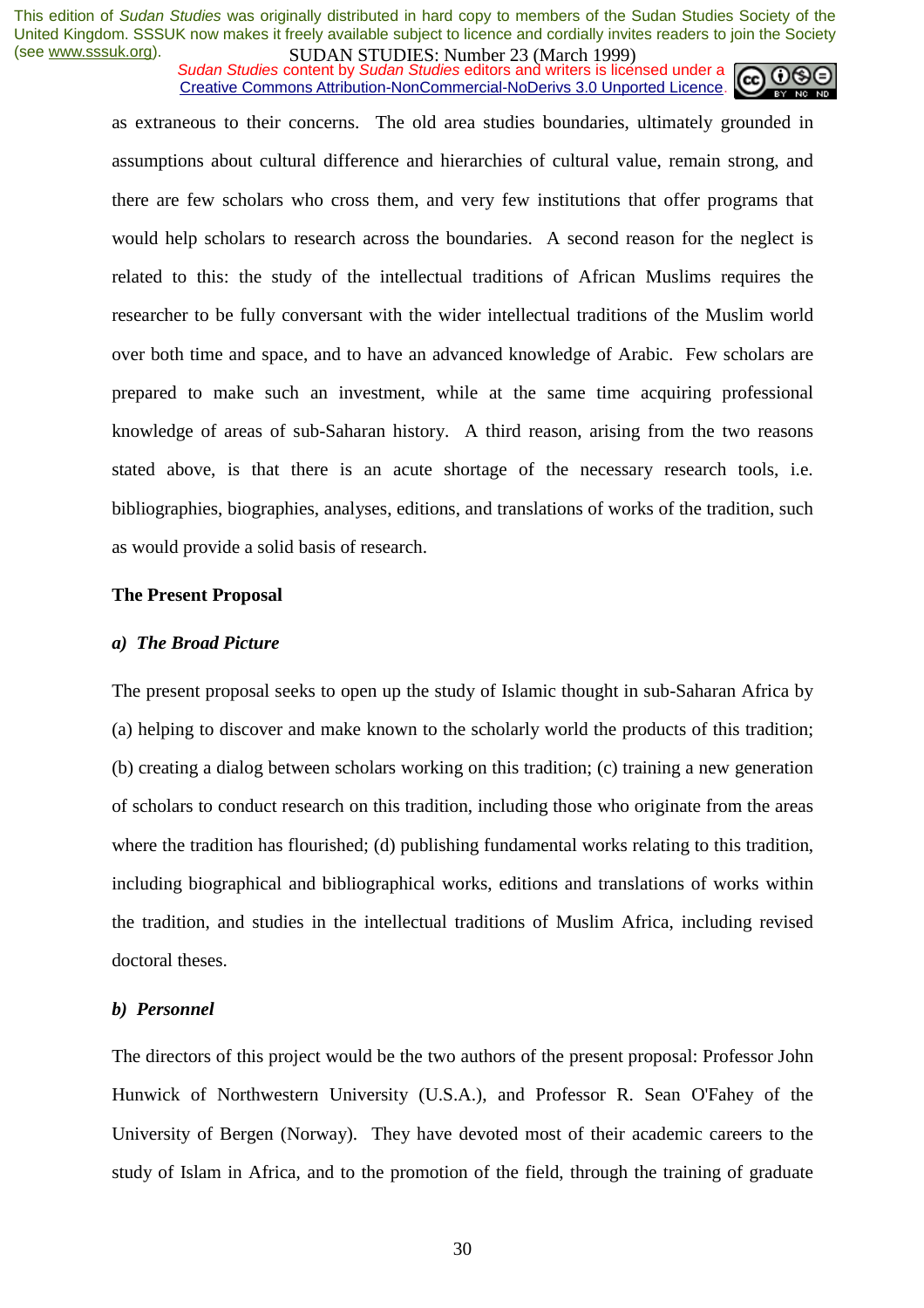*Sudan Studies* content by *Sudan Studies* editors and writers is licensed under a Creative Commons Attribution-NonCommercial-NoDerivs 3.0 Unported Licence.

students and the publication of monographs, journals, and journal articles. Hunwick founded the Centre of Arabic Documentation and its *Research Bulletin* at the University of Ibadan in 1964. More recently he and O'Fahey were founding editors of *Sudanic Africa. A Journal of Historical Sources*, which has published many articles on the Muslim intellectual tradition (many with Arabic texts included) over its eight issues to date. Hunwick is also one of the general editors of a monograph series entitled *Islam and Society in Africa*, published by Northwestern University Press. As regards the training of younger scholars, Hunwick has supervised fourteen doctorates, O'Fahey, seven, as well as numerous M.A. theses. Both have been consultants to the Al-Furqan Islamic Heritage Foundation, and Hunwick has edited two volumes of Arabic manuscript catalogs for them. Their most ambitious joint project is *Arabic Literature of Africa*, which provides a bio-bibliographical overview of the writings of Muslim Africa in Arabic and a variety of African languages. So far two volumes out of a projected eight have been published, while two others are in active preparation.

Hunwick and O'Fahey have been collaborating closely for over twenty years. Hunwick has visited the University of Bergen on many occasions, and in 1994–5 was a fellow at the Centre for Middle Eastern and Islamic Studies for the entire year. O'Fahey, who has been a visitor at Northwestern University on many occasions, is now an Adjunct Professor in the Department of History. Together, they have an extensive network of research collaborators and correspondents in Europe, North America, and Africa. In Europe and North America these include Berndt Radtke (University of Utrecht), Stefan Reichmuth (University of Bochum), Jean-Louis Triaud (University of Aix), Alessandro Triulzi (University of Naples), Louis Brenner (S.O.A.S., University of London), Murray Last (University College, London), Philip Sadgrove (University of Manchester), Paulo de Moraes Farias (University of Birmingham), Rüdiger Seesemann (University of Bayreuth), Ottavia Schmidt (University of Trieste), Ahmad Abu Shouk (University of Bergen), Valerie Hoffman (University of Illinois), Muhammad Sani Umar (Arizona State University). In Africa, they include Abdul Sheriff (Zanzibar), Ousmane Kane (Senegal), Hamidu Bobboyi (Nigeria), Ebrahim Musa (South Africa), Haider Ali Ibrahim (Sudan/Egypt), Ibrahim Saghayyirun (Sudan/Oman), Fatima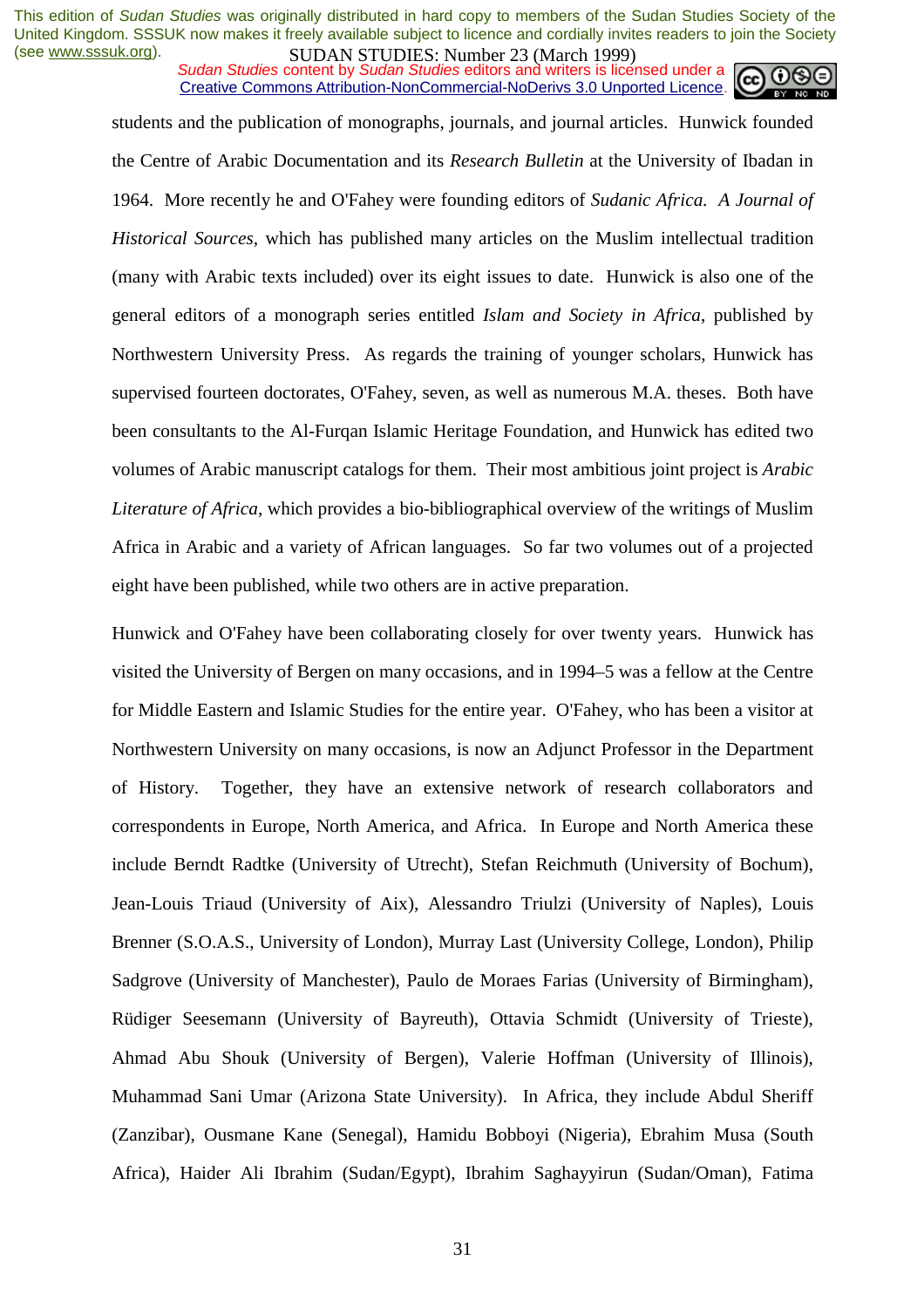*Sudan Studies* content by *Sudan Studies* editors and writers is licensed under a Creative Commons Attribution-NonCommercial-NoDerivs 3.0 Unported Licence.



Harrak (Morocco), Dedoud Ould Abdalla (Mauritania), Abdel Wedoud Ould Cheikh (Mauritania), Ibrahim Abu Salim (Sudan), Yusuf Fadl Hassan (Sudan), Ali Karrar (Sudan).

#### *c) Components of the Project*

The project has the following components:

- 1. Training of doctoral candidates.
- 2. Workshops and conferences.
- 3. Publication.
- 4. Continuation and expansion of Arabic Literature of Africa.
- 1. Training of Doctoral Candidates

This component would provide five doctoral fellowships to be held at either the University of Bergen or Northwestern University. Qualified graduate fellows would be recruited from Africa and elsewhere, and would be supervised by Hunwick or O'Fahey, or in some cases both of them, depending on the student's regional specialization.

This aspect of the proposal is particularly important, given the need to train younger scholars–and especially African scholars–and given that some "traditional" African Islamic intellectual traditions are in danger of dying out without ever being properly studied. For example, there are few, if any, younger scholars, in Africa or elsewhere, who can read classical Swahili literature written in the Arabic script. This means that Africa's oldest literary tradition (going back at least to the seventeenth century) is virtually a closed book to eighty million or so modern Swahili-speakers. There is a similar lacuna in regard to the Hausa and Fulfulde traditions.

We would seek to encourage younger scholars to focus their research on such topics as scholarly networks, both traditional and contemporary, educational systems and the challenge of secularism, Africa and trans-regional Islam, the impact of colonial rule on African Islam and African responses, contemporary reformulations of Islamic thought, and the interface of Islam in Africa and in the African diaspora. These are, of course, only a small sample of the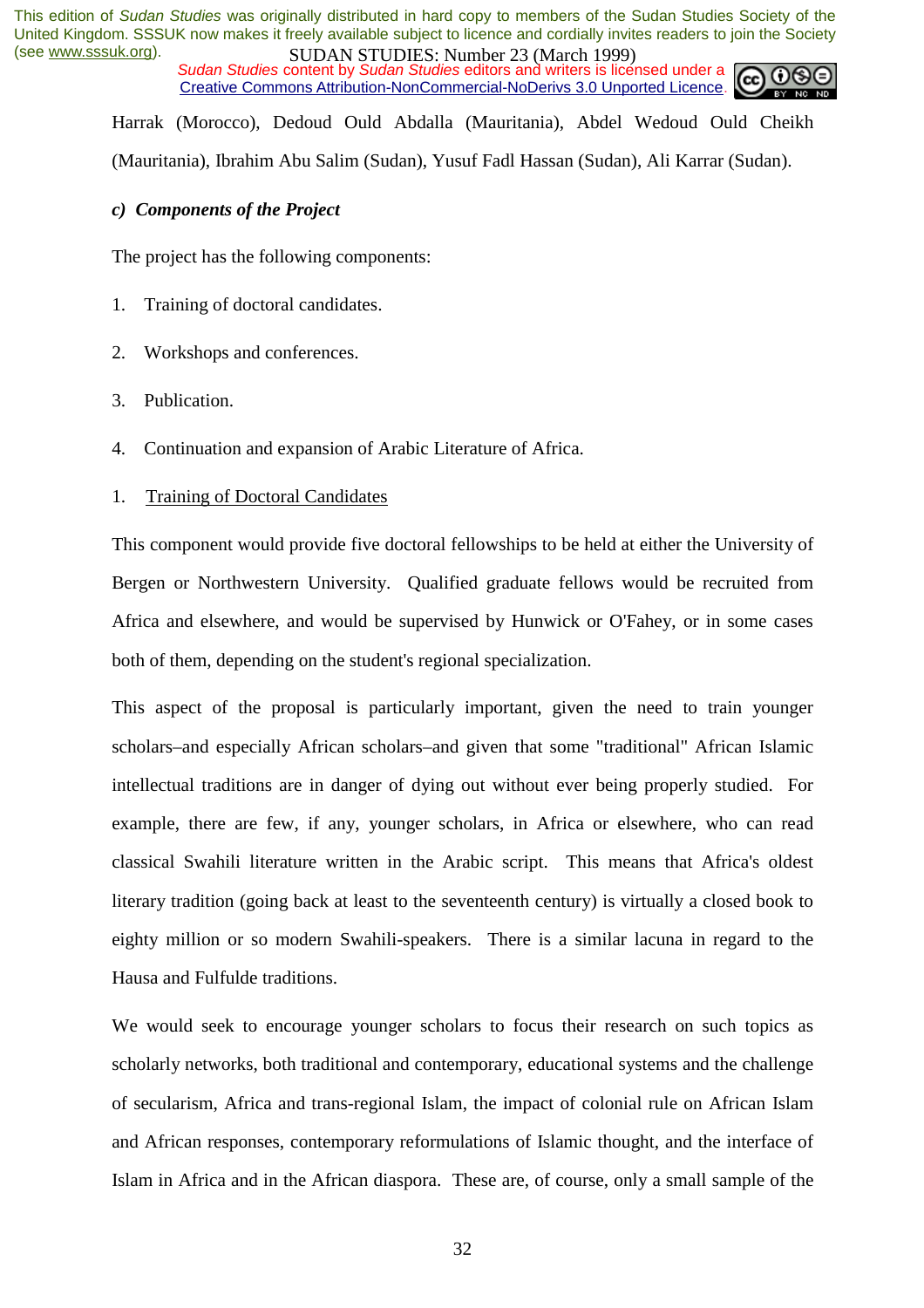*Sudan Studies* content by *Sudan Studies* editors and writers is licensed under a Creative Commons Attribution-NonCommercial-NoDerivs 3.0 Unported Licence.



possible topics within the broader field of the Islamic intellectual tradition in Africa.

#### 2. Workshops and Conferences

We propose to organise a series of workshops, to be held in Africa, Europe and the U.S.A. on specific themes. Among such themes would be Islamic education, both traditional and modern (with the collapse of the postcolonial education systems there has been an exponential growth in the Islamic educational sector); Islamic medicine (where the same phenomenon can be seen); local literary and scholarly traditions; judicial systems and the interface between Islamic law and national legal systems, etc.

The workshops would be organised in such a way as to bring together African and non-African researchers, and especially to try and overcome the isolation of younger African researchers in African universities. At the end of the project we would propose holding a major international conference to bring together African and non-African scholars to assess progress in the field and to map out areas of cooperation in research and training for the future.

#### 3. Publications

There are several areas in which we believe publication should be promoted. Firstly, there are texts and translations of some of the notable Islamic literature from Africa. This might include biographies of scholars, works of a doctrinal nature (including doctrinal disputes), chronicles of Islamic kingdoms, collections of *fatwas* and other legal documents relevant to the social history of Muslims, etc. Secondly, monographs relating to Muslim communities, Islamic movements, Muslim states etc., as well as bibliographies and research tools. Some of these might be materials originally presented as M.A. or Ph.D. theses, especially at African universities, since much of this material is never able to enter the wider community of scholarship due to depressed economies and small reading publics in their places of origin. Thirdly, papers of conferences held under the auspices of the project. The funding we would seek would be for editorial assistance and the preparation of camera-ready copy. While some products might be then sent to commercial publishers, others could be economically produced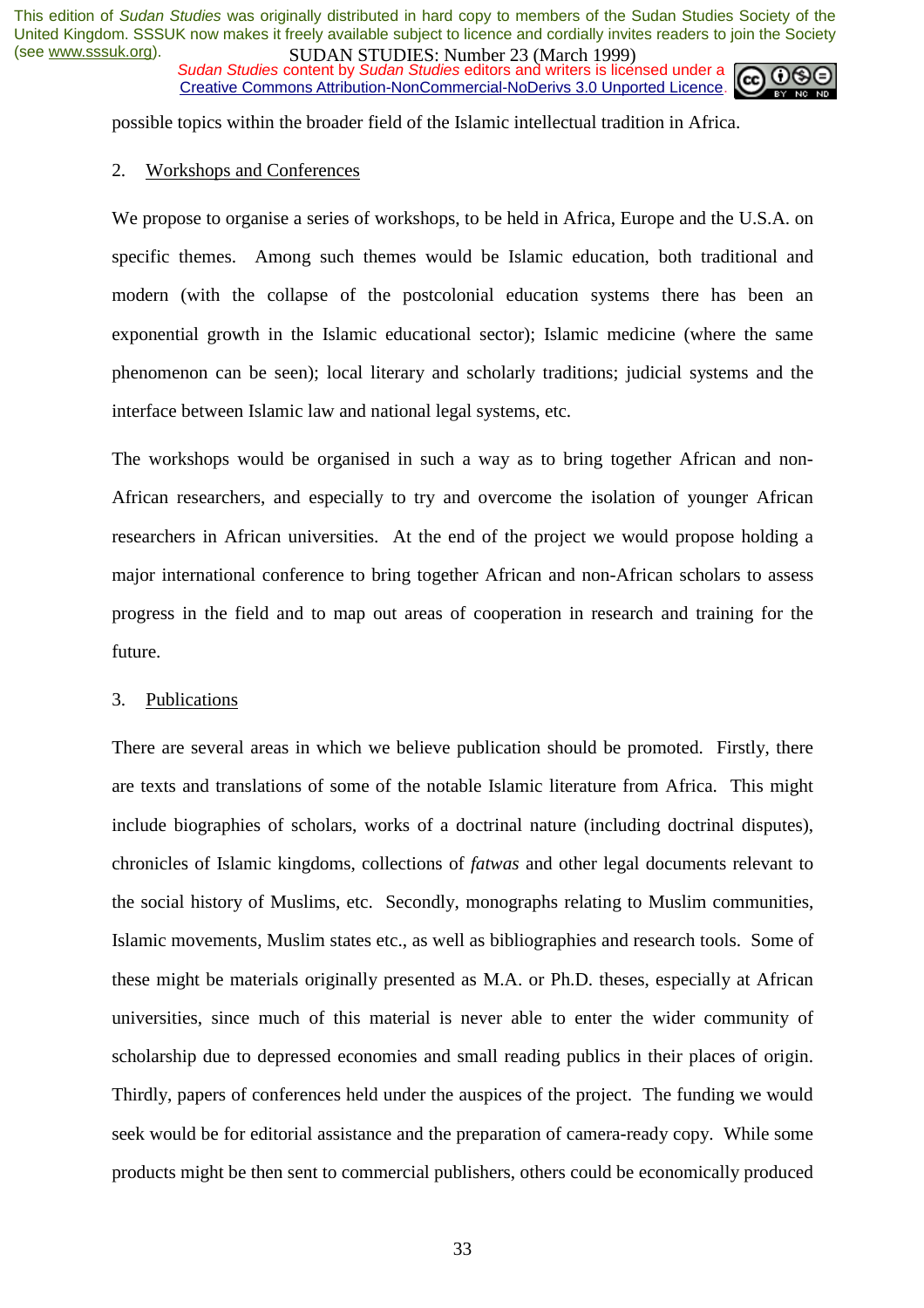**SUDAN STUDIES.** Number 25 (March 1777)<br>Sudan Studies content by Sudan Studies editors and writers is licensed under a Creative Commons Attribution-NonCommercial-NoDerivs 3.0 Unported Licence.



through the existing program of publication associated with *Sudanic Africa*.

#### 4. Arabic Literature of Africa

Hunwick and O'Fahey have embarked upon a joint project in collaboration with a number of other scholars, for the publication of an eight-volume work under the general title *Arabic Literature of Africa*, although it will also contain material on some Islamic literature in African languages. The work is being published by E.J. Brill of Leiden and the first two volumes of the series have already appeared (1994 and 1995). The series is under the joint general editorship of Hunwick and O'Fahey and each of them will be the principal compiler of specific volumes. Albrecht Hofheinz is editorial consultant to the series.

The aim of the series is to produce a guide to the Islamic literature and scholarly production of sub-Saharan Africa written in Arabic and in certain African languages. The general paradigm for the series is the pioneering work of Carl Brockelmann in his *Geschichte der arabischen Litteratur* (2 vols. & 3 vols. supplement, Leiden, 1937–49) and Fuat Sezgin, *Geschichte des arabischen Schrifttums* (Leiden, 1967–in progress). However, *Arabic Literature of Africa* is somewhat more ambitious. It goes beyond a mere enumeration of scholars and their writings, and aims to provide an outline intellectual history of Islam in the region, and to relate this to the intellectual history of the larger world of Islam.

Volume I, compiled by R.S. O'Fahey is sub-titled *The Writings of Eastern Sudanic Africa down to c.1900*, and it was prepared with the collaboration of Muhammad Ibrahim Abu Salim, Albrecht Hofheinz, Yahya Muhammad Ibrahim, Berndt Radtke and Knut Vikør. It deals with authors living in the area of the present Republic of the Sudan and their writings, as well as the writings of the Idrisiyya tradition both within the Sudan and outside it (chapter 6), and the Sanusiyya tradition (chapter 7), which belongs wholly outside the Sudan. O'Fahey is now preparing Volume III on Ethiopia, the Horn of Africa and Eastern Africa, and this includes an extensive account of Islamic literature in Swahili. He will also edit volume V, which will cover the Sudan in the twentieth century.

Volume II is subtitled *The Writings of Central Sudanic Africa* (i.e. Nigeria, Chad, Niger,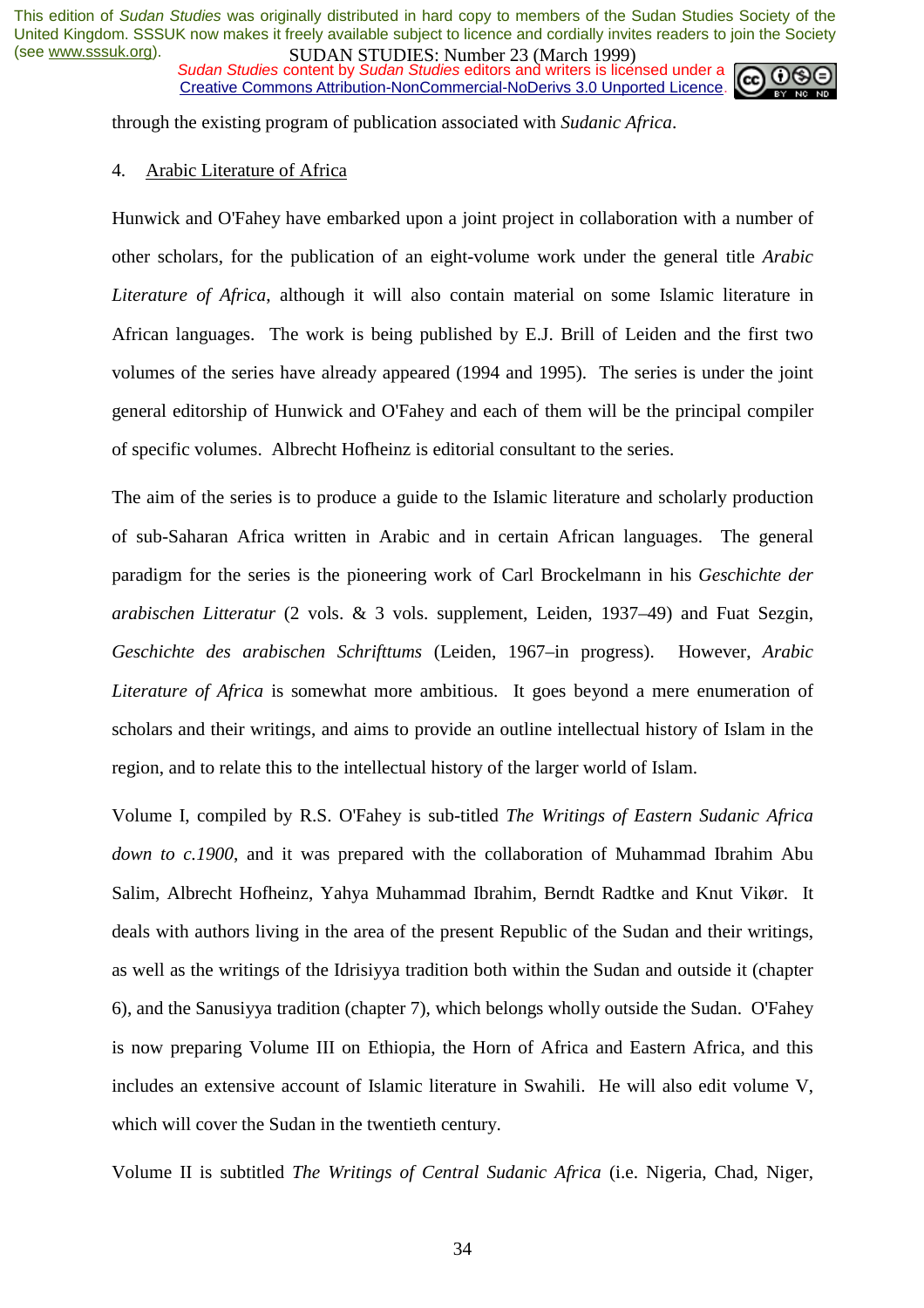*Sudan Studies* content by *Sudan Studies* editors and writers is licensed under a Creative Commons Attribution-NonCommercial-NoDerivs 3.0 Unported Licence.



Cameroun). It was compiled by John Hunwick with the collaboration of Razaq D. Abubakre, Hamidu Bobboyi, Roman Loimeier, Stefan Reichmuth and Muhammad Sani Umar, and consists of fourteen chapters. Within each chapter (except for Chapter 1) writers are grouped according to their family, *tariqa*, or teaching affiliation and also (so far as is possible) chronologically. Hunwick is currently preparing Volume IV on the Arabic writings of scholars in Ghana, Mali, Senegal and Niger, while Volume VI will deal with Mauritania under his editorship. A supplementary volume, to be numbered IIA is planned. This will deal with Fulfulde and Hausa writings of Nigeria and the Cameroon, and will be prepared by Nigerian scholars in collaboration with Hunwick.

While funding is essentially in place for volumes II and IV, the remaining volumes–IIA, V, VI and VII, are as yet without funding. Both Hunwick and O'Fahey are confident the project can be completed within the coming five years if adequate funding is available. They would also like to have the entire work translated into Arabic.

November 4, 1998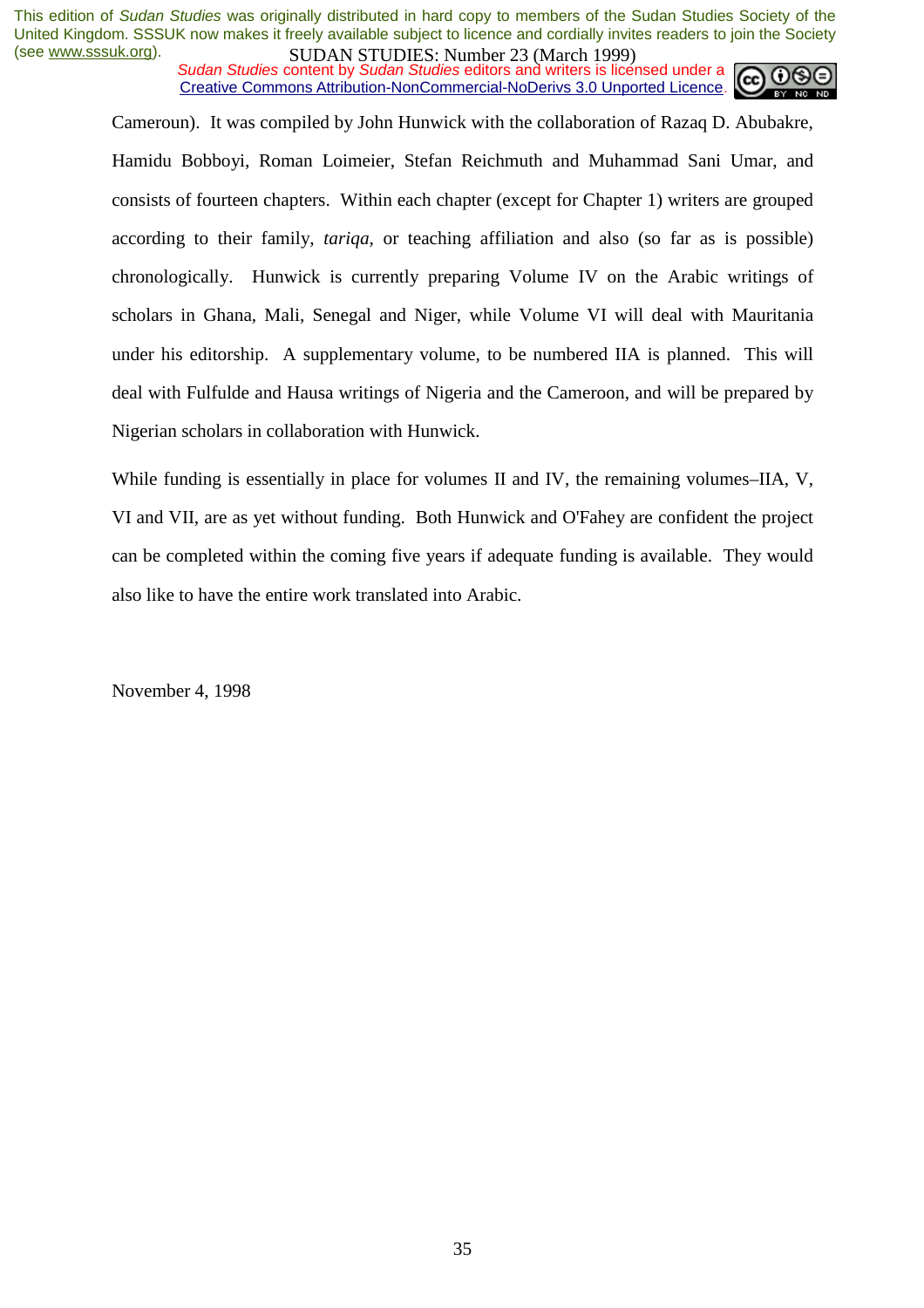**SUDAN STUDIES**: Number 25 (March 1777)<br>Sudan Studies content by Sudan Studies editors and writers is licensed under a Creative Commons Attribution-NonCommercial-NoDerivs 3.0 Unported Licence.

### **BISHOP COMBONI WRITES TO GIEGLER PASHA IN**

**1881** 

### H.R.J. Davies

#### **Note from the Editor:**

Because of a mistake in layout, part of the article by H.R.J. Davies on Bishop Comboni (Sudan Studies Number 22) appeared in the wrong order. Therefore in this issue we have reprinted the article in full, in its corrected form.

It was reported in Sudan Studies 19 (1997) that Daniel Comboni had received 'Beatification' from the Roman Catholic Church in 1995 for his Mission work in the Sudan and for his other contributions to the Church. One of his key ideas was that Africa could only be evangelised by Africans. He believed that Africans were quite capable of high intellectual achievement and would in due course become Bishops. Comboni first came to the Sudan in 1857, and was sent to the Holy Cross Mission Station in Dinka country in the Sudd. He was invalided out from here in 1859, and because of the high mortality among missionaries there, this Mission Station was closed down in 1862. Comboni developed his ideas in 1864 in a project he drew up entitled, *Plan for the Regeneration of Africa by means of Africans* (Vantini, 1981: 241). His experience at Holy Cross had convinced him that there was really no other way. Comboni returned to the Sudan, this time to Kordofan, and opened up a Mission Station at El Obeid in 1872. He was made a Bishop in 1877. He was to die of fever and exhaustion in Khartoum on 10 October 1881, aged 50.

Comboni wrote very many letters, mainly to raise funds and recruits for his Mission, but one of the interesting ones that he wrote within the Sudan, near the end of his life, was to Carl Giegler Pasha, Deputy Governor-General of the Sudan. The background to this letter is that in 1879 Comboni had gone to Italy to rally support and returned to Sudan accompanied by several other priests and sisters, including Father Ohrwalder, reaching Khartoum on 28 January 1881. Father Ohrwalder tells us that Bishop Comboni's 50th birthday was celebrated on 15 March 1881 with a party at the Roman Catholic Mission in Khartoum and that all the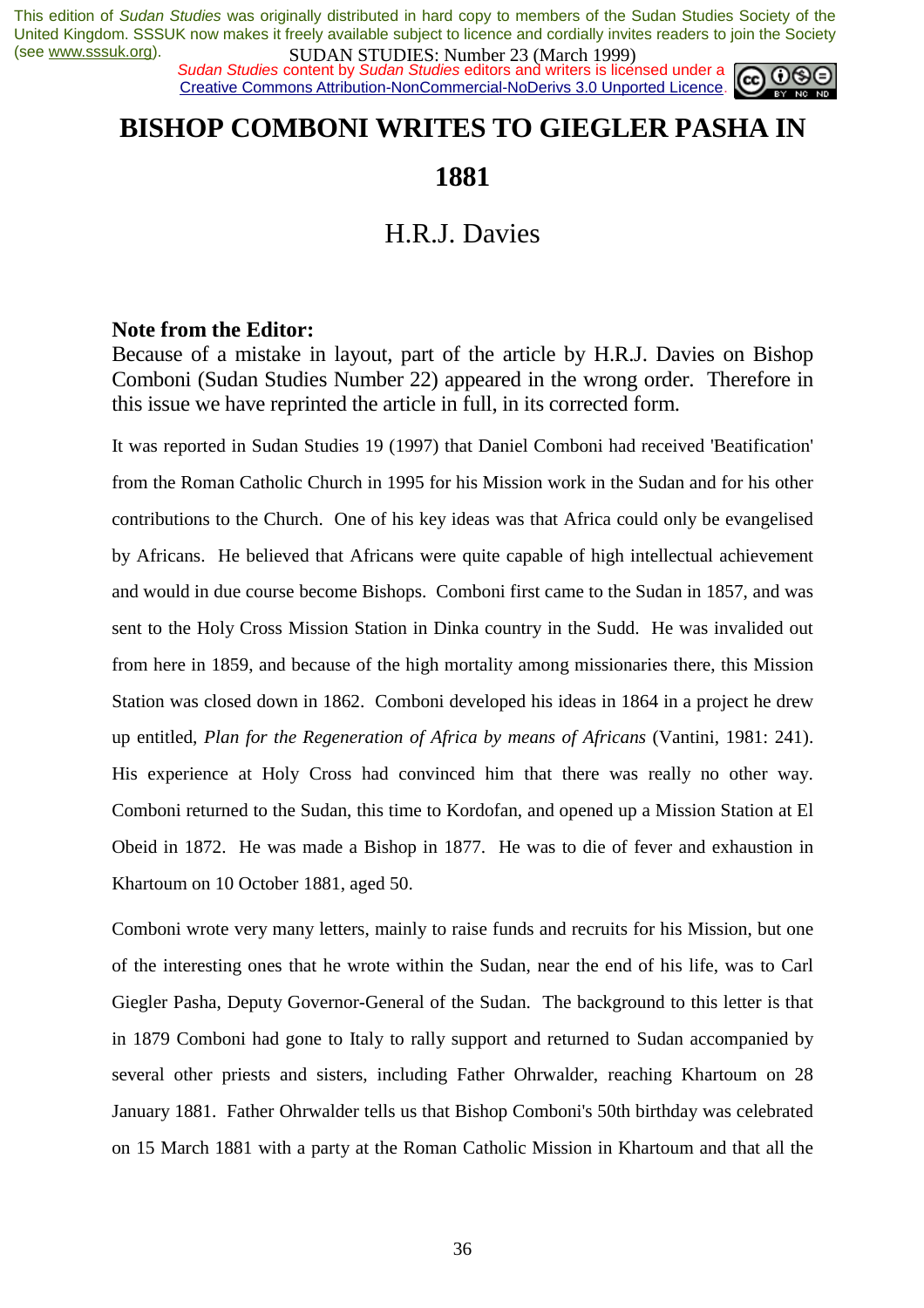*Sudan Studies* content by *Sudan Studies* editors and writers is licensed under a Creative Commons Attribution-NonCommercial-NoDerivs 3.0 Unported Licence.



notables were there including Giegler (Ohrwalder, 1892: 2). Slatin had been appointed Governor of Darfur by Mohammed Raouf Pasha, Governor-General of the Sudan, and it was decided that Slatin and the Bishop's party should travel together as far as El Obeid. The party left Khartoum on 29 March 1881. Five days later they reached El Obeid. According to Slatin, Bishop Comboni went off almost immediately to visit the Nuba Mountains, whilst Father Ohrwalder stayed in El Obeid (Slatin, 1897: 36). From the letter it would appear that Comboni went to Malbes.

Giegler had written to Bishop Comboni to complain about an article that had appeared in the German *Kölnische Zeitung*, the source for which article was one of Comboni's priest, Don Leon Henriot. The substance of the article was that slave raiding and slave trading were rife in the Nuba Mountains and that in spite of protestations to the contrary the government was doing little, if anything to stop it. Giegler and Governor General Mohammed Raouf [Hoccomdar in the letter] were irritated by such, as they saw it, uninformed criticism  $-$  as they believed they were doing their best under very difficult circumstances. Both Slatin and Ohrwalder believed that the control of slave raiding in Kordofan was much more efficiently organised in 1881 than it had been previously, much to the frustration of many merchants in El Obeid!

Bishop Comboni's letter in reply to Giegler is transcribed without alteration:

#### *VICARIATUS APOSTOLICUS*

*Africae Centralis* 

#### *El Obeid, 5 May 1881*

#### *My Dear Pacha,*

*I received in Malbes, where I have been for my health, your honorable letter with the Article of the Kölnische Zeitung: Slavensjagd und Slavenhandel in Ägyptischen Sudan, in which I found with my great surprise the name of one of my missionaries of Nuba, Don Leon Henriot. I say with my great surprise, because from the year 1873 I have settled a law to all my missionaries of the Central Afrika, according to which every member of my Society is forbidden to relate and to send reports upon*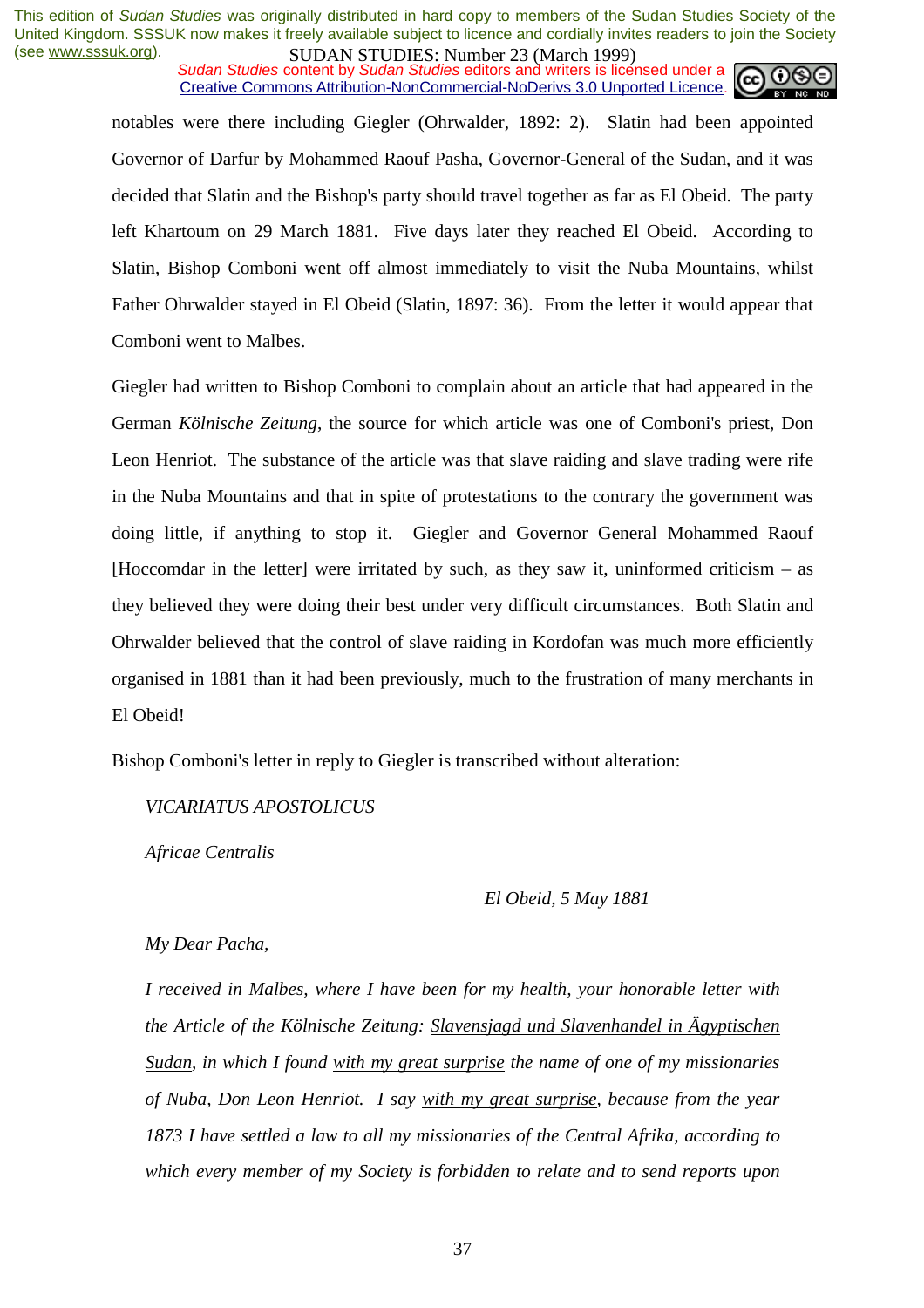*Sudan Studies* content by *Sudan Studies* editors and writers is licensed under a Creative Commons Attribution-NonCommercial-NoDerivs 3.0 Unported Licence.



*our missions in order to be pubblished in the newspapers; but I ordered to all the members of my missions that they send only to me, or to my general Vicar the relations of every thing that regards our missions. My orders and my law upon this subject have been till now performed always and perfectly executed.* 

*I have red and perused the above-mentioned Article, and I have long spoken with the same Don Leon, who was here with me for his health, and I discovered all the truth upon this business; and I make haste to relate with confidence, and communicate openly to your kindness the truly history of this business.* 

*Don Leon Henriot in the passed year wrote to Don Luis Superior of Khartum upon the business of the slavery of Nuba, and Don John Losi Superior of Nuba wrote to me in Europe upon the same subject.* 

*Don Luis with the letter of Don Leon went to visite the Hoccomdar, and spoke long with him and with Mr. Marcopulos Secretary upon the same subject; and after he wrote to me in Europe that he was very satisfied and very content, because His Excellency promised to give the order to the Mudir of Cordofan to repair and remedy to the desorders of Gebel Nuba. I was very satisfied of this effect, and I have never spoken upon the relations of Don Losi nither in Cairo nor in Khartum. I was even informed that the orders of the Hoccomdar for Nuba have been executed.* 

*But Don Leon in the same time that has ritten the paper above-mentioned to D. Luigi in Khartoum, he wrote even another Letter to the Consul Hansal begging of him the favour to addres himself to the Government upon this business to the end that the remedy be taken to the slavery of Nuba. Mr. Hansal answered to Don Leon that he is very glad to satisfy to his desires; and he praid and ordered to him to write always to him in Khartum upon the slavery of Nuba, and he will send his communications to Dr. Schweinfurth (who is the Author of the above-mentioned Article of the Kölnische Zeitung etc. etc.) in Cairo, who will speak with the General Consul of England, who will confer about this interest argument with the Khedive etc. etc.*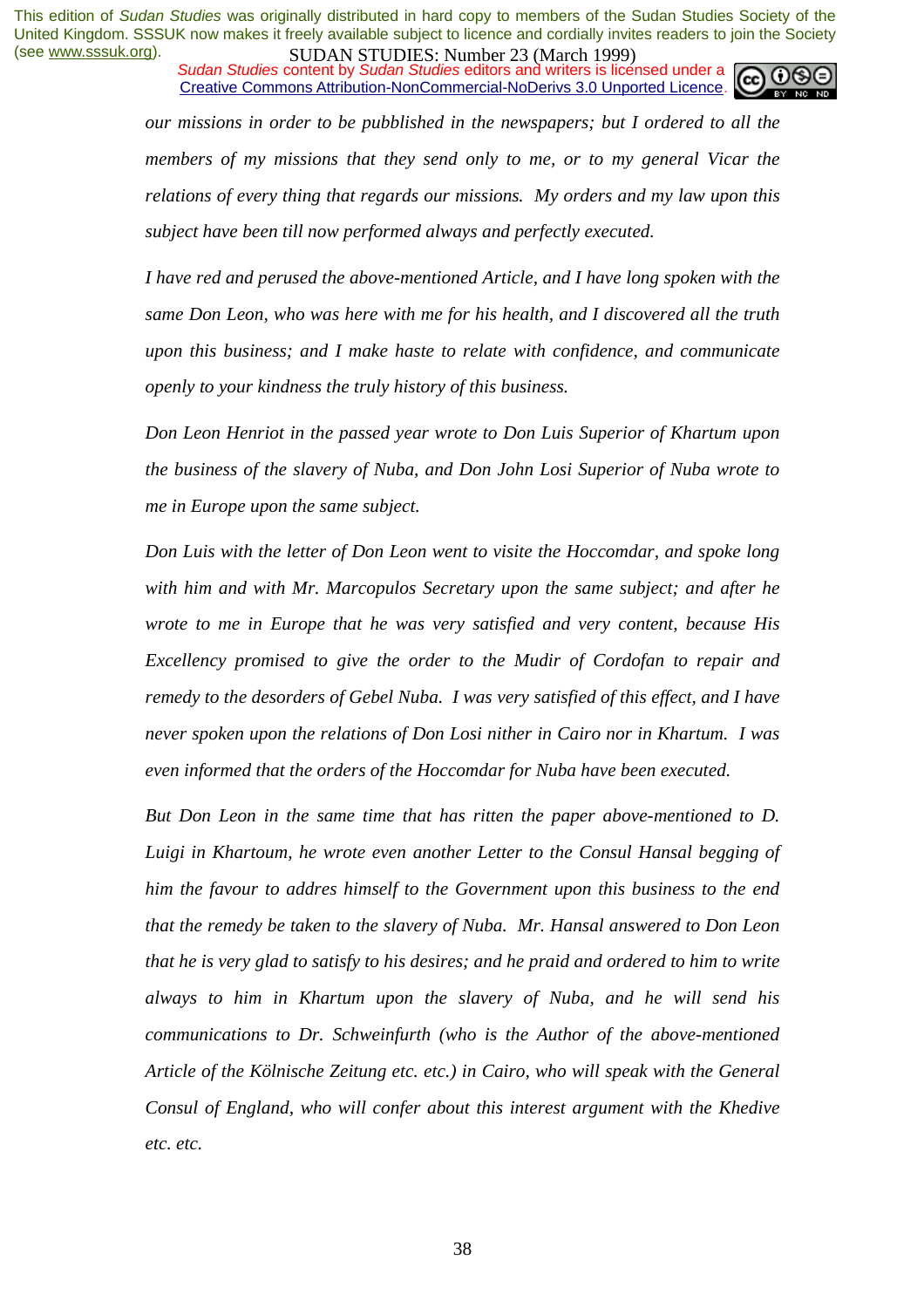*Sudan Studies* content by *Sudan Studies* editors and writers is licensed under a Creative Commons Attribution-NonCommercial-NoDerivs 3.0 Unported Licence.



In this intervening time D. Leon very satisfied of the answer of Mr. Hansal wrote *another letter upon new adventures of the trade of the slaves in Nuba, with the promise to send always to him in future the relations upon this infamous trade. This letter was sent from Nuba in the end of the last February; and I believe that it will arrive in the hands of Dr. Schweinfurth, and perhaps it will be published in the Kölnische Zeitung, with the comments, of the same Dr. Traveler, as he made in the above-published communication.* 

*I reproached and reprimanded Don Leon for his disobedience to my orders of 1873, but he was ignorant of my decree, because he came in the Missions only in 1879, as you know: and because he is very good and obbedient, he begged my pardon assuring me that in future he will communicate only to me, and never to the others, the relations of Gebel Nuba, and he will never write to the Consul Hansal upon this argument.* 

*Therefore you will be persuaded, my dear Pacha, that the members of the catholic Mission are quite stranger to the publication of the Kölnisce Zeitung; and Don Leon Henriot addressed himself not to Cairo, but in Khartum to our ordinary Authority the Austrian Consul in order that he provide by the local Authority the Governement of Sudan that is necessary and sufficiant for the Gebel Nuba.* 

*But you will be likewise persuaded that the Merchant of Khartoum to whom Don Leon has written from Delen, is the Consul Hansal, and the Letter that arrived from the Heart of the Mountains of Nuba, was sent from Consul Hansal to Dr. Schweinfurth in Cairo, who addressed himself to the English general Consul in Ägypt, and pubblished the Article in the Kölnisce Zeitung etc. etc. etc (So ist heute nach monatelanger Reise ein Brief aus dem Herzen der Mubarberge nach Cairo gelangt, den ein dort stationierter Missionar Leon Henriot an einen Chartumer Kaufmann geschrieben hat etc. etc.) ['So to-day came a letter, after a month-long journey from the Heart of the Nuba Mountains to Cairo, that was written by a missionary Leon Henriot stationed there to a Khartoum merchant, etc., etc.']* 

*But in the next week I shall go to Gebel Nuba to visite this Station and all those*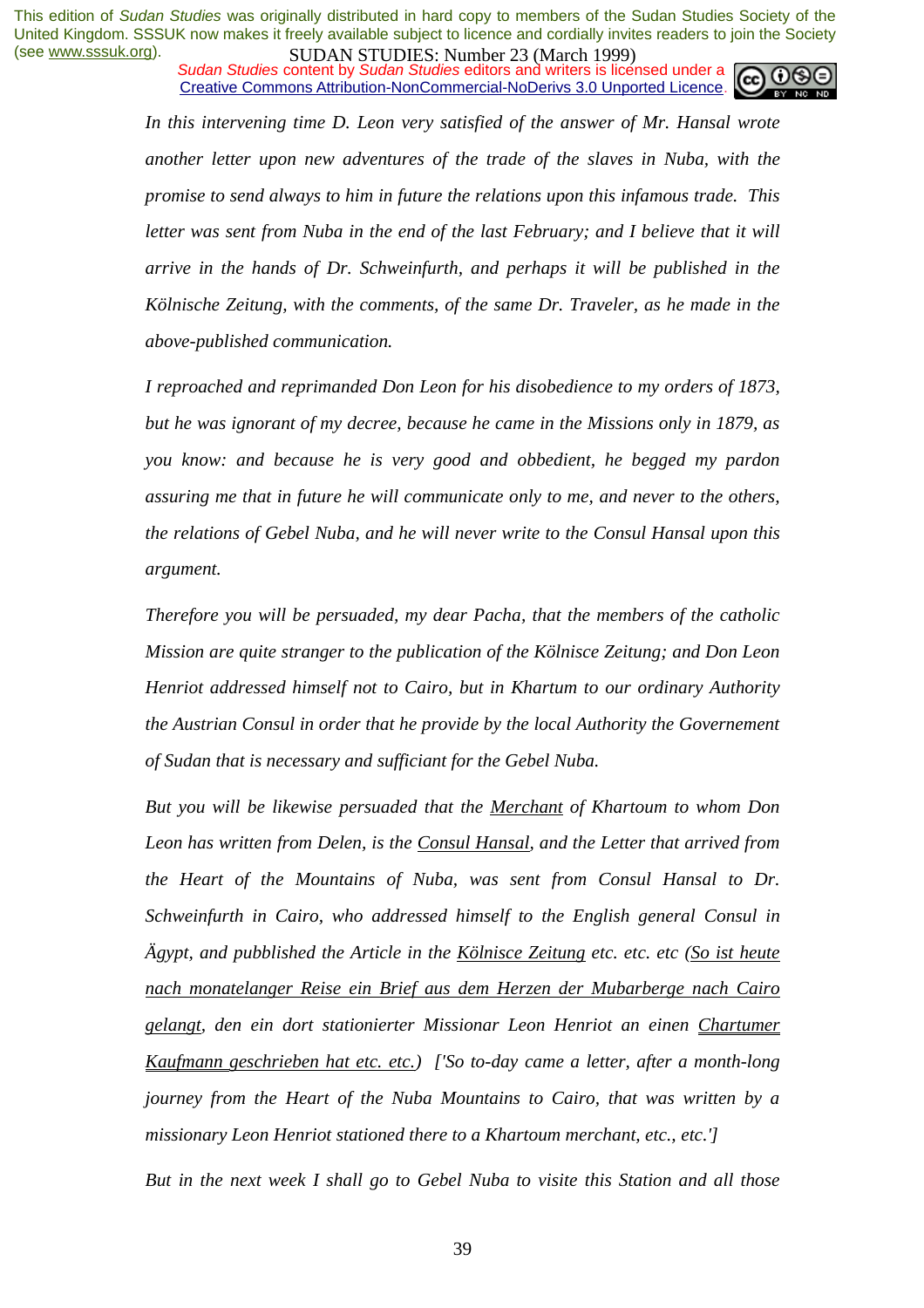*Sudan Studies* content by *Sudan Studies* editors and writers is licensed under a Creative Commons Attribution-NonCommercial-NoDerivs 3.0 Unported Licence.



*Mountains; and after having examined every thing, I shall write to you a good relation upon the business of the trade of the slaves; and I hope that I shall may assure you for the suppression of the trade of the slaves in Nuba obtained by the strong and rigorous orders of H. Exc. Raouf Pacha; and my Relation you will may communicate to H. Exc. Blum Pacha in Cairo, and it will be pubblished in the Kölnische Zeitung etc. etc. to the end of destroiing and killing all affirmations of Dr. Schweinfurth.* 

*The affirmation of Don Leon are truthful in every thing. But it is also true that the Hoccomdar by his orders to the Mudir of Cordofan has provided to the remedy of this desorder in Gebel Nuba.* 

*I have the entire confidence in the Governement of the Khedive, and in the energy of our esteemed General Governor of Sudan, Raouf Pacha; therefore I shall alwys comunicate my relations and observations upon the business of the slavery to the Governement and to the Hoccomdar. That is for me a duty of justice, gratitude and thankfulness; and I am profoundly convinced and persuaded that the Khedive's Governement has the good will and all the power to destroy with the God's help the infamous trade of the slaves, and to contribute powerfully to the civilisation of the Central Africa.* 

*I pray your kindness to present my duty to H. Exc. Blum Pacha in Cairo and to Raouf Pacha in Chartum; and I am very glad to be always* 

> *Your affectioned friend + Daniel Comboni Bishop and Apostolical Vicar of the Central Africa*

#### **Comment upon the letter:**

The letter is that of a sick man, but still full of determination.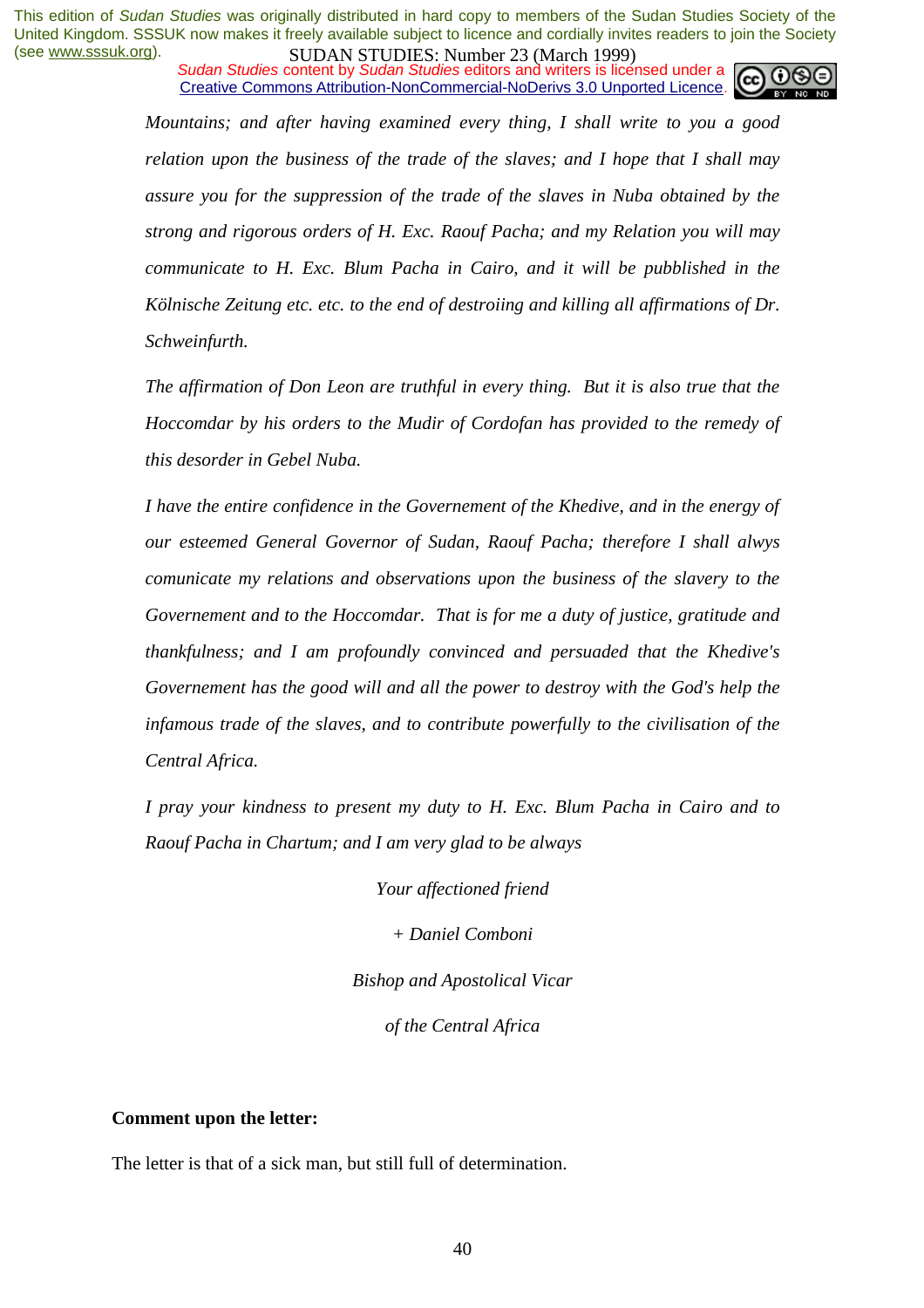**SUDAN STUDIES. NUTTER 20 (WALK 1999)**<br>Sudan Studies content by Sudan Studies editors and writers is licensed under a Creative Commons Attribution-NonCommercial-NoDerivs 3.0 Unported Licence.



Malbes: Part of Bishop Comboni's policy was to run protected agricult-ural communities of Africans demonstrating Christian virtues. Malbes was one such - located 9 miles south-ease of El Obeid.

Delen: The modern Dilling in the northern Nuba Mountains. Ohrwalder says that it took him five days to get there from El Obeid in 1881 (Ohrwalder, 1892: 3). The Mission Station here was run on similar lines to Malbes. Not long before Ohrwalder's arrival at Delen in December 1881, the government had established a small garrison of Sudanese soldiers to counteract slave raiding and to protect the Mission (Ohrwalder, 1892: 4). The garrison was composed of 80 men of the 'slave guard' (Slatin, 1897: 79).

The Governor-General, Mohammed Raouf, whom Bishop Comboni claimed as a friend, seems to have replied to Comboni's letter to Giegler. With reference to the Bishop's forthcoming tour of the Nuba Mountains mentioned in the letter, Mohammed Raouf wrote:

'I beg you to examine the country and its administration that we may take the necessary measures for the welfare of those people. The question of slavery should be the object of close study. Being on the spot you will be able to discover the errors committed there and propose the remedy to be applied. You will receive from me the strongest support in the execution of H.H. the Khedive's orders'. (Hill, 1959: 151)

According to Vantini (1981: 243) the Khedive Ismail had given Comboni permission to release all the slaves that he wanted to. Comboni set off for his tour of the Nuba Mountains on 24 June 1881.

Giegler says he left Khartoum for El Obeid on 27 June 1881 to investigate complaints against Mohammed Said [Mudir of Cordofan in the letter], Governor of Kordofan. According to Giegler, Mohammed Raouf had particular personal reasons for not wanting to go himself to reprimand Mohammed Said (Hill, 1984: 165). Giegler does not say what the complaints were against the Governor. Were they about slave trading? Certainly this would have been one of the topics in Giegler's mind, because he had been up the White Nile to Fashoda investigating complaints of slave raiding there earlier in 1881 (Hill, 1984: 161-165). He does not appear to have met Comboni in El Obeid but he did have conversations with Father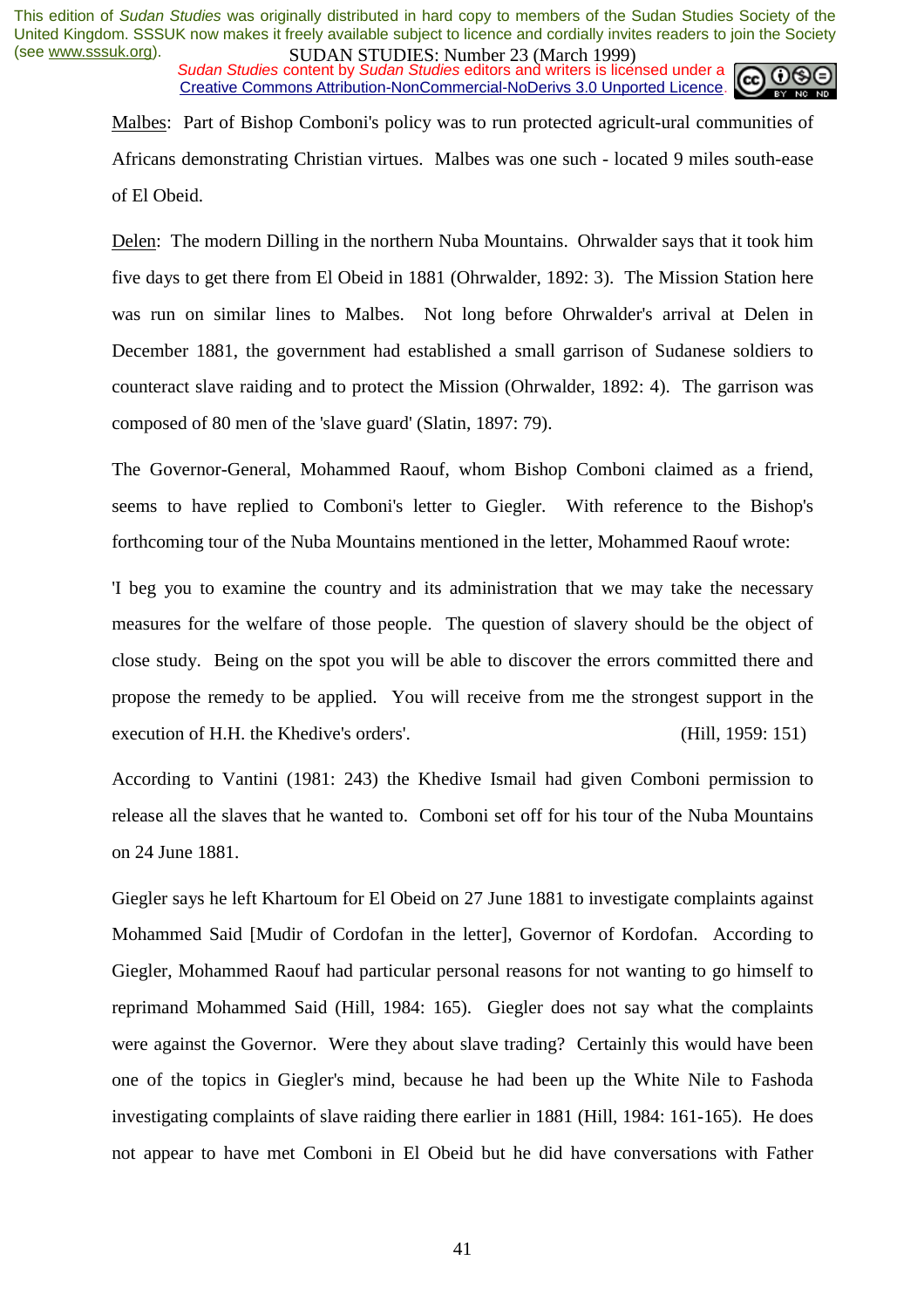*Sudan Studies* content by *Sudan Studies* editors and writers is licensed under a Creative Commons Attribution-NonCommercial-NoDerivs 3.0 Unported Licence.



Ohrwalder as attested by both parties but neither mentions the topics they discussed.

Some indication of the slave raiding/trading situation on occasion in the Nuba Mountains is given by Father Ohrwalder. He describes a raid made by Baggara tribesmen against Ghulfan in April 1882. Captain Mohammed Suleiman in charge of the garrison at Delen was reluctant to turn out his men to deal with the raiders. Eventually, Roversi, Inspector of Slaves, at Delen, managed to muster 80 men who successfully caught up with the raiders and released the captured slaves (Ohrwalder, 1892: 22).

Slatin discusses the whole question of slaves and argues that life in northern Sudan could not be sustained in its existing form without slavery. The Egyptian government in the Sudan had found that slaves were its only really reliable soldiers. He tells us that Mohammed Raouf had authorised him to do a certain amount of slave taking in order to build up his garrisons in Darfur. Slatin points out that suppression of the slave trade in the Nuba Mountains had a profound impact elsewhere in the country, away from such centres as El Obeid. Those involved with caravans, those living along the Nile in northern Sudan who needed their labour, and on northwards to Egypt: all these folk stood to lose by a cessation of slave raiding (Slatin, 1897: 33 and elsewhere).

That the campaign against the slave trade undertaken by Bishop Comboni and his fellow missionaries was not universally welcomed in the Sudan is demonstrated by Licurgo Santoni who, as Director of Posts, visited the Sudan in 1877. He records some of the criticisms made of the missionaries and includes some observations of his own. He writes in his journal:

*'The missionaries' aim is to draw these Africans to the faith but I do not think they will succeed, at any rate they do not bother themselves much about it. What I do know is that these worthy priests, true disciples of Rome, eat and drink very lavishly'.* 

He goes on to report doubts about the chastity of some of the priests and nuns, though he does dissociate himself from this view. Later on he writes of Comboni:

*'This prelate has lately been elevated to the episcopate, but his 'civilising mission' (as the newspapers put it): leaves much to be desired. Perhaps he himself has the*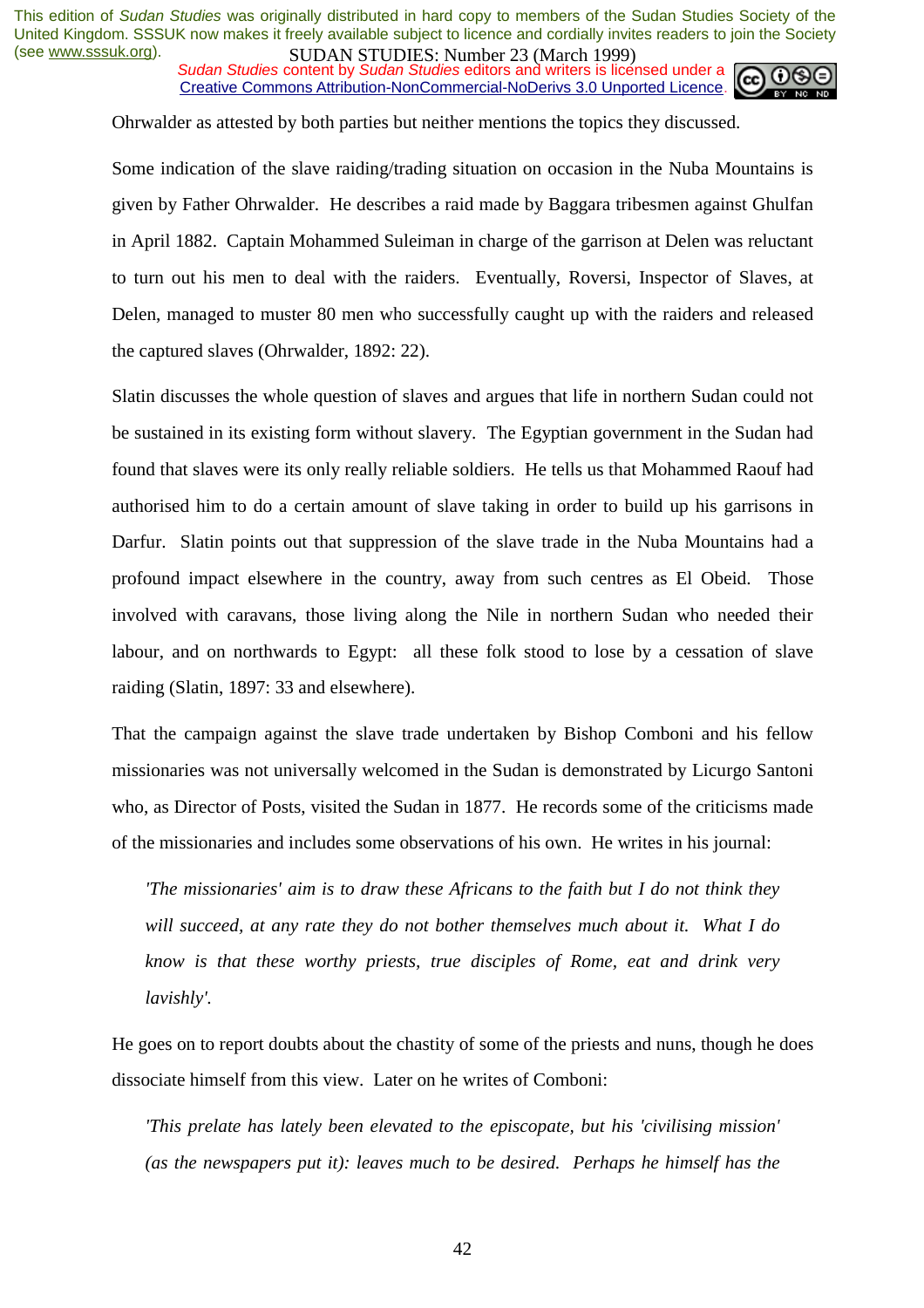*Sudan Studies* content by *Sudan Studies* editors and writers is licensed under a Creative Commons Attribution-NonCommercial-NoDerivs 3.0 Unported Licence.



*resolve and capacity to do his duty but his priests certainly do not support him as they care for nothing except eating and courting the devout ladies who come to pray and confess'.* 

#### **Some individuals referred to in the letter:**

#### Missionaries:

Don Leon Henriot: Unlike many of the missionaries at El Obeid and Delen, he avoided capture when El Obeid fell to me Mahdists in 1882. In November 1885 he opened a Mission Station at Suakin and in 1891 a shortlived one at Tokar (Toniolo and Hill, 1974: 28).

Don John Losi was captured by the Mahdist forces at Delen and taken by them to El Obeid where he died of dysentery during the siege (Toniolo and Hill, 1974: 27).

Don Luis [of paras. 3 and 4 of the letter] seems to be Don Luigi Bonomi

who was in charge of the Mission in Khartoum until Comboni arrived in 1881. He was captured, along with Ohrwalder, at Delen and taken to El Obeid. Ohrwalder tells us how intensely disappointed he was when the message reached Bonomi in El Obeid that arrangements had been made for his escape, but not for Ohrwalder. Ohrwalder was to find out, after his escape from Omdurman, that the rescuers had no idea that Ohrwalder was in El Obeid. Santoni who wrote in not altogether flattering terms about the missionaries redeemed himself in arranging Bonomi's escape (Ohrwalder, 1892: 178-193).

#### Government Officials:

Carl Christian Giegler first came to the Sudan in 1873 in charge of the telegraph system. He was responsible, under Gordon, for the substantial development of this and the postal service. Later, he was appointed Deputy Governor General of the Sudan. He says he was not appointed Governor General because the Khedive Ismail had decided that he wanted to appoint an Egyptian. In 1881 he was created a Pasha. He left the Sudan finally in 1883 (Hill, 1984: 151).

Marcopulos [Marcopoli Bey], a Greek, was Private Secretary to the Governor General. He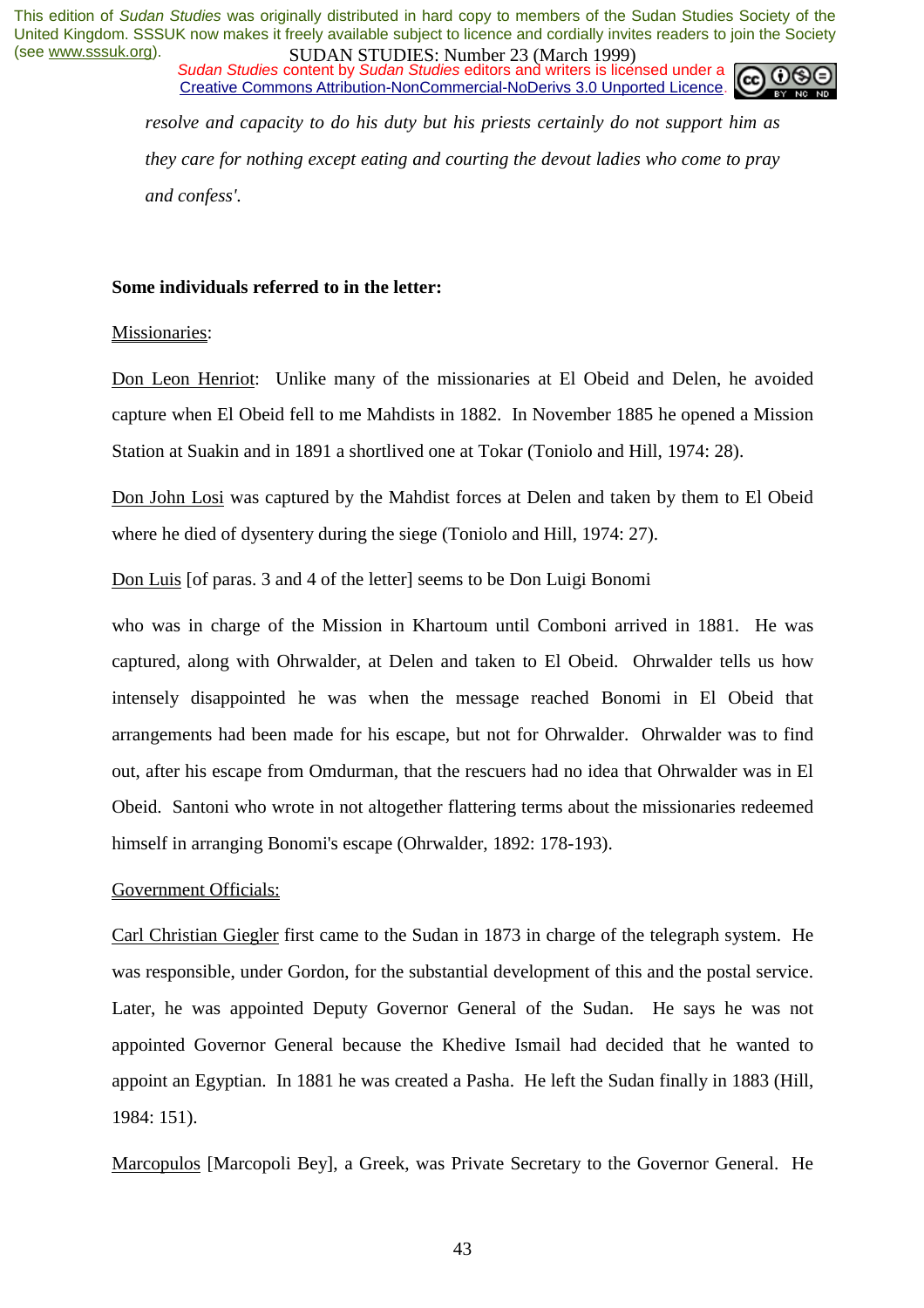*Sudan Studies* content by *Sudan Studies* editors and writers is licensed under a Creative Commons Attribution-NonCommercial-NoDerivs 3.0 Unported Licence.



had taken part in expeditions to the southern Sudan. Giegler had reservations about him (Hill, 1984: 46).

Mohammed Raouf was appointed Governor General of the Sudan in March 1880, and was the first native Egyptian to hold the position. He was relieved of his post in February 1882 when the system of Egyptian rule of the Sudan was re-organised.

Mohammed Said [Mudir of Cordofan] Governor of Kordofan had served for many years in western Sudan. Giegler considered him to be rather too easy going and certainly he seems to have made some serious errors. He eventually surrendered El Obeid to the Mahdi after a spirited defence. He pretended to the Mahdi that he had no wealth, but the Mahdi found a fortune belonging to him sealed in a wall of his house in El Obeid. Later, he was executed in El Obeid (Slatin, 1897: 84).

Blum Pasha, an Austrian, was Financial Secretary in Egypt. The Austrians seem to have looked after the 'diplomatic' affairs of the Comboni Mission. Slatin (1897: 1) describes it as the 'Austrian Roman Catholic Mission'.

#### Others:

Hansal [Martin Ludwig] was the Austrian Vice-Consul in Khartoum. He was organist at the Catholic church there. He wrote to the Mahdi in an unsuccessful attempt to ransom the Christian priests and nuns. He was murdered when the Mahdist forces captured Khartoum.

Dr. Schweinfurth [Georg] had visited the Sudan earlier in the century, and an account of his travels had been published in English in 1873.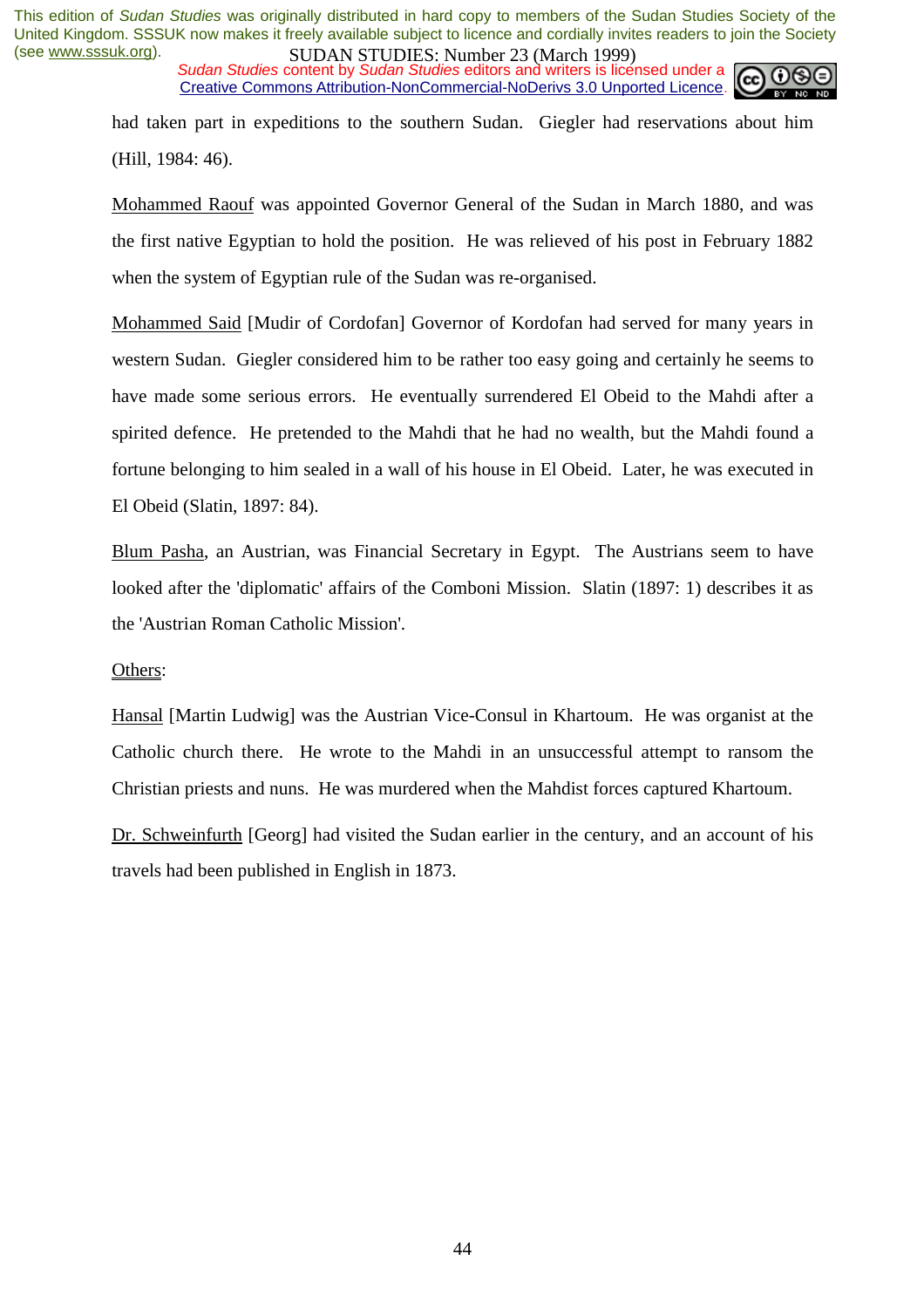**SUDAN STUDIES.** Number 25 (March 1777)<br>Sudan Studies content by Sudan Studies editors and writers is licensed under a Creative Commons Attribution-NonCommercial-NoDerivs 3.0 Unported Licence.



#### **References:**

HILL, R. (1959) **Egypt in the Sudan, 1820-1881**. OUP

HILL, R. (1984) **The Sudan Memoirs of Carl Giegler Pasha, 1873-1883**. OUP

OHRWALDER, J. [compiled by F.R. Wingate] (1892) **Ten Years Captivity in the Mahdi's** 

**Camp, 1882-1892**. Sampson Low...

SANTI, P. and HILL, R. (1980) **The Europeans in the Sudan, 1834-1878**. Clarendon Press.

SANTONI, L. (1877-8) *'A Director of Posts on tour'* **in** Santi & Hill (1980).

SCHWEINFURTH, G. [trans. E.E. Frewer] (1873) **The Heart of Africa... 1868-1871**. (2 vols.), Sampson Low...

SLATIN, R.C. [trans. F.R. Wingate] (1897) **Fire and Sword in the Sudan... 1879-1895**. Arnold.

TONIOLO, E. and HILL, R. (1974) **The opening of the Nile Basin, 1842-1881**. Hurst.

VANTINI, G. (1981) **Christianity in the Sudan**. EMI, Bologna.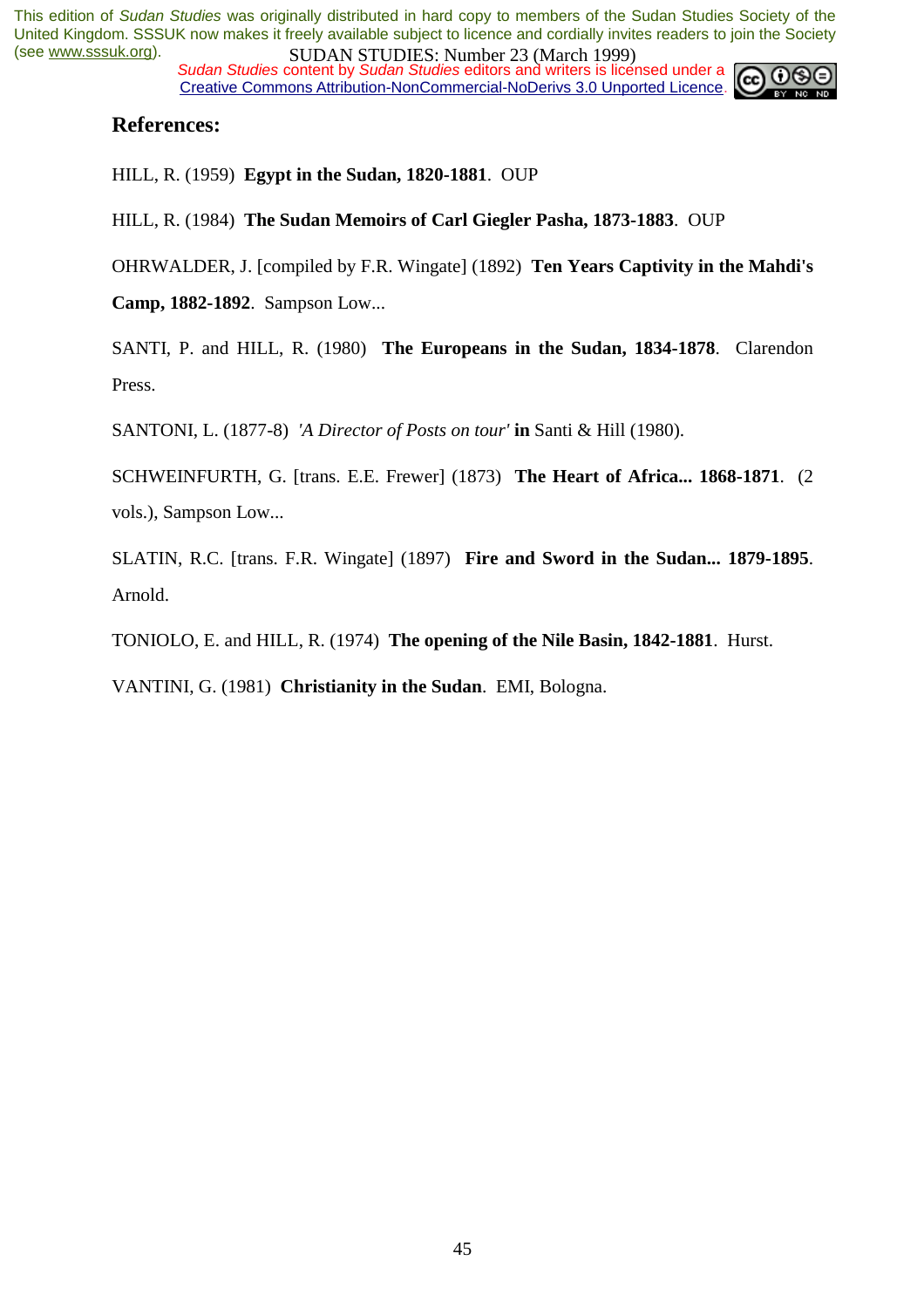**SUDAN STUDIES.** Number 25 (March 1777)<br>Sudan Studies content by Sudan Studies editors and writers is licensed under a **co. 00** Creative Commons Attribution-NonCommercial-NoDerivs 3.0 Unported Licence.



### **Fundraising Evening in the British Residence Garden on 25 May 1998**  Lillian Craig Harris

#### **Befrienders Khartoum**

Started in March 1997, the Befrienders are an officially registered Sudanese charity with membership in Befrienders International. The Khartoum Two centre, staffed by volunteers and now open four hours daily (except on Friday), provides free, confidential "listening therapy" to those who are emotionally distressed or in despair. Demands on the service continue to grow and now total over 50 callers contacts a month. We expect that when we are able to begin befriending by telephone, the number of callers will increase dramatically. Funds are needed to pay operating costs for this valuable community service and, hopefully, during the coming year to move into a larger centre and to purchase telephone lines.

#### **Teaching the Powerless in Sudan**. May 1998

When Nuba women, among the most marginalised Sudanese, are offered their first opportunity to learn to read, they don't hang about! At Salama South, an area for displaced persons on the outskirts of Khartoum, Nuba women couldn't wait when they heard that funds were available for a literacy teacher. Ignoring a request to begin new classes in July, the women set up two classes in April despite heat of near 50 degrees centigrade.

The same thing has happened in New Halfa in the far eastern part of Sudan and elsewhere. There are now 11 literacy classes in summer recess, eight ongoing classes and other scheduled to begin in July. More than 600 women are presently attending literacy classes or impatiently waiting to get back to work. Around 250 of these women have completed half of an 18 month course after which they will be given certificates which confer on them the coveted title "literate".

What makes diligent scholars out of women forced out of the Nuba Mountains by war or born in shanty towns to displaced parents? Mainly their desire to built a better life for themselves and their children. Many displaced Nuba women hope that through education they can escape from "brewing", often the only way they have to earn a living but an occupation which frequently results in beating, imprisonment and other abuse.

A recent random sample study of 50 Nuba women in two settlements near Khartoum showed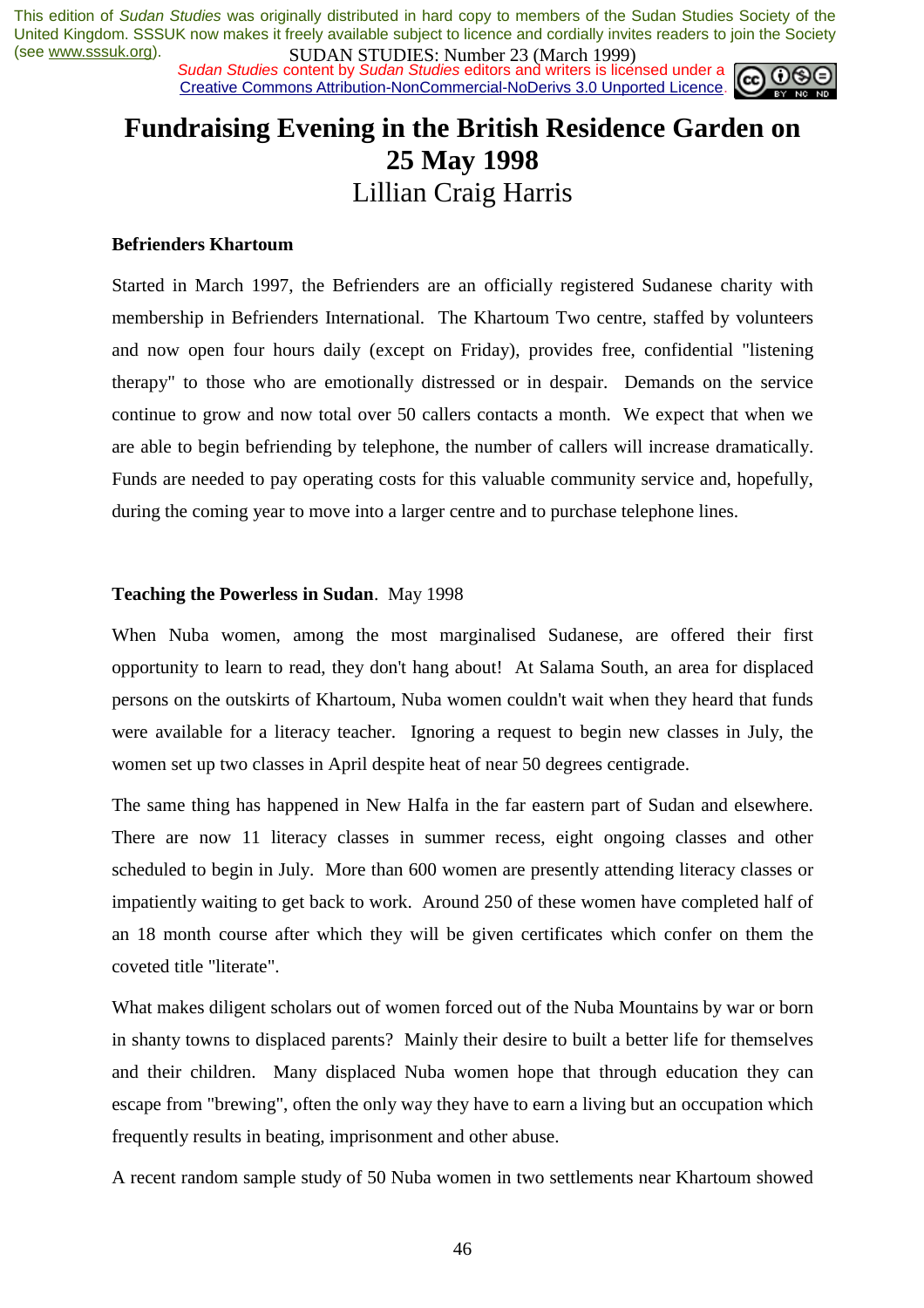**SUDAN STUDIES. NUTTER 20 (WALK 1999)**<br>Sudan Studies content by Sudan Studies editors and writers is licensed under a Creative Commons Attribution-NonCommercial-NoDerivs 3.0 Unported Licence.



that 39 of them had been arrested and many had spent weeks in prison. More than half of the 50 women had lost children through death, flight or mishap and 13 of the 50 had lost three or more children. The foremost reason for loss of children was listed as hunger, followed by illness and "looting" by armed persons.

The Bishop Mubarak Fund was set up in late 1996 to offer assistance to basic, secondary and university education for Nuba women and girls inside the Sudan. Although organised in honour of the late Bishop Kurkiel Mubarak Khamis of El Obeid Diocese, The Fund provides, in accordance with the Nuba tradition of tolerance, an opportunity for Christians and Muslims to work together in social service. Sudanese of both faiths have contributed to The Fund and three of the first five young women sponsored for university are Muslims. We hope to send at least 15 girls to university in this second year of service.

Our work is expanding rapidly thanks to fundraising efforts by Bishop David and Mary Smith and to generous and sometimes sacrificial contributions from the U.K. and the United States. Educational assistance is a very efficient way to help – and to honour – women who long to save themselves and their children and are willing, even in middle life, to spend several hours a week in school. Often the first lesson is how to hold a pencil in a hand hardened by years of manual labour.

#### **Facts about The Bishop Mubarak Scholarship Fund for Nuba Women**

- \* Set up in late 1996 to honour the memory of an Episcopal Bishop from the Nuba Mountains.
- \* The purpose of the Fund is to raise the level of education among women from the Nuba Mountains, probably the most under educated women in Sudan.
- \* Beneficiaries of The Fund may be Christians, Muslims or followers of any other religion.
- \* The Fund is supported by small donations from friends in the U.K. and by both Muslims and Christians in Sudan. It is directed by Dr. Lillian Craig Harris and supervised by Sudanese and British committee members.
- \* Despite limited funds, during the first year The Bishop Mubarak Fund:
	- sent five young women to Ahfad University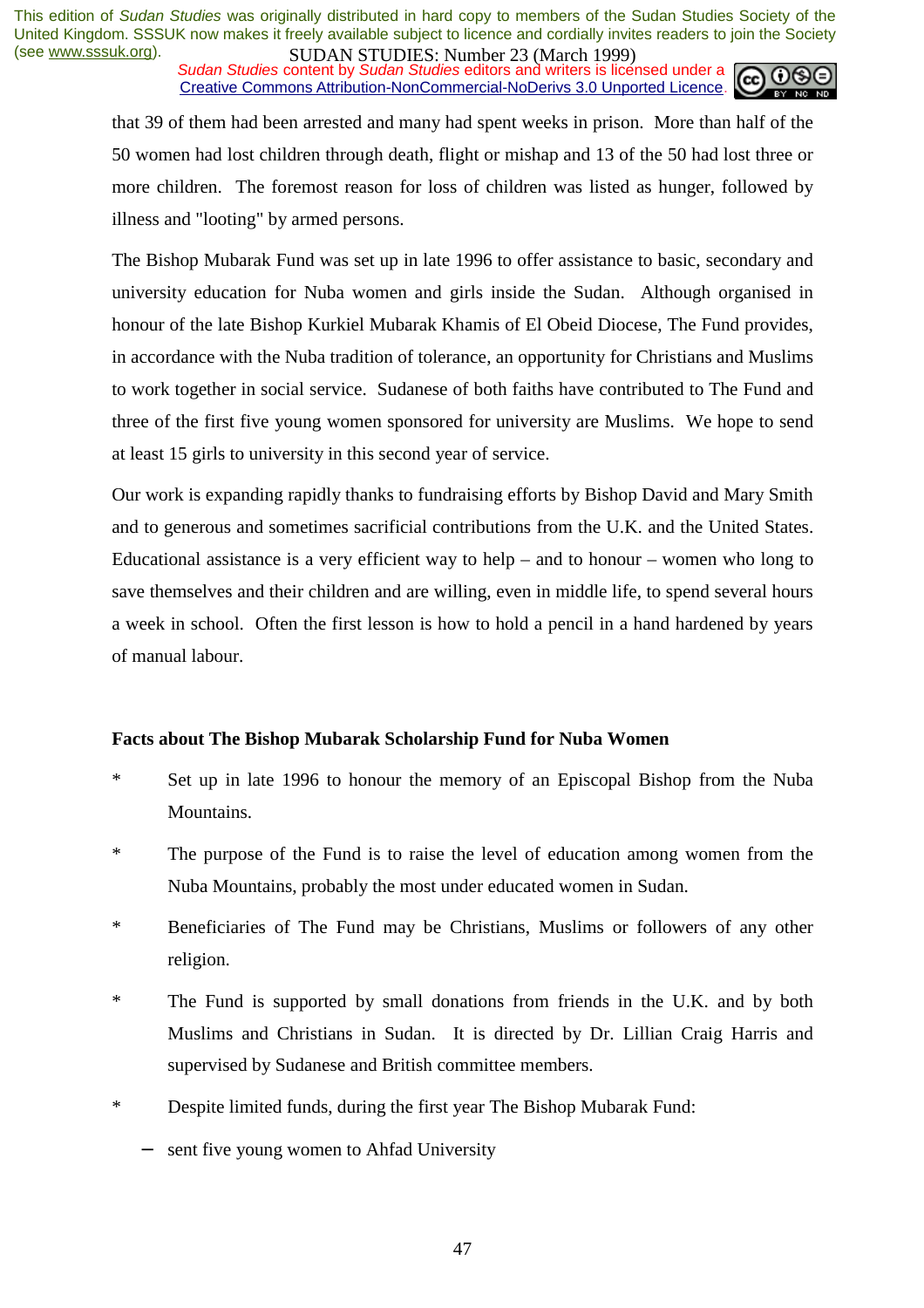**SUDAN STUDIES.** Number 25 (March 1777)<br>Sudan Studies content by Sudan Studies editors and writers is licensed under a Creative Commons Attribution-NonCommercial-NoDerivs 3.0 Unported Licence.



- provided scholarships for 15 girls in primary and secondary schools in Khartoum, Dilling and El Obeid;
- set up literacy classes, attended by over 300 women.

At present there are nine literacy classes meeting in Dilling, El Obeid and the Khartoum area (Omdurman, Um Bedda and Soba Aradi).

\* During our second year of operation, we hope to triple the number of scholarships we provide for women in university, secondary and basic school and to set up literacy classes (Arabic and arithmetic) for women in Jebel Aulia, Gedaref, Port Sudan and Renk.

EDUCATION IS NOT A LUXURY: IT IS A HUMAN RIGHT. Even an elementary education can empower a woman to retrieve her dignity and respond positively to her opportunities. With simple reading and maths skills women and girls are able not only to protect themselves in the market, but to feel empowered to try to find work, motivated to send their children to school and encouraged to continue to hope for the future.

Lillian Craig Harris, Khartoum

Facilitator to The Bishop Mubarak Fund

#### **The English Language Foundation**

Established in late 1996, the ELF is now registered as a non-profit-making company to promote the teaching and use of the English language in Sudan. ELFs Board of Directors is comprised of distinguished Sudanese and expatriate academics and educationalists. This past year's achievements include sponsorship of English-speaking volunteers to teach in Sudan for several weeks, classes in special English, and operation of a mobile library which now has 20 "stops". Funds are need to expand projects, to employ a Project Manager and to pay rent for a centre into which we hope soon to move.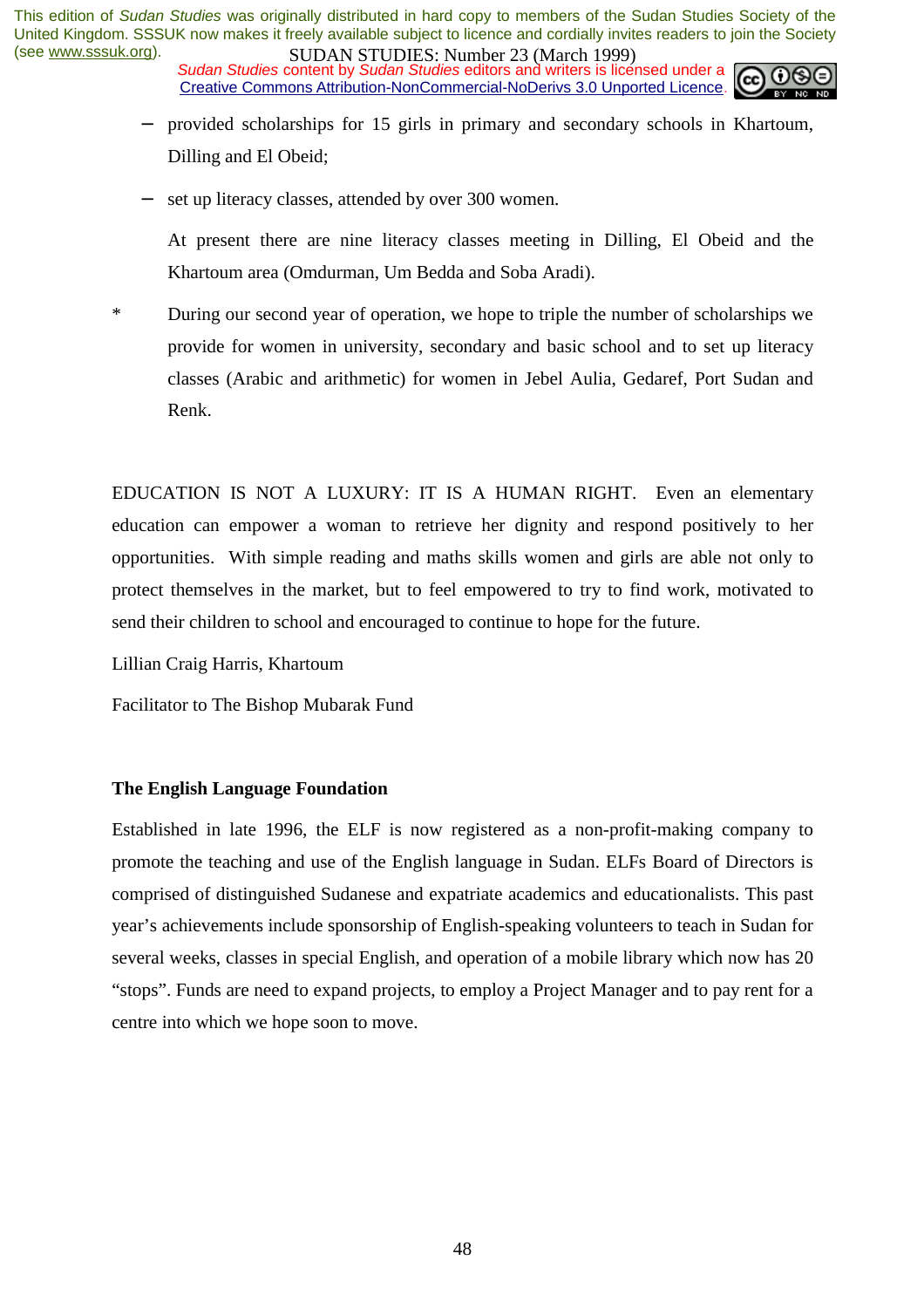**SUDAN STUDIES:** NUTTURE 25 (WELD 1777)<br>Sudan Studies content by Sudan Studies editors and writers is licensed under a Creative Commons Attribution-NonCommercial-NoDerivs 3.0 Unported Licence.



#### **The Women's Action Group for Peace and Development**

During the past two years the WAG has attracted international attention for its unique method of promoting national reconciliations through dialogue between Sudanese women from different regions, tribes and religions. Important activities have included major workshops on conflict resolution and women and violence, circulation of "packages" of information on WAG meetings, and outreach dialogue efforts to displaced women. WAG has applied to become an officially registered NGO and has just moved into "a home of our own" on Catarina Street in Khartoum Two. Funds are urgently needed to continue WAG outreach and training programmes and to set up the new centre, including establishment of a women's library.

Lillian Craig Harris, Khartoum

Facilitator to The Bishop Mubarak Fund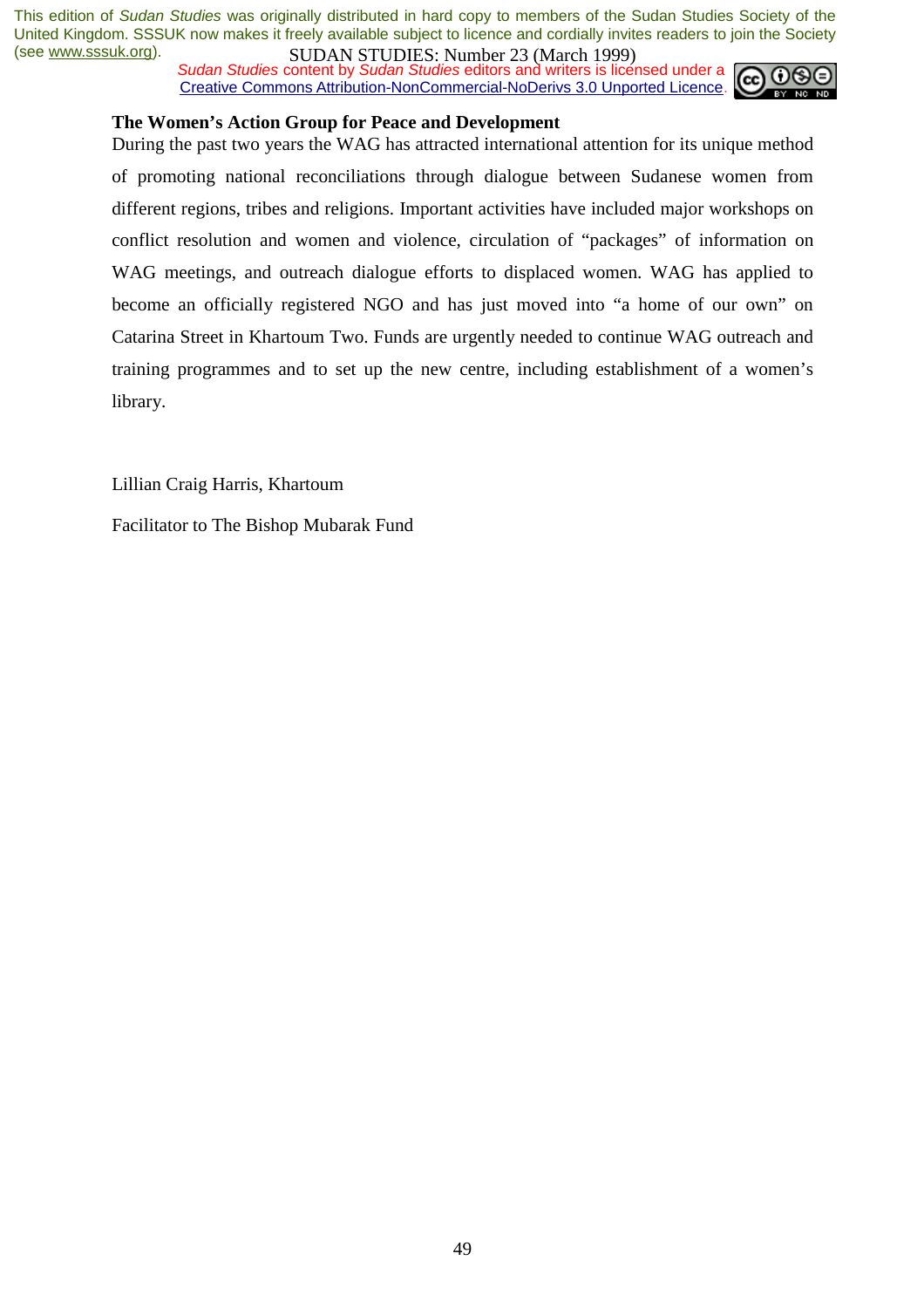**SUDAN STUDES:** Number 25 (Water 1777)<br>Sudan Studies content by Sudan Studies editors and writers is licensed under a Creative Commons Attribution-NonCommercial-NoDerivs 3.0 Unported Licence.



#### **STOP PRESS:**

As this issue was going to the printers we received the following communication relating to the charities listed above.

#### **Together for Peace and Together for Sudan**

TOGETHER **FOR PEACE** office opened in Khartoum in late 1998 under the auspices of The Women's Action Group for Peace and Development to coordinate the charities started by Dr. Lillian Craig Harris. Together for Peace is dedicated to promotion of civil society, local leadership and initiative, volunteerism and the empowerment of women. Under the management of Ms. Sarra Akrat and with the continued direction of Dr. Harris, Together for Peace facilitates funding, supplies, management and volunteer action in support of:

**The Women's Action Group for Peace** and Development began in 1996 to promote peace and reconciliation between Sudanese women of different regions and religions. Committed to non-violent social change, WAG promotes contact between northern and displaced women and opportunities for social service which include a mobile children's library and the Together for Peace office. The WAG women's centre, which opened in Khartoum in June 1998, offers workshops, lectures and social events as well as a tea shop, a women's library and a Second Chance clothing shop. WAG has achieved international recognition for its unique "listening to loss" dialogue which brings together Muslim and Christian women in discovery of common sisterhood. It is a registered Sudanese charity.

**Befrienders Khartoum**, a member branch of Befrienders International, uses carefully selected and trained volunteers to provide free and confidential "listening therapy" to the despairing and suicidal. Patterned on the methods pioneered by the Samaritans UK, befriending is a vital community service which, by providing psychological support, assists those at risk to hold on to life. Befrienders Khartoum was registered as a Sudanese charity in 1997 and is supported by an Executive Committee of Sudanese citizens headed by a prominent doctor. It receives approximately 100 visits per month at its drop-in centre in Khartoum Two. The Befrienders hope to move soon to a new centre where the availability of telephone lines should greatly increase demands on the service.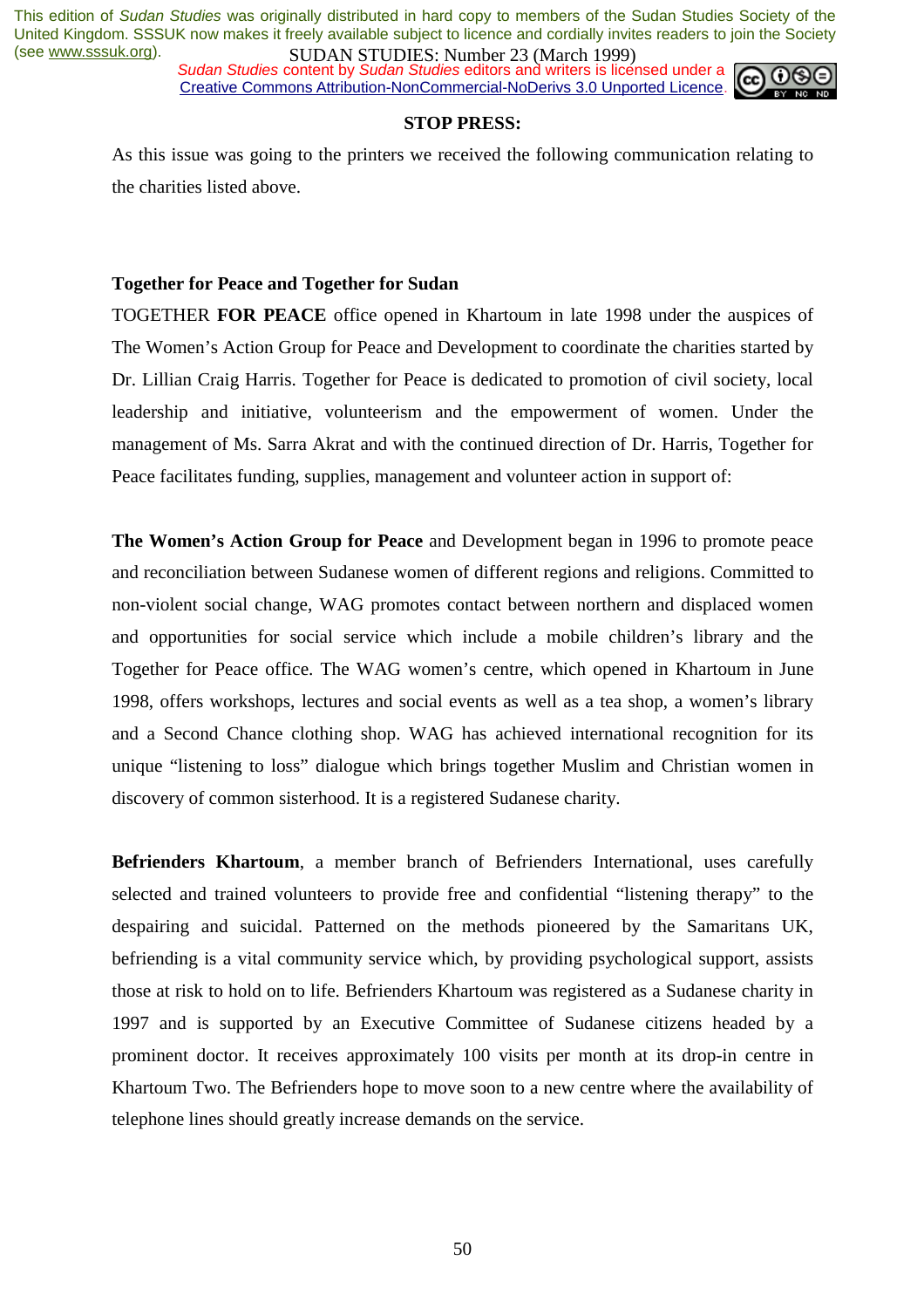**SUDAN STUDIES:** Number 25 (Watch 1777)<br>Sudan Studies content by Sudan Studies editors and writers is licensed under a **co**  $\odot$ Creative Commons Attribution-NonCommercial-NoDerivs 3.0 Unported Licence.



**The Bishop Mubarak Scholarship Fund for Nuba Women** began in 1996 as an effort to raise the level of a group of women who are among the most disadvantaged and undereducated in Sudan. At the end of its second year of service, it was providing 21 scholarships to Sudanese universities; 47 basic and secondary school scholarships and 28 women's literacy classes enrolling nearly 900 women in towns as far apart as Port Sudan and Dilling in the Nuba Mountains. Planning is underway to open a basic school for displaced Nuba children in the eastern city of Gedaref. Inspired by the Nuba spirit of tolerance, the BMF has caught the imagination of Muslims and Christians as a vehicle through which to work for national reconciliation as well as the advancement of women.

The BMF is being registered as a British charity and is directed by Lillian Craig Harris with the support of Sudanese and British committees. Among its patrons are the Archbishop of Canterbury, Lady Greenbury, Oona King MP, American publisher Lynne Rienner, Dr. Gasim Badri, President of Ahfad University for Women in Omdurman and Ian Mackie, former agriculturalist in the Nuba Mountains. BMF trustees are Ms. Heather Barker, Mr. Alan F. Goulty CMG, Dr. Lillian Craig Harris, Rear Admiral Robin Musson CB (rtd), and Mrs. Mary Smith JP.

**The English Language Foundation** began in late 1996 as "The English Language Rescue Project". ELF is dedicated to the promotion, teaching and use of the English language and operates as a Sudan-registered non-profit company under the direction of a distinguished board of Sudanese and expatriate academics and educationalists. Early projects included a 30 stop mobile children's library and teaching English for special purposes. An ELF centre opened in Khartoum in early 1999 under the direction of a British Projects Director, Ms. Hilda Reilly.

**Other small projects coordinated or planned by Together for Peace** include the **Friends of Soad** which provides medical assistance to the poorest of the poor, **The Solar Project**  which grants solar panels to schools and centres off the electricity grid and **The Women's Income Generation Project** which will work to help displaced and other marginalised women find safe means of supporting themselves and their children.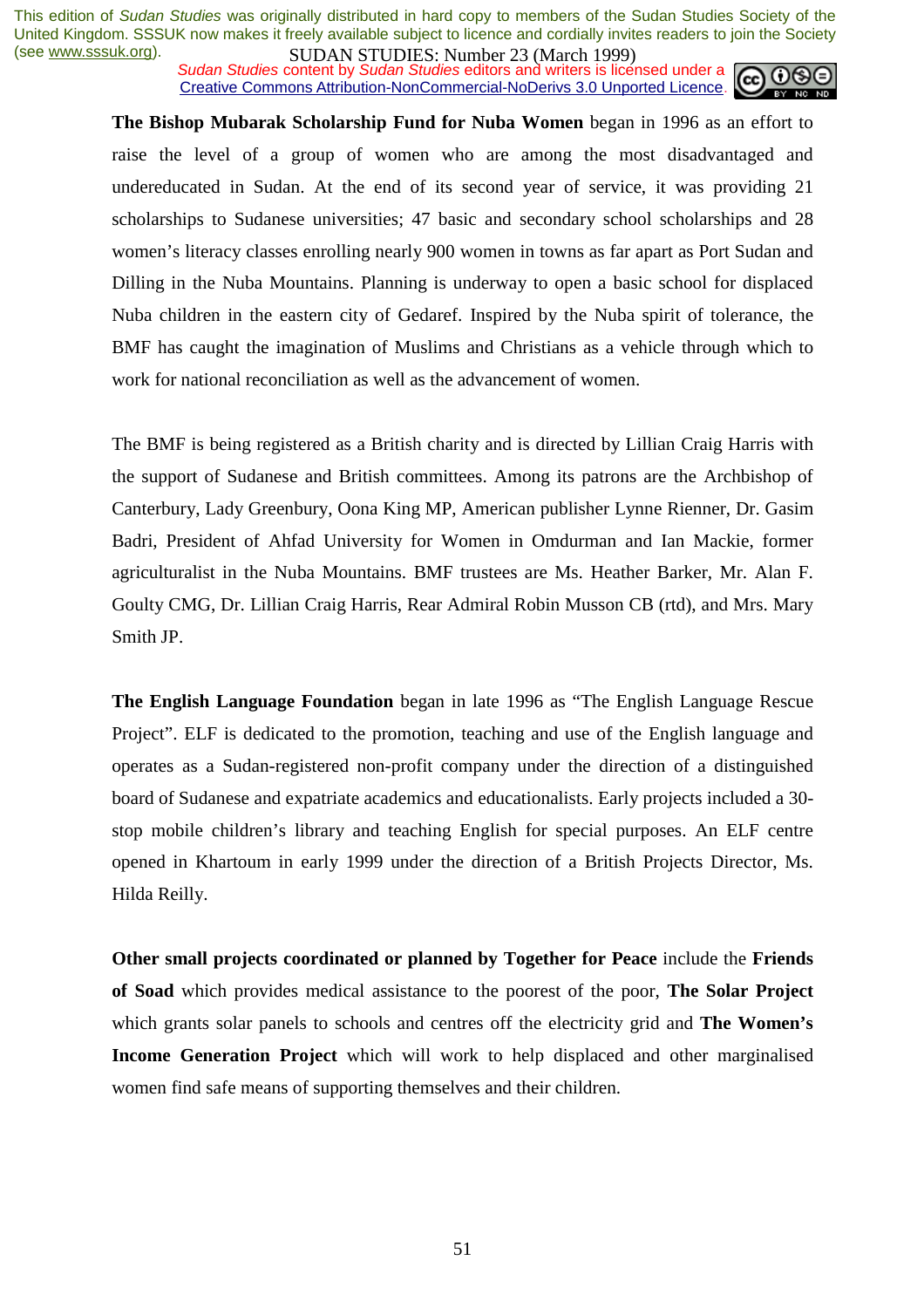**SUDAN STUDIES.** Number 25 (match 1777)<br>Sudan Studies content by Sudan Studies editors and writers is licensed under a Creative Commons Attribution-NonCommercial-NoDerivs 3.0 Unported Licence.



**TOGETHER FOR SUDAN** was started in London in early 1999 to facilitate the efforts of the Together for Peace office in Khartoum through fundraising, fiscal management and expert and material supply. It has applied for registration as a British charity and is supported by volunteers in Britain and the United States. Trustees are Dr. Jacqueline Davis, Ms. Dina Gillespie, Mr. Alan F. Goulty CMG, Mr. Anis Haggar, Dr. Lillian Craig Harris and Mr. Julian Lush. Dr. Harris coordinates the work of Together for Sudan and the Together for Peace office in Khartoum.

If you wish to offer assistance or to receive periodic information, please write to:

D. Gillespie Together for Sudan 45 Paramount Court, 41 University Street London WC1E 6JP.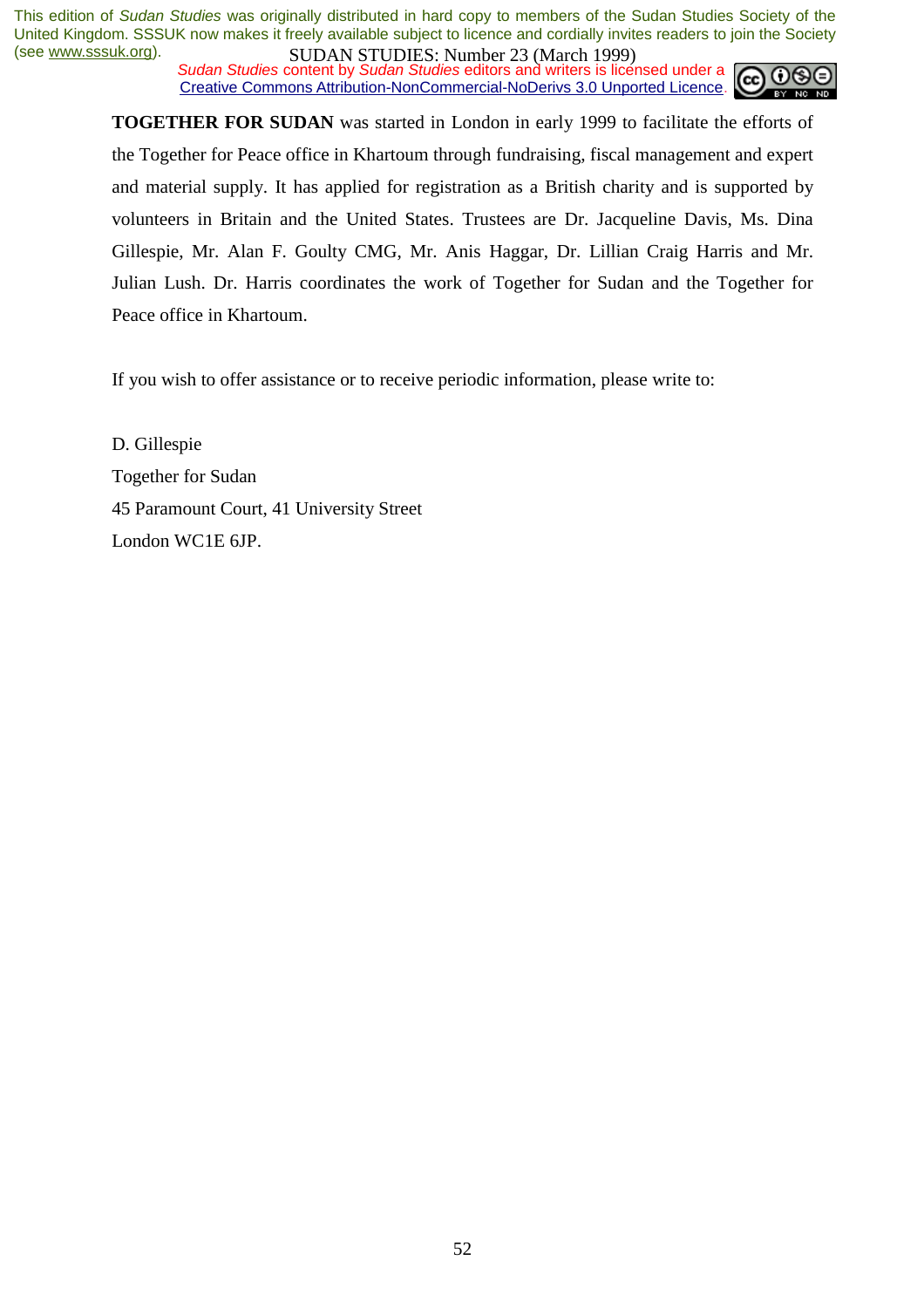**SUDAN STUDIES.** Number 25 (March 1777)<br>Sudan Studies content by Sudan Studies editors and writers is licensed under a **co**  $\bigcirc$ Creative Commons Attribution-NonCommercial-NoDerivs 3.0 Unported Licence.



### **THE NILE IN DARKNESS**  By John O. Udal Michael Russell, £55.

Academics concerned with African or Islamic studies will fall on this book like gannets. But the easy narrative makes three centuries of history accessible to everyone.

John Udal followed his father into the Sudan Political Service and brings much sympathy to his subject. This first (subtitled 'Conquest and Exploration 1504-1862') of a proposed twovolume work illuminates the 'darkness' over the equatorial African lakelands and western Ethiopia–always an area of rivalry and intrigue.

The Jesuits and Franciscans studied the 16th-century chronicles of the 'adventurer and imposter' David Reubeni before setting out in jealous contention to explore the region 200 years later. Others penetrated the heartland of Sennar, Darfur, Kordofan and the uncharted southlands of the Shilluk, Dinka and the Nuer. The natives were friendly but the fevercarrying insects of 'the Sudd' inflicted a heavy toll on men, horses and camels. Arab attempts to govern the Sudan finally settled for merely extracting taxes and slaves. The Ottoman conquest of 1820-21 imposed stability of a kind until the 1840s, when the British and French began their courteous but bitter dispute for control.

The final section deals with the discovery of the source of the Nile. The heroic efforts of Burton and Speke and their fateful dispute are described in detail, as are the shenanigans of those anxious to gain fame or reward by catching onto their coat-tails.

This is history with all the excitement and drama of the moment. The illustrations are evocative of the Victorian period, the sketch maps good and the layout excellent. Try to look beyond the daunting, but fair, price. Anyway, unless you discipline yourself to complete comprehension of each phase of history, exploration and cat's-cradle of intrigue as you go along, you will want to read it at least twice.

Michael Tillotson

This article is taken from **COUNTRY LIFE** issue 68, January 28 1999.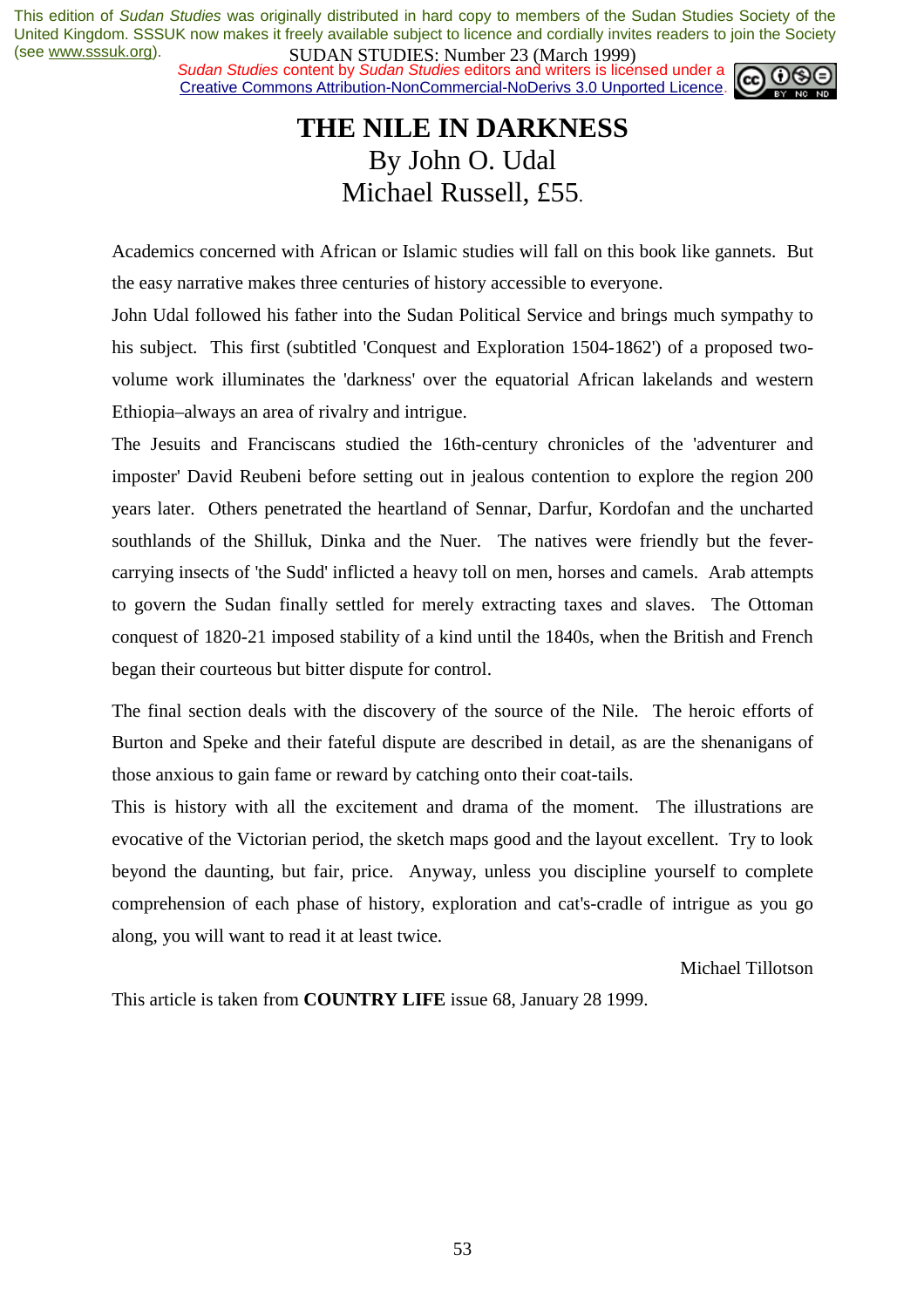**SUDAN STUDIES. NUTTER 20 (WALK 1999)**<br>Sudan Studies content by Sudan Studies editors and writers is licensed under a Creative Commons Attribution-NonCommercial-NoDerivs 3.0 Unported Licence.



### **SUDAN STUDIES SOCIETY OF THE UNITED**

### **KINGDOM**

### **MINUTES OF THE 12th ANNUAL GENERAL MEETING - 26 SEPTEMBER 1998**

Professor Woodward called the meeting to order at 12:05 and welcomed members to the 12th Annual General Meeting of the Sudan Studies Society of the United Kingdom.

#### **1. Apologies**

 Apologies were received from Mr. J.N. Lawrence, Mr. John Udal, Mr. Simon Bush and Dr. David Lindley (Treasurer).

#### **2. Minutes of the AGM of 27 September 1997**

 The minutes of the 11th Annual General Meeting of 27 September 1997 were read. There being no corrections the Chairman signed a copy as a true record of the 1997 AGM.

#### **3. Matters Arising from the AGM of 27 September 1997**

 Professor Woodward enquired about the Anglo-Sudanese Association. No members present could offer any information on its revival.

#### **4. Chairman's report**

 The Executive Committee had met twice since the 1997 AGM. A major development for the Society had been the convening of a joint meeting with the Campus Scholarship Unit of World University Service on 18 April, in Manchester. Professor Woodward voiced his thanks to Dr. Anisa Dani for making the arrangements locally for what was a very successful meeting.

 The Chair sought guidance from members on a suggestion by the Sudan Studies Association of America that the International SSA Conference cycle be moved from three to five years. Mr. Adrian Thomas suggested momentum would be lost if the gap between international meetings were so long. This view was supported by Miss Lesley Forbes. The AGM voted in favour of maintaining the three year cycle with the option of four years as a possible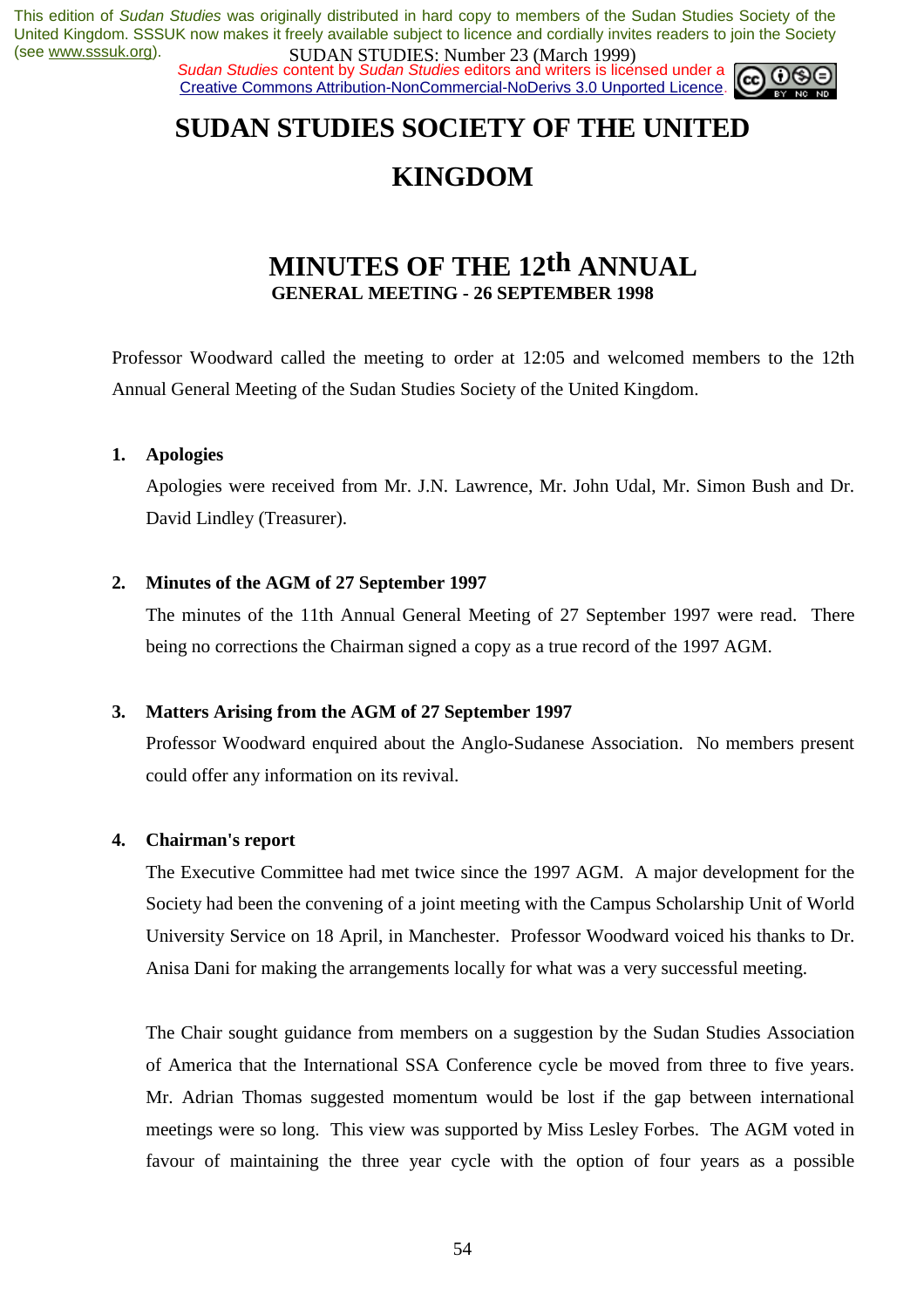**SUDAN STUDIES. NUTTER 20 (WALK 1999)**<br>Sudan Studies content by Sudan Studies editors and writers is licensed under a Creative Commons Attribution-NonCommercial-NoDerivs 3.0 Unported Licence.



compromise.

 The venue of the 2000 International conference had not been decided though Bergen had been suggested.

#### **5. Secretary's report**

 On the retirement of the Membership Secretary, Alan Kunna, in January, the Secretary had taken over this function. A vote of thanks to Alan Kunna was made for his work for the Society on the committee over recent years.

 Between the 1997 and 1998 AGMs membership increased from 119 to 150. Some 27 members who had not paid their 1998 subscriptions would receive a reminder with the following issue (no. 22) of Sudan Studies. As agreed at the 1997 AGM members who had not paid subscriptions since 1996, some 14, had been deleted from the active list of members. The Secretary was given authority by the meeting to delete those 1997 and 1998 non-payers who did not respond to the final reminder.

 Some 44 members and non-members participated in the April 18th meeting in Manchester. Talks were given on psychological stresses for Sudanese living in Britain; a current affairs update; the situation of Sudanese women refugees in East Africa; the situation of Juba Hospital; and WUS (UK)'s Campus Scholarship Scheme which enables a number of Sudanese to follow post-graduate courses in the UK.

 The venue for the 1998 AGM had been chosen again as it had been generally well received the previous year. However, the Secretary reported that the venue and tied catering service were quite costly and the Society usually made a loss on the meeting in spite of the substantial fee charged to participating members. He would endeavour to secure either the Institute for African Alternatives, Friends House or the Africa Centre for the 1999 meeting. A cheaper venue and catering service is felt to be important as the £14 charged to participants is likely to be a disincentive to unwaged Sudanists. Professor Richard Gray offered to see whether SOAS could accommodate the meeting in future.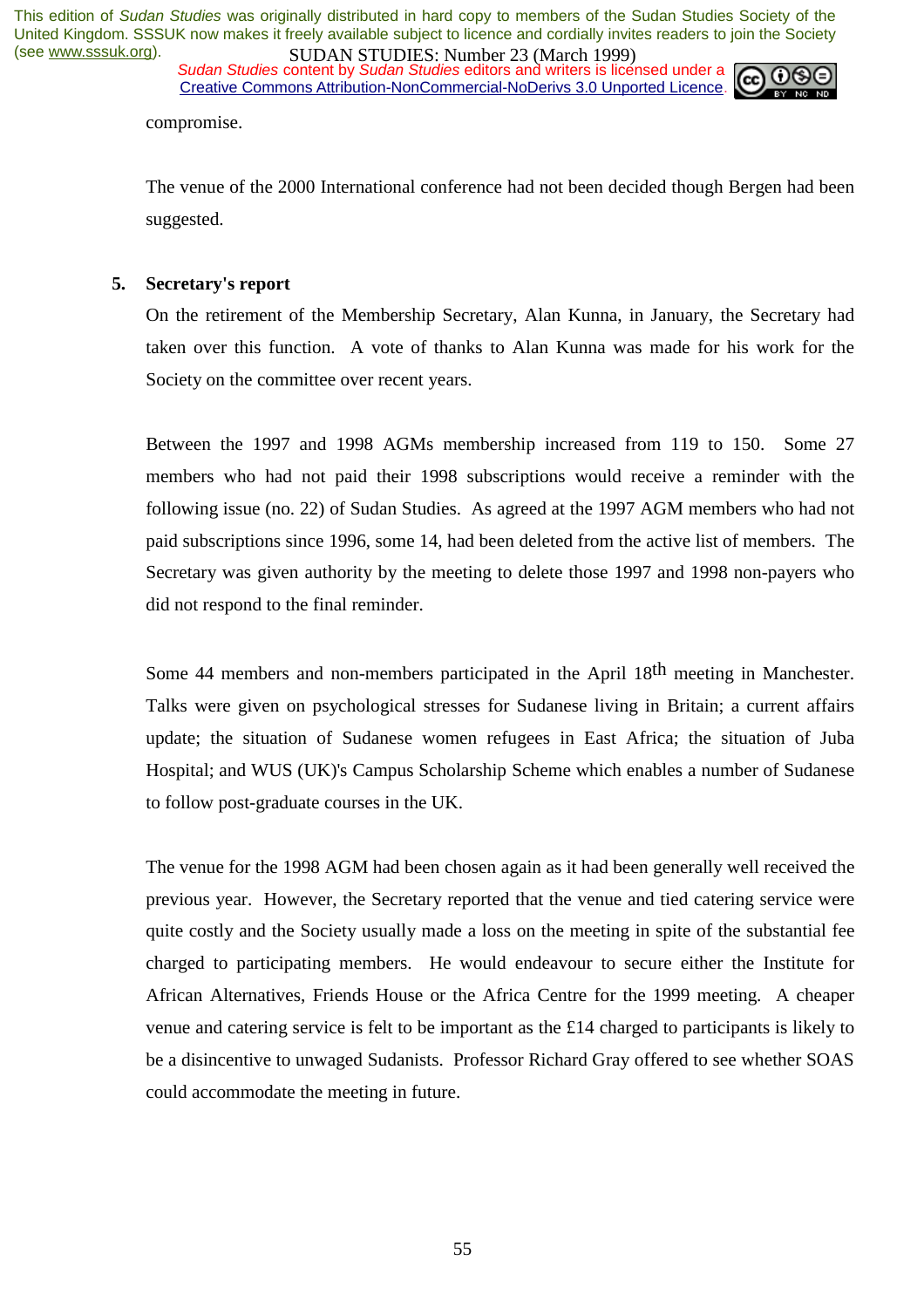*Sudan Studies* content by *Sudan Studies* editors and writers is licensed under a Creative Commons Attribution-NonCommercial-NoDerivs 3.0 Unported Licence.



#### **6. Treasurer's report**

Membership dues increased from £622 (1996) to £1445 (1997).

 The 1997 year end balances were down somewhat on expectations because: £900 was spent by the Society in supporting three Sudanese researchers in the UK to attend the Cairo Conference; two larger than average issues of Sudan Studies had been published and printed in 1997 (19 and 20); committee travel expenses had included the former Treasurer's claims back to 1995; and some outstanding claims for postage expenses back to 1996 had been met.

 The Treasurer had arranged for the accounts to be audited by a retired accountant who had not charged a fee.

The Society's bank balances as of the 14<sup>th</sup> September 1998 stood at £2,336.94 (Current a/c £1,101.93. Deposit a/c £1,235.01).

#### **7. Editor's report**

 The Editor reported that two issues of Sudan Studies had appeared since the 1997 AGM (20 & 21) and no. 22 would be printed by the end of October. Although he was not on this occasion short of material he reminded all present that Sudan Studies relies on contributions from members and any material would be welcomed.

 Thanks were due to Dr. Lindley and Miss Forbes for an index of articles in the first 20 issues that would appear in issue 22.

 In response to a query from Mr. Wolton, the Editor confirmed that two issues a year was the target and this had been achieved except in one year. Catching up with the target depends entirely on availability of sufficient material.

#### **8. Elections & Co-options to the Committee**

 Professor Woodward informed the meeting that the committee had at its most recent meeting in January confirmed, with her agreement, Dr. Anisa Dani, as the Society's Vice-Chair.

Miss Imogen Thurbon and Mr. Alan Kunna had resigned from the committee during the year.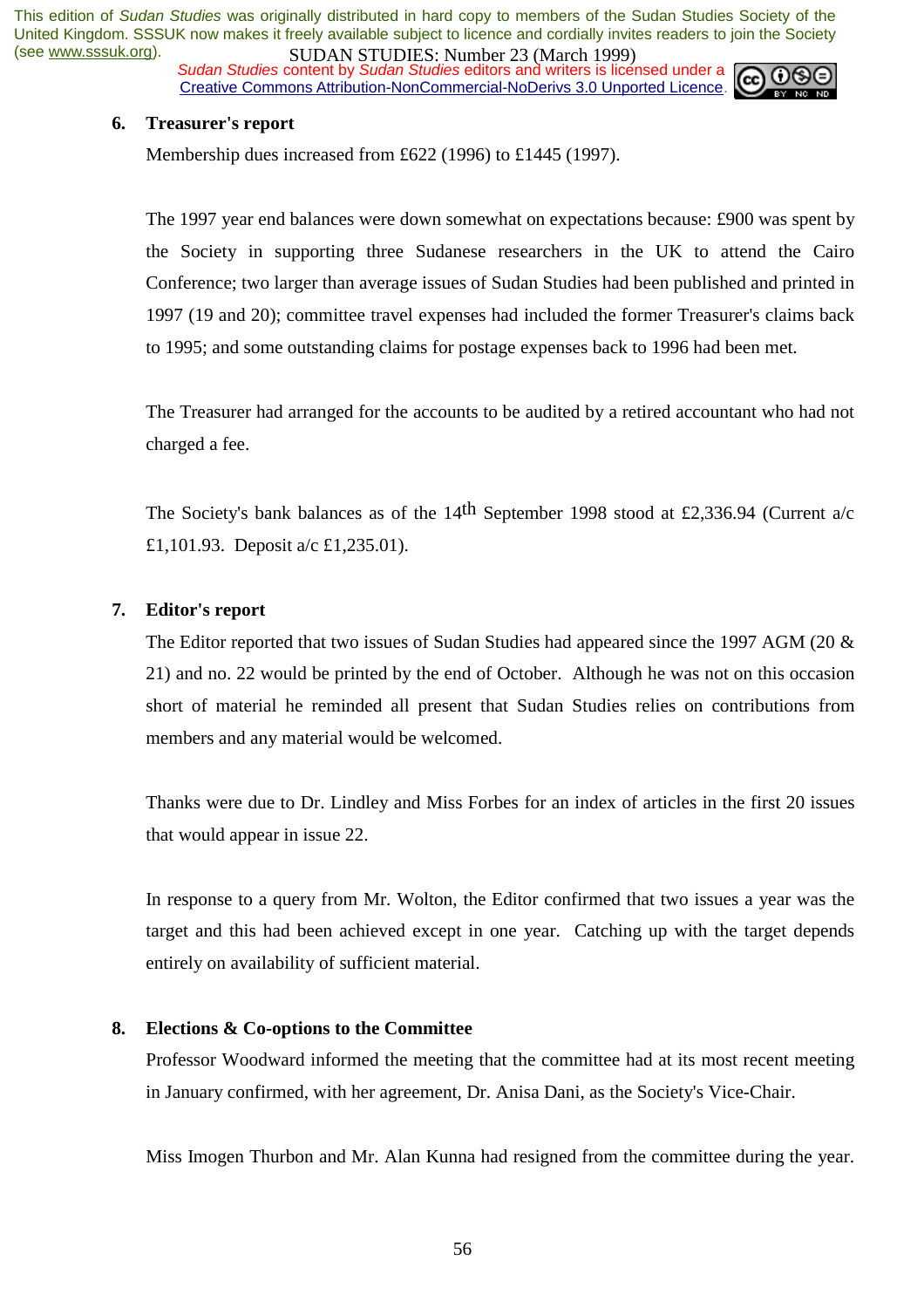*Sudan Studies* content by *Sudan Studies* editors and writers is licensed under a Creative Commons Attribution-NonCommercial-NoDerivs 3.0 Unported Licence.



The Secretary had invited nominations for replacement members and up to two places that remained vacant that could be filled by election or co-option.

 Dr. John Alexander and Prof. Richard Gray nominated by Mr. John Udal and seconded by Professor Sanderson and Sid Ahmed respectively were elected. Ms. Aleia Elagib Mahmoud, nominated by Mr. Richard Brook and seconded by Mr. Mansour El Agab was also elected. Professor Woodward welcomed the new members of the committee.

#### **9. A.O.B.**

 Dr. Lindley had reported that he was still working on the planned web site for the Society. Dr. Rosemary Squires suggested a link with the Institute of Development Studies 21 project for material. Miss Forbes cautioned that the amount of work involved in developing and maintaining a web site should not be under estimated and that a poorly maintained web site would be a poor advertisement for the Society.

 There being no further business Professor Woodward thanked members for their participation and closed the meeting at 12:35.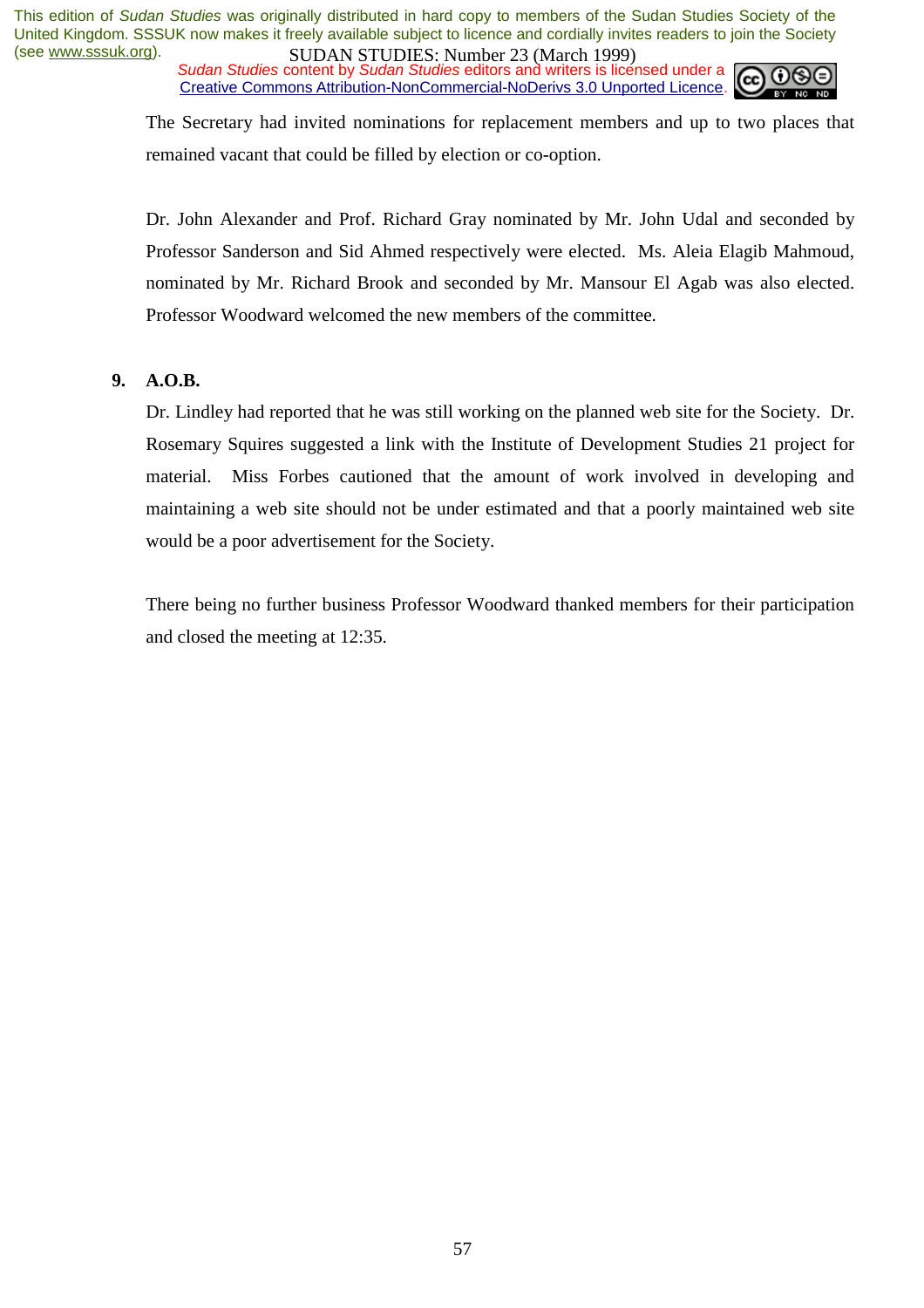*Sudan Studies* content by *Sudan Studies* editors and writers is licensed under a Creative Commons Attribution-NonCommercial-NoDerivs 3.0 Unported Licence.



#### **ACCOUNTS 1998**

#### SUDAN STUDIES SOCIETY OF THE UK

| 1998        | 1997    |
|-------------|---------|
| $\mathbf f$ | £       |
| 1038.00     | 1051.00 |
| 16.00       | 195.00  |
| 89.00       | 199.00  |
| 32.00       | 37.17   |
| 26.07       | 37.89   |
|             | 402.00  |
| 588.00      |         |
| 192.45      |         |
|             |         |
|             | 828.72  |
| 1981.52     | 2750.78 |
|             |         |

I have examined the accounting records kept in relation to the above period and certify that this income, expenditure and assets statement is in accordance with them

...................................................................

E.J.M. Inglis, F.C.C.A.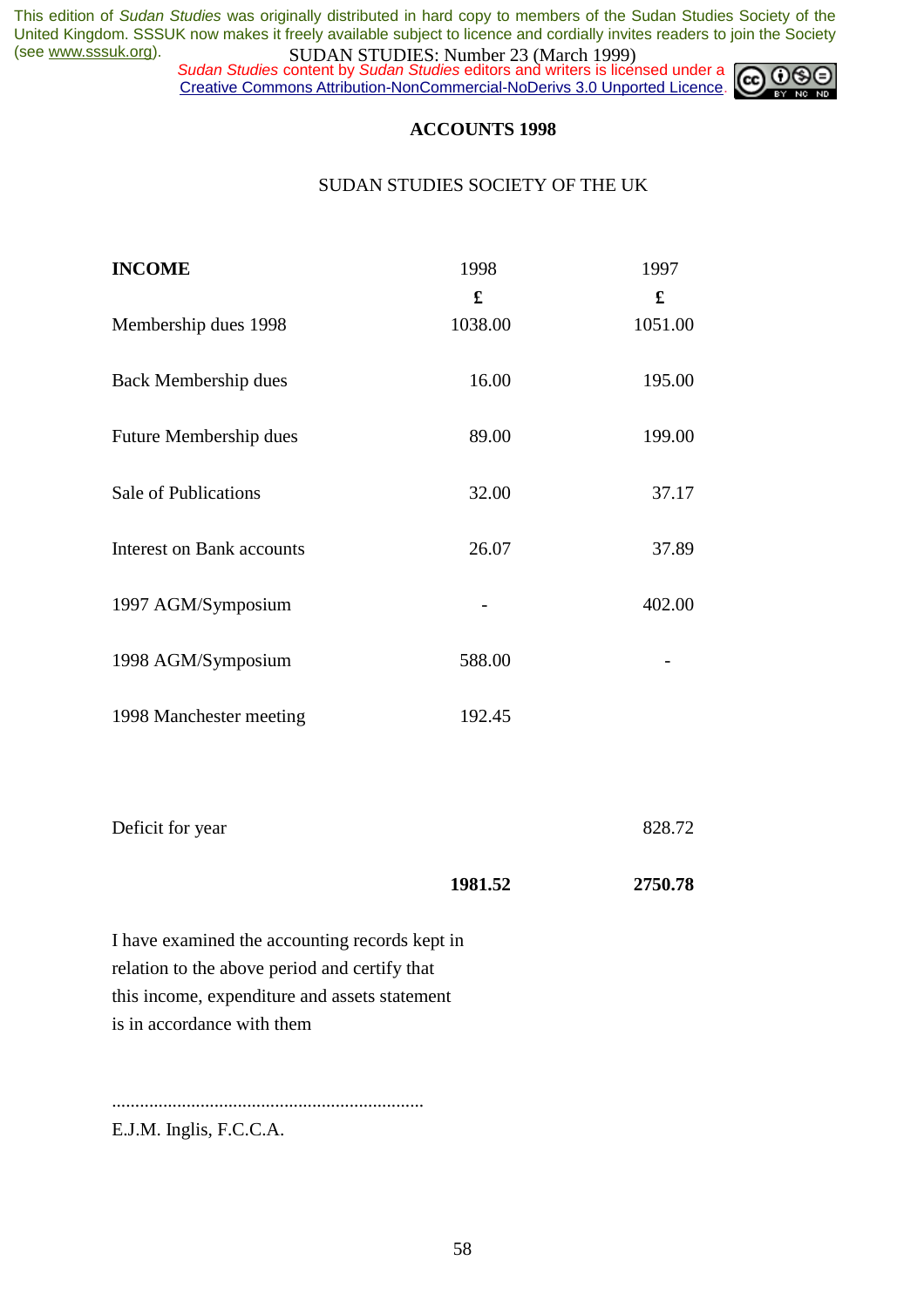*Sudan Studies* content by *Sudan Studies* editors and writers is licensed under a Creative Commons Attribution-NonCommercial-NoDerivs 3.0 Unported Licence.



Accounts 1 January - 31 December 1998

| <b>EXPENDITURE</b>            | 1998<br>£ |         | 1997<br>$\mathbf f$ |
|-------------------------------|-----------|---------|---------------------|
| Printing                      | 368.37    |         | 534.93              |
|                               |           |         |                     |
| <b>Secretarial Expenses</b>   | 465.16    |         | 281.31              |
| <b>Committee Travel</b>       | 240.79    |         | 512.30              |
| <b>Bank</b> charges           |           |         | 2.50                |
| 1997 AGM/Symposium            |           |         | 519.74              |
| 1998 AGM/Symposium            | 619.99    |         |                     |
| 1998 Manchester meeting       | 270.00    |         |                     |
| Surplus for year              | 17.21     |         |                     |
| Assistance for 97 Cairo Conf. | 1981.52   |         | 900.00<br>2750.78   |
| <b>Assets</b>                 |           |         |                     |
| Bank balance on 1.1.98        | 1944.91   | 2773.63 |                     |
| Bank balance on 30.12.98      | 1963.11   | 1944.91 |                     |
| D.K. Lindley                  |           |         |                     |
| Hon. Treasurer<br>14-Jan-99   |           |         |                     |
|                               |           |         |                     |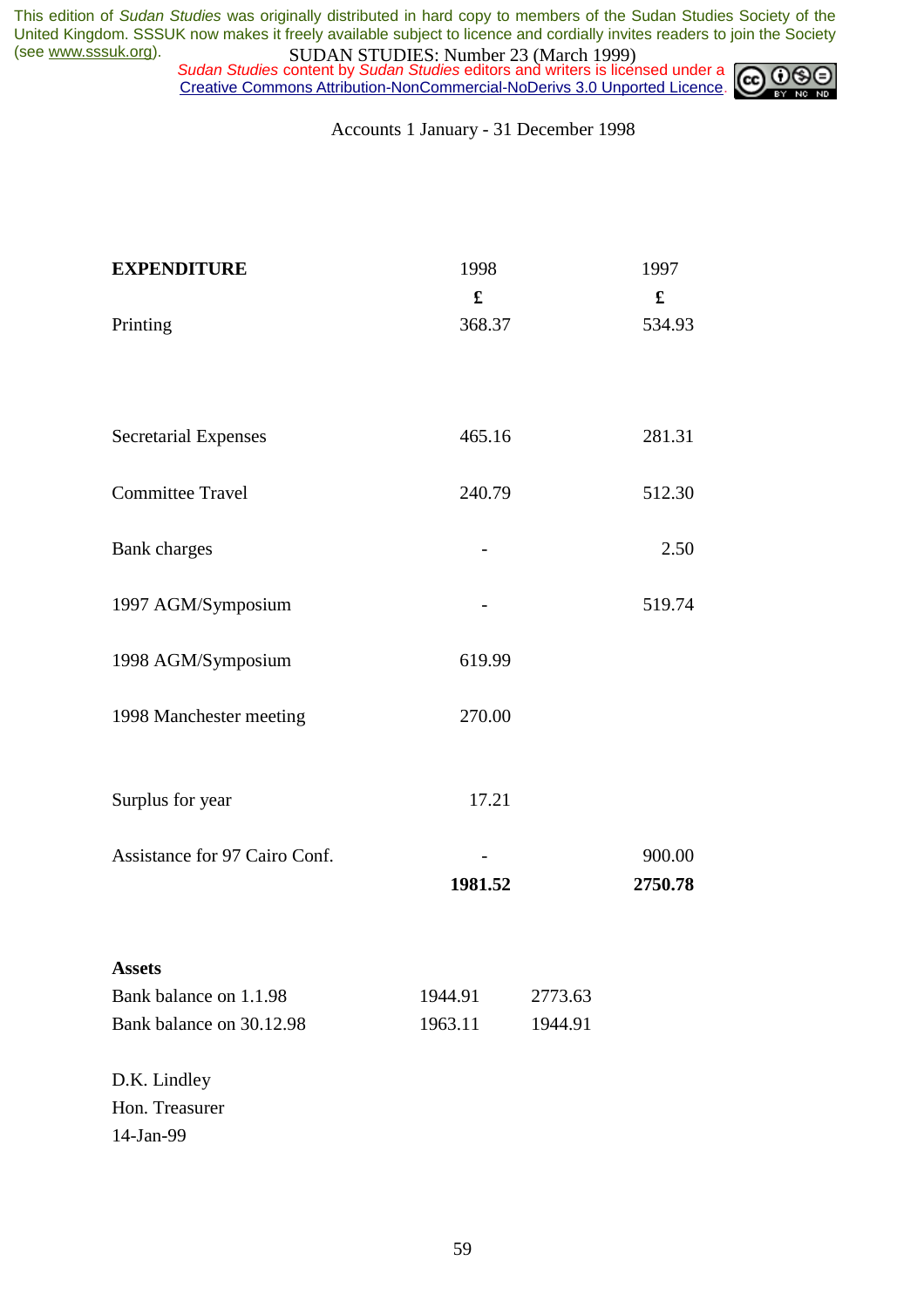*Sudan Studies* content by *Sudan Studies* editors and writers is licensed under a Creative Commons Attribution-NonCommercial-NoDerivs 3.0 Unported Licence.



### **Philip Winter, Box 47796, Nairobi, Kenya**

**10th January 1999** 

Dear Sir,

#### **An Ascent of Mt Naita**

I write to enquire if any reader is aware of any previous ascent of this mountain. It is 7,000 high and lies on the Sudan-Ethiopia border, north west of the border post of Kibish, at the far eastern border of Eastern Equatoria (Sudan Survey Sheet no. 78L).

I climbed it with two friends from the Mountain Club of Kenya on the 22nd December 1998. There was no evidence of any previous ascent and the local people, the Nyangatom, who helped us to reach the summit, said they had not been there because of the thick thorn and bush on the last, steep 700ft.

We have written to the Italian Alpine Club to find out if Italian soldiers climbed it during their occupation from 1936-41. Two former officers of the Sudan Defence Force whom I consulted a few years ago had no recollection of any ascent.

We would be interested to hear if any of your readers are aware of previous ascents.

Yours sincerely, P. E. Winter